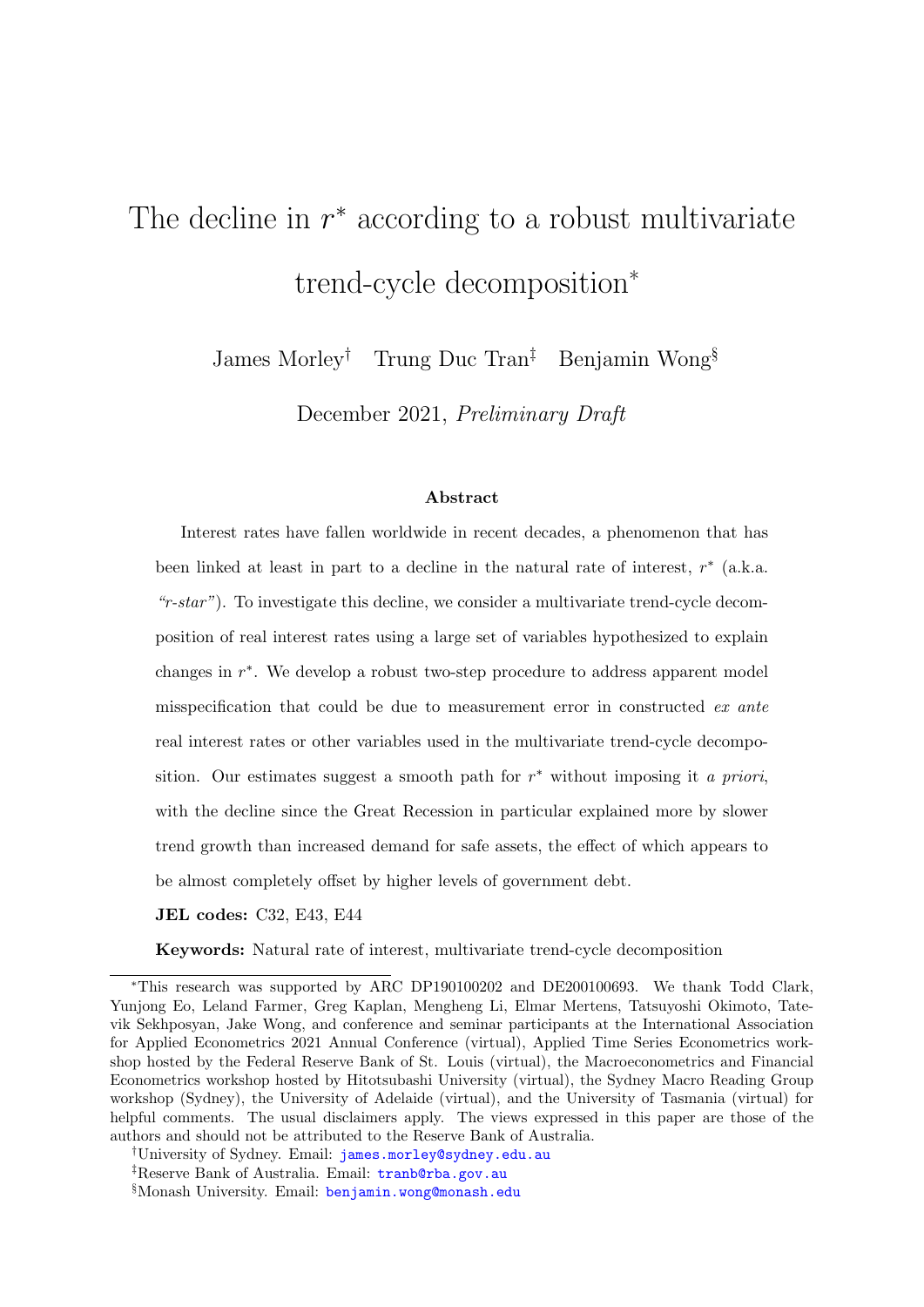## 1 Introduction

In recent years, interest rates have been persistently low and many studies have linked this to an underlying decline in the long-run "equilibrium" or "natural" real rate of interest, often referred to as  $r^*$  (or "r-star"); see, for example, [Del Negro et al.](#page-42-0) [\(2017\)](#page-42-0); [Hamilton et](#page-40-0) [al.](#page-40-0) [\(2016\)](#page-40-0); [Holston et al.](#page-40-1) [\(2017\)](#page-40-1); [Lubik and Matthes](#page-41-0) [\(2015\)](#page-41-0); [Bauer and Rudebusch](#page-38-0) [\(2020\)](#page-38-0); [Kiley](#page-40-2) [\(2020\)](#page-40-2); [Johannsen and Mertens](#page-40-3) [\(2021\)](#page-40-3); Cúrdia et al. [\(2015\)](#page-39-0); [Lewis and Vazquez-](#page-41-1)[Grande](#page-41-1) [\(2019\)](#page-41-1). Notwithstanding differences regarding its formal definition, the main debate has been as to why and how much  $r^*$  has fallen. One prominent view, inspired by the semi-structural model in [Laubach and Williams](#page-41-2) [\(2003\)](#page-41-2), is that the decline is primarily a supply-side phenomenon associated with lower trend growth. A competing explanation considers a persistent fall in interest rates due to insufficient aggregate demand, as argued by [Summers](#page-42-1) [\(2015\)](#page-42-1). Financial market portfolio considerations related to an increase in demand for safe assets have also been put forward by [Caballero et al.](#page-38-1) [\(2017\)](#page-38-1) and [Del Negro et al.](#page-42-0) [\(2017\)](#page-42-0). A basic quantitative question regardless of the hypothesized source is whether  $r^*$ , which was previously thought to be approximately  $2\%$  over long periods of time (see, e.g., [Taylor,](#page-42-2) [1993\)](#page-42-2), has become negative in the past decade or so as both ex ante and ex post measures of short-term real interest rates have been persistently below zero. The answer to this question has important implications for gauging the stance of monetary policy, including during the COVID-19 pandemic.

We define  $r^*$  as the common stochastic trend for any set of real interest rates that includes a risk-free short-term rate.<sup>[1](#page-1-0)</sup> Then, to investigate why and how much  $r^*$  has fallen, we consider a multivariate version of the [Beveridge and Nelson](#page-38-2) [\(1981\)](#page-38-2) (BN) decomposition based on [Morley and Wong](#page-41-3) [\(2020\)](#page-41-3). This approach allows us to consider a large set of variables that have been hypothesized to explain changes in  $r^*$  and to account for historical movements in  $r^*$  based on these variables. Our model is a Bayesian VECM that assumes cointegration between short- and long-term real interest rates. In addition to

<span id="page-1-0"></span><sup>&</sup>lt;sup>1</sup>As discussed in [Lunsford and West](#page-41-4)  $(2019)$ , there are many definitions of  $r^*$ . However, most theoretical settings imply an equivalence between movements in the common long-run level of real interest rates (when the set of interest rates includes an essentially risk-free measure) and the long-run level of any theoretically-defined  $r^*$ . Thus, we focus on these long-run movements in order to understand persistent changes in the level of  $r^*$  over the past few decades.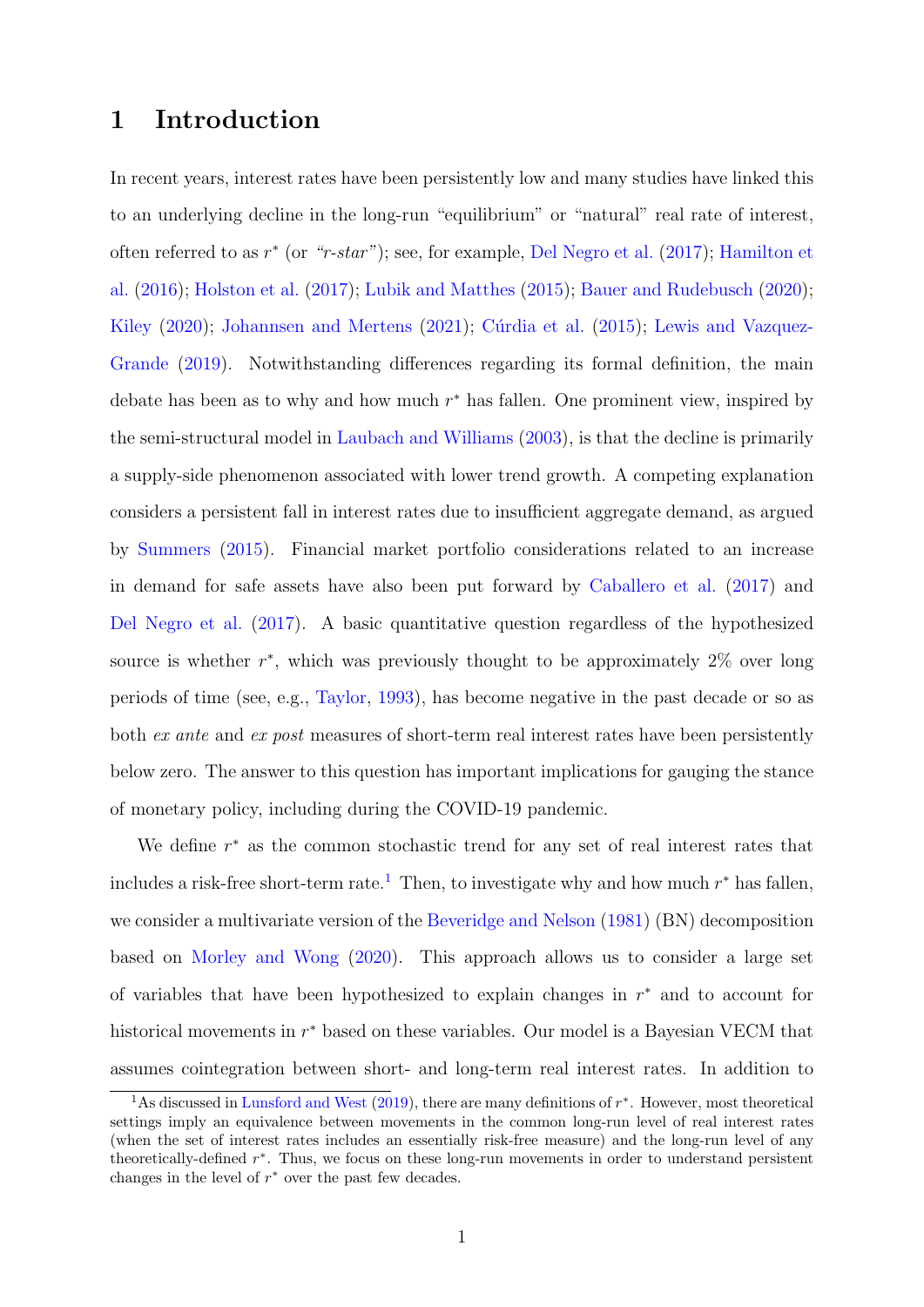accommodating a large set of variables via a shrinkage prior, the Bayesian approach also allows us to incorporate an "expectations hypothesis" prior consistent with cointegration such that the short rate is assumed to adjust to the long rate, although our main results are robust to relaxing this prior.

Working with ex ante real interest rates based on U.S. data makes it viable to model our large system of variables in a linear environment.<sup>[2](#page-2-0)</sup> However, constructed ex ante real interest rates can be subject to measurement error given the need to proxy for inflation expectations in the bond market, which are generally not directly observed.[3](#page-2-1) We find evidence of model misspecification with our trend-cycle decomposition that could be due to a small amount of measurement error that is hard to detect directly or to capture with an extended model. To address this, we propose a robust two-step BN decomposition based on the law of iterated expectations to correct for apparent model misspecification. Our two-step procedure is easy to apply and leads to a smooth estimated path for  $r^*$ without imposing smoothness *a priori*, as is often done when estimating  $r^*$  in the previous literature.[4](#page-2-2)

<span id="page-2-0"></span><sup>2</sup>Modeling nominal interest rates and inflation separately in a linear environment would be problematic because nominal interest rates are subject to the nonlinear constraint of the effective or zero lower bound (ZLB), while U.S. inflation appears to be subject to structural breaks (see, for example, [Levin and Piger,](#page-41-5) [2004;](#page-41-5) [Kang et al.,](#page-40-4) [2009\)](#page-40-4) that, given a Fisher effect on nominal interest rates, cancel out when considering real interest rates. Meanwhile, to the extent that the ZLB alters the behavior of the short-term real rate, estimation of a common stochastic trend is helped by the inclusion of a long-term real rate that is less affected by the ZLB, as argued by [Del Negro et al.](#page-42-0) [\(2017\)](#page-42-0) and [Bauer and Rudebusch](#page-38-0) [\(2020\)](#page-38-0). Notably, however, our results are robust to allowing for a possible structural break in the term premium when considering a sample period that includes the ZLB. Put simply, our linear VECM appears to be a much better dynamic model to capture a common stochastic trend in real interest rates than of nominal interest rates and inflation separately. However, see González-Astudillo and Laforte [\(2020\)](#page-39-1) and [Johannsen and](#page-40-3) [Mertens](#page-40-3) [\(2021\)](#page-40-3) for approaches that model nominal interest rates and inflations separately and attempt to account for the nonlinearities created by the ZLB.

<span id="page-2-1"></span><sup>&</sup>lt;sup>3</sup>Even given real bonds, there may be liquidity and covariance features that mean a 'break-even' rate formed from the difference between nominal and real yields at the same maturity does not just reflect inflation expectations. Meanwhile, we note that the ex post long-term real interest rate based on U.S. data appears to be affected by nonstationary inflation expectation errors, likely due to the structural breaks in the inflation process note in the previous footnote. Unlike with the ex ante real interest rates, the ex post long-term real interest rate does not test as being cointegrated with the ex post short-term real interest rate, which itself exhibits sizable structural breaks in volatility presumably also related to structural breaks in the volatility of inflation expectation errors given their absence in ex ante real interest rates. Ex post real rates also have the problem of missing observations at the end of the sample, making estimates of  $r^*$  based on them less useful for current analysis of the stance of monetary policy.

<span id="page-2-2"></span><sup>4</sup>See [Del Negro et al.](#page-42-0) [\(2017\)](#page-42-0) for an example of a smoothness prior being imposed to produce a smooth estimated path of  $r^*$ . Also, see [Kiley](#page-40-2) [\(2020\)](#page-40-2) for a discussion of how the smoothness of  $r^*$  is not wellidentified for the [Laubach and Williams](#page-41-2) [\(2003\)](#page-41-2) semi-structural model. The smoothness we find is due to being able to capture the reduced-form serial correlation properties of real interest rates with our VECM that includes a large amount of multivariate information and the two-step correction for potential model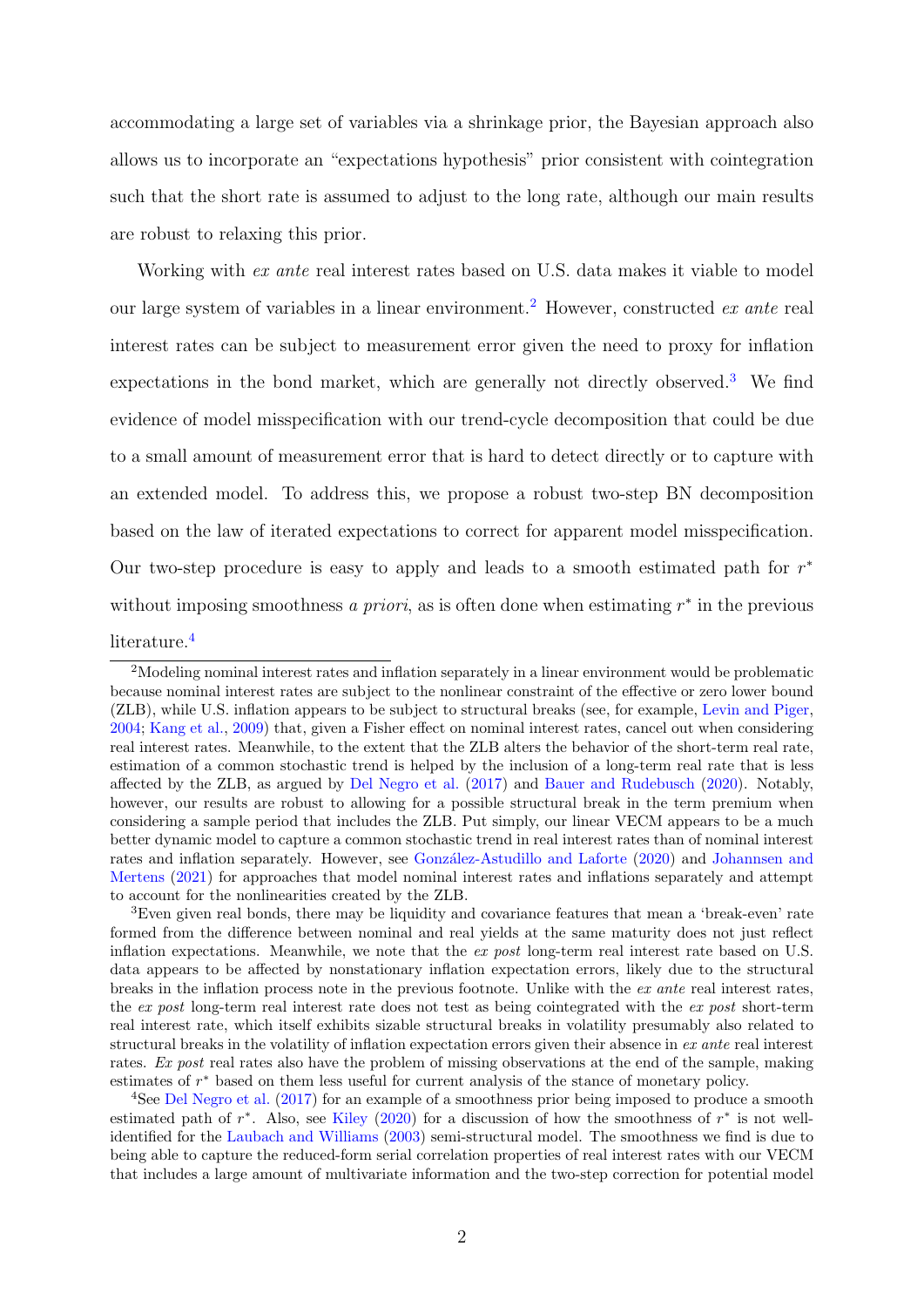Although we consider an "expectations hypothesis" prior, we generally take an agnostic view in terms of whether or how  $r^*$  is related to supply-side variables that capture a link to productivity growth or demographics, financial variables that capture global demand for safe assets, or government debt related to a possible crowding out effect. Specifically, we do not impose a structural link between  $r^*$  and trend growth, as done in [Laubach and](#page-41-2) [Williams](#page-41-2) [\(2003\)](#page-41-2), but instead we test this link while including a much larger set of other potential explanatory variables than considered in typical structural or semi-structural models (although see Fu, 2020). In principle, we could incorporate DSGE-based Grangercausation priors in the Bayesian VECM if we wanted to impose more structure when estimating  $r^*$ . However, our agnostic priors allow us to treat posterior inferences about signs of effects as statistical tests of theoretical predictions, while our inferences about  $r^*$ are precise without having to rely on potentially restrictive structural assumptions.

By considering a large set of variables that have been hypothesized to explain changes in  $r^*$ , our analysis is similar to [Lunsford and West](#page-41-4)  $(2019)$ , although their analysis focused on the sign of long-run correlations between measured real interest rates and the hypothesized variables using a long sample of annual data from 1870 to 2016, while we focus on estimating  $r^*$  using quarterly data over a more recent sample period starting from the 1970s and quantifying the contributions of hypothesized variables to historical movements in  $r^*$  in particular.<sup>[5](#page-3-0)</sup> Because some hypothesized variables are only available at an annual frequency, including some that [Lunsford and West](#page-41-4) [\(2019\)](#page-41-4) identify as being important, we also consider cointegration analysis in terms of annual variables related to income inequality, age dependency, and global reserves-to-GDP and movements in  $r^*$  that are not explained by our quarterly variables.

Our main empirical results can be summarized as follows: First, we find that, given equal prior odds, the posterior probabilities suggest that all quarterly variables have their theoretically predicted effects on  $r^*$  over the full sample period from 1973-2019. Second,

misspecification.

<span id="page-3-0"></span><sup>&</sup>lt;sup>5</sup>Our approach also provides a complement to [Rachel and Smith](#page-42-3) [\(2017\)](#page-42-3), who applied a simple accounting framework based on reduced-form elasticity estimates, and [Rachel and Summers](#page-42-4) [\(2019\)](#page-42-4), who combined evidence from several structural models, in terms of accommodating a wide range of explanations for why interest rates are low.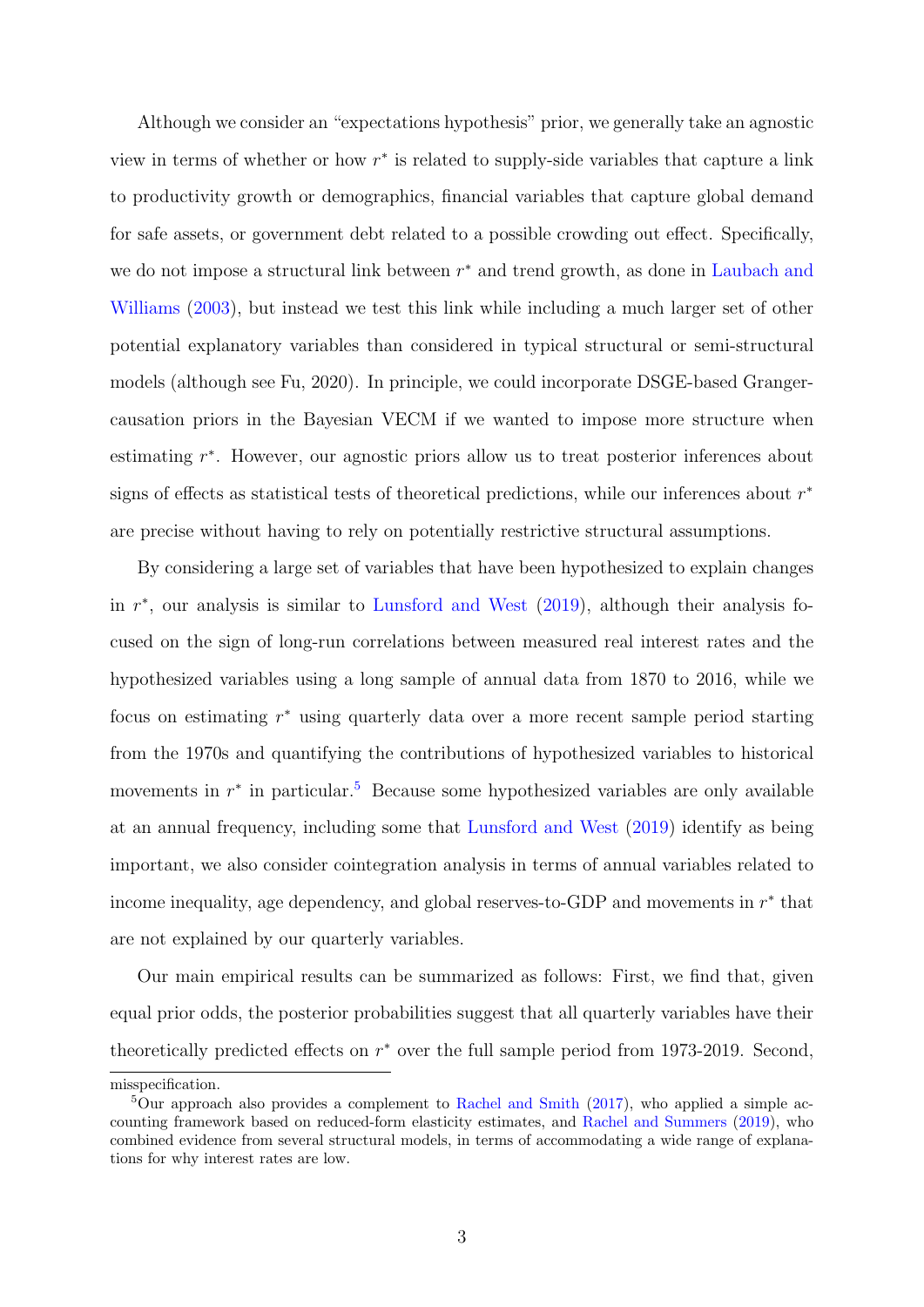r <sup>∗</sup> was generally above 2% during the Great Moderation from 1982-2005 due in part to faster trend growth and persistently lower levels of risk and volatility at the time. Third, r ∗ fell with the Great Recession and during its aftermath due to slower trend growth and increased global demand for safe assets, the effect of which is almost completely offset by higher levels of government debt. Notably, the estimated  $r^*$  took on persistently negative values from mid 2011, falling to about -1% from mid 2015, although zero almost always lies within the 95% credible intervals when the point estimate is negative. Supply-side variables related to productivity and demographics accounted for an estimated 41 basis point drop since 2006, while variables related to safe assets demand accounted for an estimated 26 basis point drop, but a rising government debt-to-GDP ratio accounts for an offsetting 25 basis point increase. Fourth, the cointegration analysis with annual data suggests income inequality and age dependency do not play an obvious role in driving  $r^*$ , but global reserves-to-GDP ratio is cointegrated with the residual component of  $r^*$ that is not explained by quarterly variables and, consistent with the global savings glut hypothesis of [Bernanke](#page-38-3)  $(2005)$ , contributes about 30 basis points to the decline in  $r^*$  since the late 1990s.

We highlight that our estimated  $r^*$  can be used to help gauge the stance of monetary policy, including during the COVID-19 pandemic. Extending our estimation of  $r^*$  to 2020, we find a sharp decrease in the estimated  $r^*$  of a similar scale to the decline in the exante short-term real interest rate with the onset of the crisis, but an immediate recovery back to a similar level around -1% as before the crisis, which is, notably, back above the ex ante short-term real interest rate. The behavior of supply-side variables accounted for the quick reversal, while higher government debt again offset increased demand for safe assets, as it did following the Great Recession. These estimates imply that monetary policy has been at least somewhat accommodative during the pandemic despite the ZLB, but not nearly as much as it would have been if  $r^*$  were closer to historical levels of  $2\%$ instead of -1%.

The rest of the paper is organized as follows. Section 2 presents our robust two-step BN decomposition and shows how it can correct for model misspecification such as could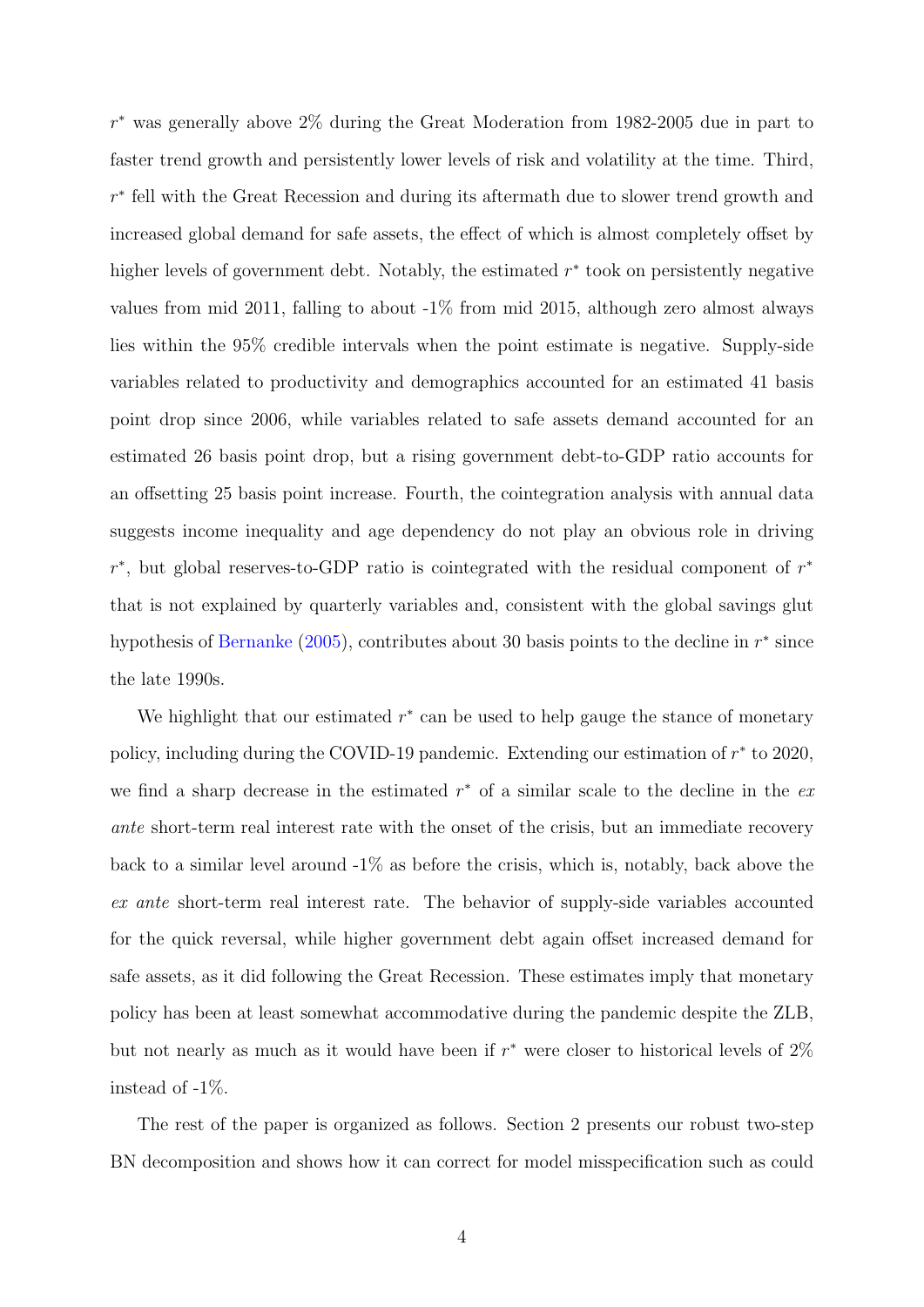be due to even a small amount of measurement error. Section 3 describes the data and the VECM estimation. Section 4 reports our empirical results, including an extension out of sample to consider the behavior of  $r^*$  during the COVID-19 pandemic. Section 5 concludes.

## 2 A robust two-step Beveridge-Nelson trend-cycle decomposition that addresses model misspecification

As described in this section, we develop a robust two-step version of the [Beveridge and](#page-38-2) [Nelson](#page-38-2) [\(1981\)](#page-38-2) trend-cycle decomposition that can be applied when there appears to be model misspecification due to measurement error or possibly other sources such as omitted variables. The BN decomposition has proven a useful approach to separate trend from cycle in a wide variety of settings (see, for example, [Evans and Reichlin,](#page-39-2) [1994;](#page-39-2) [Morley](#page-41-6) [and Piger,](#page-41-6) [2012;](#page-41-6) [Kamber et al.,](#page-40-5) [2018;](#page-40-5) [Kamber and Wong,](#page-40-6) [2020\)](#page-40-6). Our proposed two-step procedure to address model misspecification is the first to our knowledge for the BN decomposition.

#### 2.1 General framework for the BN decomposition

The key assumption motivating our use of the BN decomposition in the first place is that the natural rate of interest  $r_t^*$  corresponds to the driftless random walk trend component of a risk-free short-term real interest rate  $r_t$ , with cyclical deviations from trend having an unconditional mean of zero (i.e.,  $\mathbb{E}[r_t^c] = 0$ , where  $r_t^c \equiv r_t - r_t^*$ ).<sup>[6](#page-5-0)</sup> Under this assumption, the BN decomposition calculates an estimate of trend as follows:

$$
\mathbb{E}\left[r_t^*|\Omega_t\right] = \lim_{h \to \infty} \mathbb{E}\left[r_{t+h}|\Omega_t\right],\tag{1}
$$

<span id="page-5-0"></span><sup>&</sup>lt;sup>6</sup>In a more structural setting, there may be a model-implied short-run natural rate of interest that is itself subject to transitory dynamics. However, this short-run rate should converge to a long-run level that is robust to structural assumptions used to identify transitory movements in the natural rate of interest as distinct from other transitory movements in  $r_t$ . This point is related to a more general one motivating the use of the BN decomposition highlighted by [Rotemberg and Woodford](#page-42-5) [\(1996\)](#page-42-5) and [Kiley](#page-40-7) [\(2013\)](#page-40-7), amongst others. We note that the random walk assumption is standard in the empirical literature on  $r_t^*$  including [Laubach and Williams](#page-41-2) [\(2003\)](#page-41-2) and [Del Negro et al.](#page-42-0) [\(2017\)](#page-42-0).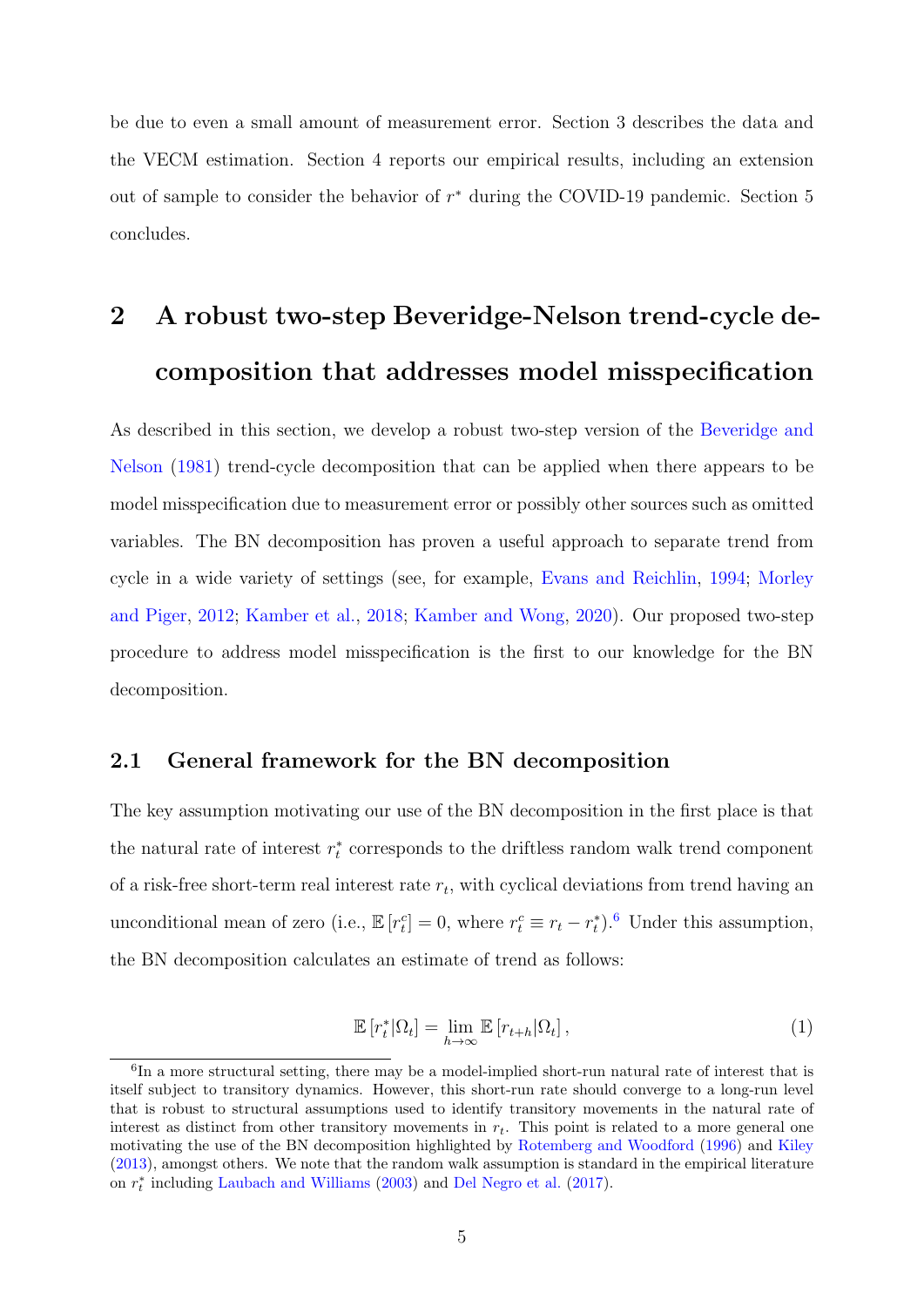where  $\Omega_t = {\mathbf{x}_t, \mathbf{x}_{t-1}, \dots, \mathbf{x}_1; \mathbf{f}(\{\mathbf{x}_t\}_{-\infty}^{+\infty})\}$  includes all relevant information at time t for calculating the long-horizon expectation given an assumed data generating process  $f(\{x_t\}_{-\infty}^{+\infty})$ , where  $\mathbf{x}_t$  is an  $n \times 1$  vector that includes the target variable  $r_t$ , which is assumed to be in the first row for convenience. The logic of the BN decomposition is that, because the long-horizon conditional expectation of the cyclical deviation from trend is zero, the longhorizon conditional expectation of the overall time series will only reflect an expectation of its trend component. Therefore, in principle, one only needs to specify a forecasting model for a time series to estimate its trend based on the implied long-horizon conditional expectation.

Following [Morley and Wong](#page-41-3) [\(2020\)](#page-41-3), we further assume that conditional expectations for the first difference of the target variable of interest, in our case  $\Delta r_t$ , can be fully captured by a stationary linear forecasting model of  $\Delta x_t \sim I(0)$  with the following companion-form representation:

<span id="page-6-0"></span>
$$
\Delta \mathbf{X}_t = \mathbf{F} \Delta \mathbf{X}_{t-1} + \mathbf{H} \mathbf{e}_t,\tag{2}
$$

where  $\Delta X_t$  is a  $k \times 1$  vector of stationary demeaned variables with  $\Delta x_t - \mu$  in the first n rows, **F** is a  $k \times k$  companion matrix with eigenvalues strictly less than one in modulus,  $e_t$  is a  $n \times 1$  vector of serially uncorrelated forecast errors for the variables in  $\Delta x_t$ , and H is a  $k \times n$  matrix mapping forecast errors to the companion form with  $n \leq k$ . We note that this companion form can capture many forecasting models, including multivariate models such as VARs and VECMs (see, for example, [Morley,](#page-41-7) [2002\)](#page-41-7). We also note that such forecasting models provide reduced-form representations of many dynamic structural models, with the BN decomposition producing a robust estimate of the random walk trend for a time series across different structural identifications that lead to the same reduced-form representation (see [Kiley,](#page-40-7) [2013\)](#page-40-7).

Following [Morley](#page-41-7) [\(2002\)](#page-41-7) and [Morley and Wong](#page-41-3) [\(2020\)](#page-41-3), the BN estimates of trend and cycle for  $r_t$  given the forecasting model for  $\Delta x_t$  can be calculated as

<span id="page-6-1"></span>
$$
\mathbb{E}\left[r_t^*|\,\Omega_t\right] = r_t + \mathbf{s}_{k,1}'\mathbf{F}(\mathbf{I} - \mathbf{F})^{-1}\boldsymbol{\Delta}\mathbf{X}_t,\tag{3}
$$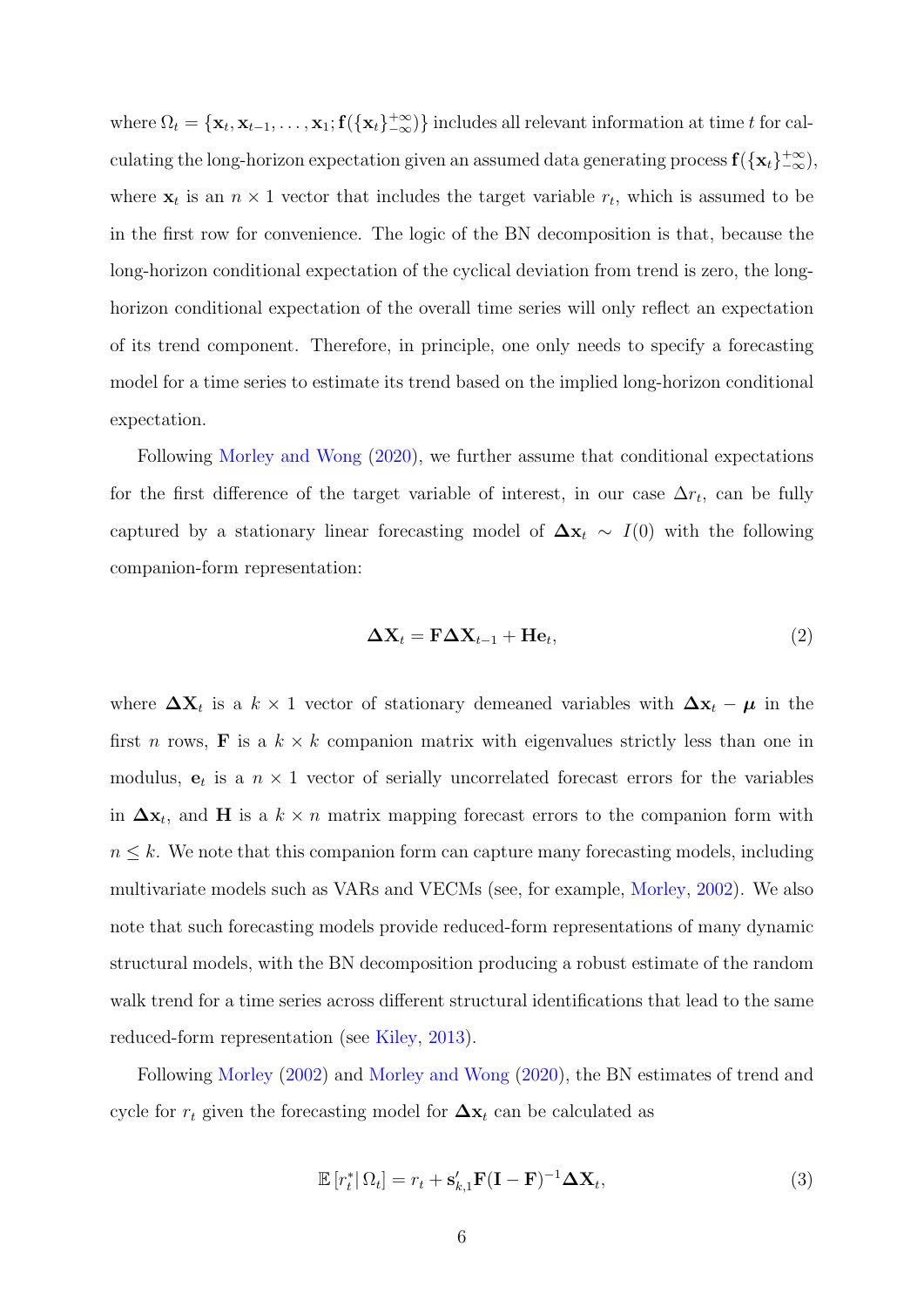$$
\mathbb{E}\left[r_t^c\right|\Omega_t] = -\mathbf{s}_{k,1}'\mathbf{F}(\mathbf{I} - \mathbf{F})^{-1}\Delta\mathbf{X}_t,\tag{4}
$$

where we let  $s_{k,1}$  denote a  $k \times 1$  selection vector that contains zeros in all rows except for a 1 in the  $j<sup>th</sup>$  row. Note that, given the forecasting model in  $(2)$ , the relevant information set can be simplified to  $\Omega_t = {\mathbf{X}_t, \mathbf{X}_{t-1}; \mathbf{F}}.$ 

A key feature of the BN estimate of trend is that changes in it should inherit the same lack of serial correlation as the changes in true random walk trend. In particular, following [Morley and Wong](#page-41-3) [\(2020\)](#page-41-3), the change in the BN estimate of trend is

<span id="page-7-0"></span>
$$
\mathbb{E}\left[r_t^*|\Omega_t\right] - \mathbb{E}\left[r_{t-1}^*|\Omega_{t-1}\right] = \mathbf{s}_{k,1}'(\mathbf{I} - \mathbf{F})^{-1}\mathbf{He}_t = \sum_{i=1}^n \omega_i e_{it},\tag{5}
$$

where we let  $\omega_i$  denote a weight that is equal to the  $i^{th}$  element of the  $1 \times n$  row vector  $\omega \equiv s'_{k,1} (I - F)^{-1}H$  and the resulting linear combination of serially-uncorrelated forecast errors in [\(5\)](#page-7-0) will itself be serially uncorrelated. However, if, in practice, changes in a BN estimate of trend display nontrivial serial correlation, we note this could reflect model misspecification due to the presence of measurement error in some variables in the model or other sources such as omitted variables. Next, we consider what happens if there is such model misspecification, focusing on the case of measurement error, and propose a two-step procedure to address it.

#### 2.2 Measurement error and a robust two-step procedure

To consider the effects of measurement error, let  $\mathbf{\check{x}}_t = \mathbf{x}_t + \mathbf{u}_t$  denote a vector of observed variables in their accumulated levels with stationary and unconditionally mean-zero measurement error  $\mathbf{u}_t \sim I(0)$  and  $\mathbb{E}[\mathbf{u}_t] = \mathbf{0}$ .<sup>[7](#page-7-1)</sup> For example, it is quite likely that our measure of the real interest rate contains measurement error as we have to proxy for inflation expectations when constructing an ex ante real interest rate. Thus, in practice, we only observe  $\check{r}_t = r_t + u_{1t}$ . As we will show, such measurement error could imply serial correlation in the changes in the BN estimate of trend for  $\check{r}_t$  due to model misspecification.

<span id="page-7-1"></span><sup>&</sup>lt;sup>7</sup>It is worth noting that the BN decomposition approach even allows the measurement error to be correlated with the underlying structural shocks. The key distinction that defines  $\mathbf{u}_t$  as measurement error and distinct from forecast errors reflecting structural shocks is that error-adjusted variables (i.e.,  $\mathbf{x}_t = \mathbf{\check{x}}_t - \mathbf{u}_t$  are block exogenous with respect to the measurement error.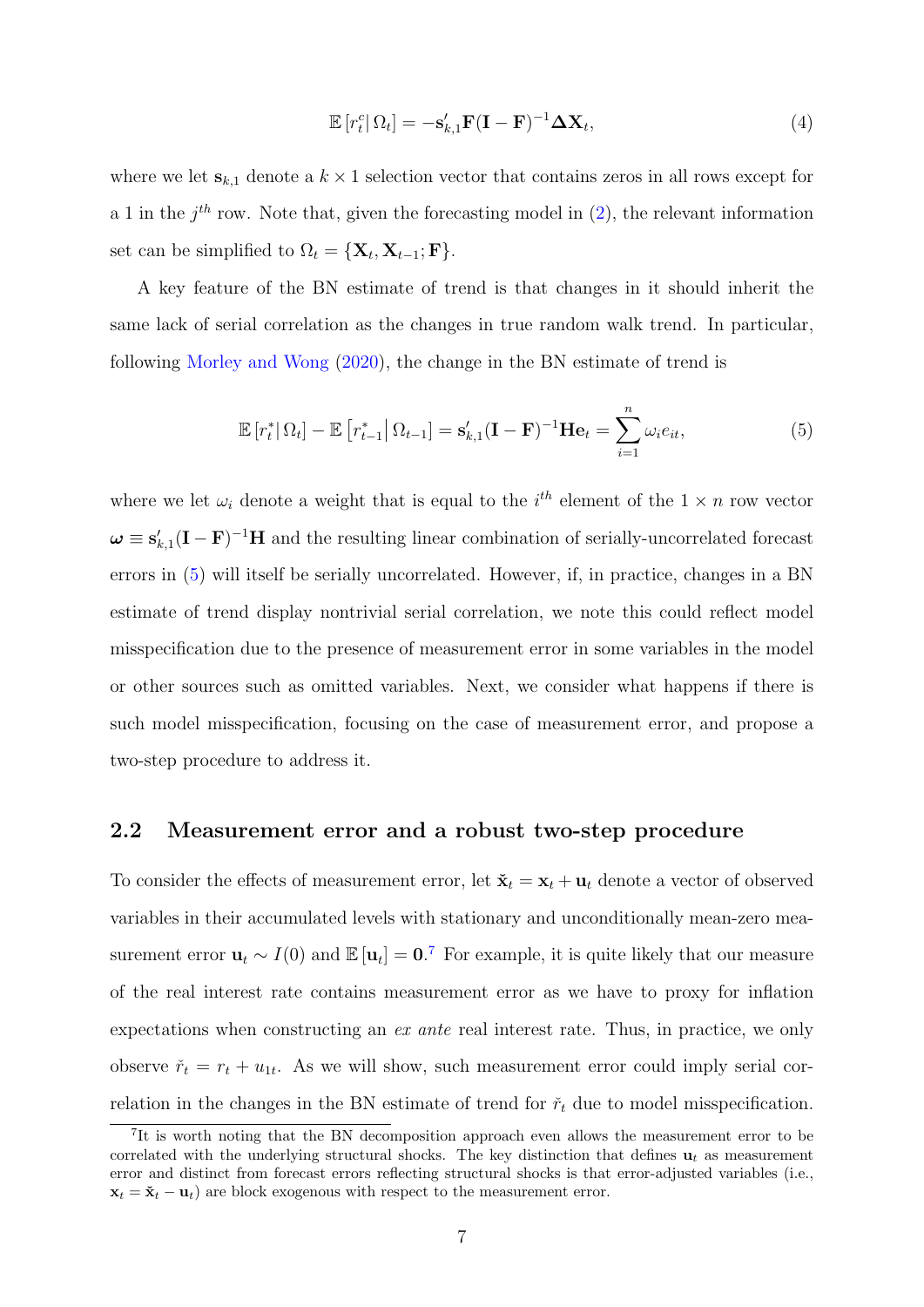However, assuming this implied serial correlation can be captured by an ARMA model, we also show how to correct for it.

To see how we propose correcting for the effects of measurement error, first consider the misspecified forecasting model applied to the observed data with measurement error:

<span id="page-8-2"></span>
$$
\Delta \check{\mathbf{X}}_t = \mathbf{F} \Delta \check{\mathbf{X}}_{t-1} + \mathbf{H} \check{\mathbf{e}}_t,\tag{6}
$$

where  $\Delta \check{\mathbf{X}}_t = \Delta \mathbf{X}_t + \mathbf{H} \Delta \mathbf{u}_t$  and  $\check{\mathbf{e}}_t = \mathbf{e}_t + \Delta \mathbf{u}_t - \mathbf{S}' \mathbf{F} \mathbf{H} \Delta \mathbf{u}_{t-1}$  given the  $k \times n$  selection matrix  $\mathbf{S} = (\mathbf{s}'_{k,1}, \mathbf{s}'_{k,2}, ..., \mathbf{s}'_{k,n})'$ . Note that the  $\Delta u_t - \mathbf{S}' \mathbf{F} \mathbf{H} \Delta u_{t-1}$  term means elements of  $\check{\mathbf{e}}_t$  will be serially correlated even if the measurement error  $\mathbf{u}_t$  is serially uncorrelated. As a result, estimates of **F** based on the false assumption that  $\check{\mathbf{e}}_t$  is serially uncorrelated will generally not converge to the true value **F** but instead to the population projection of  $\Delta \check{X}_t$  on  $\Delta \check{X}_{t-1}$ , which we denote as P.<sup>[8](#page-8-0)</sup>

Next, note the following decomposition based on identities for the real interest rate measured with error:

$$
\begin{aligned}\n\check{r}_t &= r_t + u_{1t}, \\
&= \mathbb{E}\left[r_t^* \middle| \Omega_t\right] + \mathbb{E}\left[r_t^c \middle| \Omega_t\right] + u_{1t}, \\
&= \mathbb{E}\left[r_t^* \middle| \Omega_t\right] + \mathbb{E}\left[r_t^c \middle| \Omega_t\right] + \check{r}_t^c - \check{r}_t^c + u_{1t},\n\end{aligned}
$$

where  $\check{r}_t^c \equiv -\mathbf{s}'_{k,1} \mathbf{P}(\mathbf{I}-\mathbf{P})^{-1} \Delta \check{\mathbf{X}}_t$  is the first-stage BN estimate of the cycle for  $\check{r}_t$  given the misspecified forecasting model for  $\Delta \check{x}_t$ . Then, we can construct a "BN-cycle-adjusted" measure of the real interest rate:

<span id="page-8-1"></span>
$$
\tilde{r}_t \equiv \tilde{r}_t - \tilde{r}_t^c = \mathbb{E}\left[r_t^* \middle| \Omega_t\right] + \mathbb{E}\left[r_t^c \middle| \Omega_t\right] - \tilde{r}_t^c + u_{1t}.\tag{7}
$$

<span id="page-8-0"></span><sup>&</sup>lt;sup>8</sup>The difference between the population projection **P** of  $\Delta \check{X}_t$  on its lag and **F** is analogous to how the population projection for a variable following an  $ARMA(1,1)$  process on its lag (i.e., the first-order autocorrelation of the process) depends on both the autoregressive and moving-average parameters and will be different from the autoregressive parameter given a non-zero value of the moving-average parameter. Specifically, the first-order autocorrelation for an  $AR(1)$  process is simply the autoregressive parameter φ, while for an ARMA(1,1) process, it is  $\phi + \theta(1-\phi^2)/(1+2\phi\theta+\theta^2)$ , where  $\theta$  is the moving-average parameter on the lagged shock to the ARMA(1,1) process.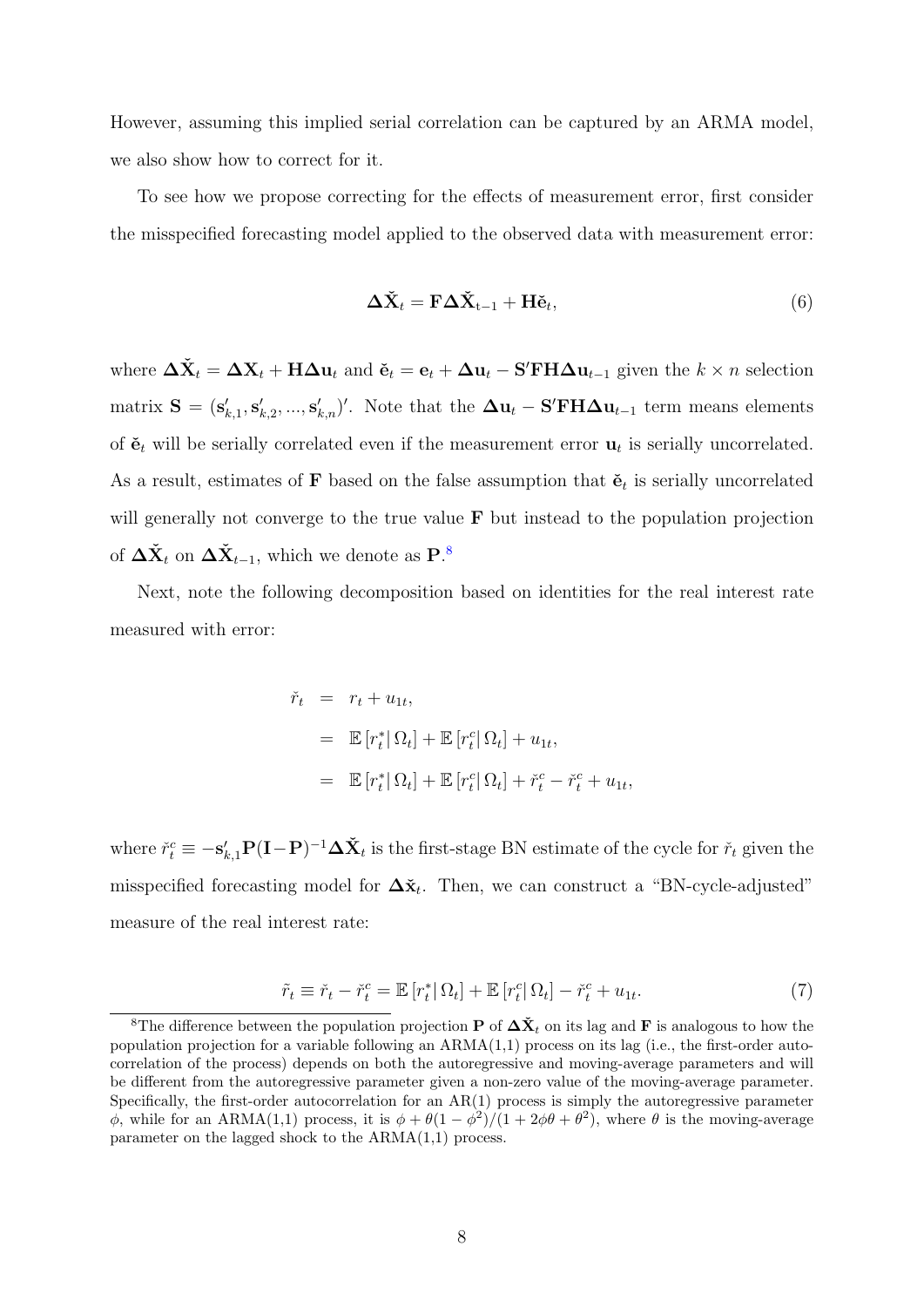Note that both BN cycle estimates for  $r_t$  (hypothetical, if data were observed without measurement error) and  $\tilde{r}_t$  (actual, given observed data with measurement error) will be stationary and mean zero by construction and the measurement error is  $I(0)$  and mean zero by assumption. Thus, the key point is that the random walk component of BNcycle-adjusted  $\tilde{r}_t$  is the BN estimate of trend  $\mathbb{E}[r_t^* | \Omega_t]$ . As a result, we can apply a BN decomposition to  $\tilde{r}_t$  as a second step following the first-stage estimation of  $\tilde{r}_t^c$  from  $\tilde{r}_t$  in order to estimate the trend for  $r_t$ :

$$
\mathbb{E}\left[\mathbb{E}\left[r_{t}^{*}|\Omega_{t}\right]|\check{\Omega}_{t}\right] = \mathbb{E}\left[r_{t}^{*}|\check{\Omega}_{t}\right] = \lim_{h \to \infty} \mathbb{E}\left[\tilde{r}_{t+h}|\check{\Omega}_{t}\right],\tag{8}
$$

where  $\check{\Omega}_t = {\{\check{\mathbf{X}}_t, \check{\mathbf{X}}_{t-1}; \mathbf{P}, \phi(L), \theta(L)\}}$ , with  $\phi(L)$  and  $\theta(L)$  corresponding to lag polynomials from an ARMA forecasting model for  $\Delta \tilde{r}_t$ <sup>[9](#page-9-0)</sup>. As can be seen from the law of iterated expectations, the BN estimate of trend for  $\tilde{r}_t$  is equivalent to a BN estimate of trend for  $r_t$  even if we do not directly observe  $r_t$  due to measurement error.

We note that the presence of measurement error will generally imply a complicated ARMA structure for the serial correlation in  $\Delta \tilde{r}_t$ . For example, consider a VAR(p) structure for  $\Delta x_t$  and assume that at least some of the variables including the real interest rate are measured with MA(q) error – i.e.,  $u_{1t} \sim MA(q)$  and  $u_{jt} \sim MA(\leq q)$  for  $j > 1$ . Then,  $\Delta\mathbf{\check{x}}_t$  will have a VARMA $(p, q+2)$  structure and, following Corollary 11.1.1 in Lütkepohl [\(2005\)](#page-41-8), we can solve for ARMA orders of the cyclical terms in  $\tilde{r}_t$ :

$$
\mathbb{E}\left[r_t^c|\,\Omega_t\right] = -\mathbf{s}_{k,1}'\mathbf{F}(\mathbf{I}-\mathbf{F})^{-1}\boldsymbol{\Delta}\mathbf{X}_t \sim \text{ARMA}(\leq pn, \leq pn - 1),\tag{9}
$$

$$
\check{r}_t^c = -\mathbf{s}_{k,1}' \mathbf{P} (\mathbf{I} - \mathbf{P})^{-1} \Delta \check{\mathbf{X}}_t \sim \text{ARMA}(\leq pn, \leq pn + q + 1),\tag{10}
$$

where the orders follow from an ability to re-write the terms in equations (9) and (10) in terms of the VAR(p) as  $\mathbf{s}'_{n,1}\mathbf{c}_t$  and  $\mathbf{s}'_{n,1}\mathbf{\check{c}}_t$ , with  $\mathbf{c}_t \equiv -\mathbf{\Gamma}_{\mathbf{F},1}(\boldsymbol{\Delta} \mathbf{x}_t - \boldsymbol{\mu}) - \ldots -\mathbf{\Gamma}_{\mathbf{F},p}(\boldsymbol{\Delta} \mathbf{x}_{t-p+1} - \boldsymbol{\mu})$  $\mu$ ),  $\check{\mathbf{c}}_t \equiv -\check{\mathbf{\Gamma}}_{\mathbf{P},1}\Delta(\check{\mathbf{x}}_t - \boldsymbol{\mu}) - \ldots - \check{\mathbf{\Gamma}}_{\mathbf{P},p}(\Delta \check{\mathbf{x}}_{t-p+1} - \boldsymbol{\mu})$ , and  $\mathbf{\Gamma}_{\mathbf{F},j}$  and  $\mathbf{\Gamma}_{\mathbf{P},j}$  denoting the  $j^{th}$ set of n columns of  $\mathbf{H}'\mathbf{F}(\mathbf{I} - \mathbf{F})^{-1}$  and  $\mathbf{H}'\mathbf{P}(\mathbf{I} - \mathbf{P})^{-1}$ , respectively. In particular, given

<span id="page-9-0"></span><sup>&</sup>lt;sup>9</sup>Alternatively, we could consider an unobserved components (UC) model of  $\tilde{r}_t$ , but we note that there could be correlation between permanent and transitory movements in  $\tilde{r}_t$ , so a BN decomposition will be appropriate even if this correlation is not identified for a UC model.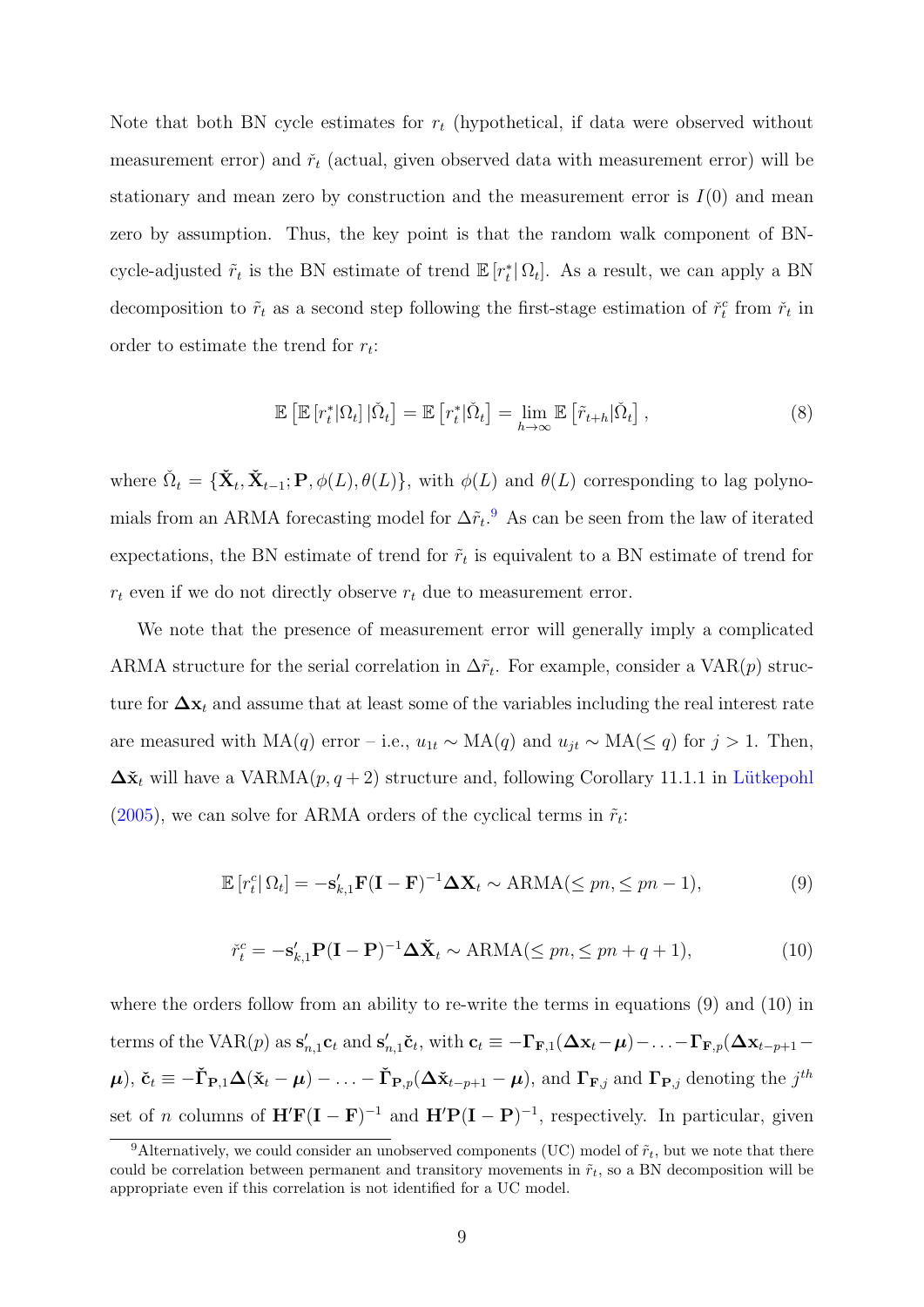$\Delta x_t \sim \text{VAR}(p)$  and  $\Delta \tilde{x}_t \sim \text{VARMA}(p, q+2)$ ,  $\mathbf{c}_t$  will be VARMA $(p, p-1)$  and  $\tilde{\mathbf{c}}_t$  will be VARMA $(p, p + q + 1)$ , with the ARMA orders for  $\mathbf{s}'_{n,1}\mathbf{c}_t$  and  $\mathbf{s}'_{n,1}\mathbf{\check{c}}_t$  given by Corollary  $11.1.1$  in Lütkepohl  $(2005)$ . Although the ARMA orders provide upper bounds given that roots for the implied autoregressive and moving-average polynomials may cancel for some paramaterizations, the point is that these are highly complicated processes and imply the following even more complicated process for  $\Delta\tilde{r}_t$  when combined with the other terms in  $\tilde{r}_t$  and first differences are taken:

<span id="page-10-1"></span>
$$
\Delta \tilde{r}_t \sim \text{ARMA}(\leq 2pn, \leq 2pn + q + 2). \tag{11}
$$

In practice, we tend not to know the process for measurement error and it may be hard to detect it using tests for serial correlation in specific elements of the projection error  $\check{\mathbf{e}}_t$  if the measurement error is relatively small compared to the forecast errors in  $e_t$ . To see the issue, consider a case where the measurement error is small enough (i.e.,  $var(\Delta u_t) \ll var(\Delta x_t)$  such that  $P \approx F$ . In this case, we get the following expression for  $\Delta \tilde{r}_t$ :

<span id="page-10-2"></span>
$$
\Delta \tilde{r}_t \approx \mathbf{s}_{k,1}'(\mathbf{I} - \mathbf{F})^{-1} \mathbf{He}_t + \mathbf{s}_{k,1}' \mathbf{F}(\mathbf{I} - \mathbf{F})^{-1} \mathbf{H} \Delta \mathbf{u}_t - \mathbf{s}_{k,1}' \mathbf{F}(\mathbf{I} - \mathbf{F})^{-1} \mathbf{H} \Delta \mathbf{u}_{t-1} + \Delta u_{1t}
$$
\n
$$
= \sum_{i=1}^n \omega_i e_{it} + \sum_{i=1}^n \gamma_i (\Delta u_{it} - \Delta u_{it-1}) + \Delta u_{1t}, \tag{12}
$$

where we let  $\gamma_i$  denote a weight that is equal to the i<sup>th</sup> of the 1 × n row vector  $\gamma \equiv$  $\mathbf{s}'_{k,1}\mathbf{F}(\mathbf{I}-\mathbf{F})^{-1}\mathbf{H}$ . This expression suggests that  $\Delta\tilde{r}_t$  will have an  $\text{MA}(q+2)$  structure given  $MA(q)$  measurement error and the effects of measurement error may be easier to detect than in  $\Delta \check{r}_t = \Delta r_t + \Delta u_{1t}$  given a very different signal-to-noise ratio.<sup>[10](#page-10-0)</sup> In particular, if  $r_t^*$  is smoother than  $r_t$  (i.e.,  $var(\Delta r_t^*) < var(\Delta r_t)$ ), the equivalence between the variance of trend shocks and the variance of changes in the BN trend (see [Morley,](#page-42-6) [2011;](#page-42-6) [Kamber et](#page-40-5) [al.,](#page-40-5) [2018\)](#page-40-5) implies that the signal in  $\Delta \tilde{r}_t$  (i.e.,  $\sum_{i=1}^n \omega_i e_{it}$ ) is weaker than the signal in  $\Delta \tilde{r}_t$ 

<span id="page-10-0"></span><sup>&</sup>lt;sup>10</sup>In our application, we find evidence for MA dynamics in  $\Delta \tilde{r}_t$  instead of a more general ARMA structure such as implied in [\(11\)](#page-10-1). However, we note that a lack of evidence for AR dynamics does not, on its own, mean the measurement error is particularly small, as there could be near cancellation of some AR and MA roots for some paramaterizations and measurement error processes.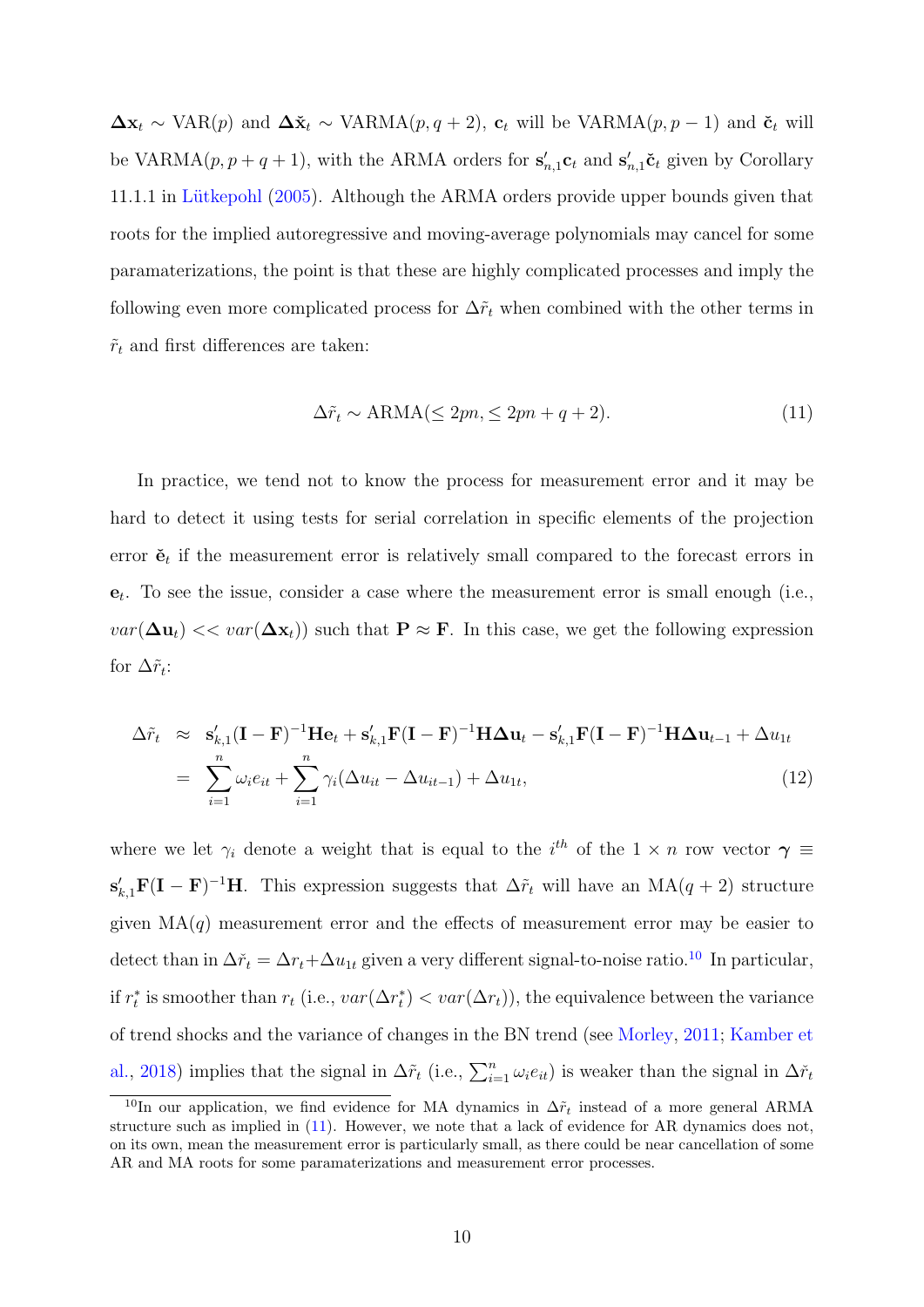(i.e.,  $\Delta r_t$ ). Furthermore, the  $\sum_{i=1}^n \gamma_i(\Delta u_{it}-\Delta u_{it-1})$  term in [\(12\)](#page-10-2) suggests additional noise related to the measurement error, strictly so given independent measurement error across variables and a positive relationship between the forecast error for  $r_t$  and its long-horizon forecast such that  $\gamma_1 > 0$ . Thus, the lower signal-to-noise ratio  $\Delta \tilde{r}_t$  than  $\Delta \tilde{r}_t$  means that serial correlation could be considerably easier to detect in  $\Delta \tilde{r}_t$  than in the projection error  $e_{1t}$ , which is what we find in our empirical analysis.

To implement the second step of our proposed procedure using an ARMA forecasting model for  $\Delta \tilde{r}_t$ , we determine the AR and MA orders by empirical examination of the "BN-cycle-adjusted" data implied by the first-stage estimation of  $\hat{r}_t^c$ . The model is given by

<span id="page-11-3"></span>
$$
\phi(L)\Delta\tilde{r}_t = \theta(L)\epsilon_t,\tag{13}
$$

where  $\epsilon_t$  is a serially-uncorrelated forecast error. Then, assuming direct observation of the  $\epsilon_t$  forecast errors, the second-stage BN estimate of the change in trend is

<span id="page-11-1"></span>
$$
\Delta \hat{r}_t^* \equiv \frac{\theta(1)}{\phi(1)} \epsilon_t,\tag{14}
$$

where assuming the deviations from trend average to zero over the sample, we can estimate the level of  $r_t^*$  as

<span id="page-11-2"></span>
$$
\hat{r}_t^* = \hat{r}_0^* + \sum_{\tau=1}^t \Delta \hat{r}_\tau^*, \text{where } \hat{r}_0^* = \frac{1}{T} \sum_{t=1}^T \tilde{r}_t - \frac{1}{T} \sum_{t=1}^T \sum_{\tau=1}^t \Delta \hat{r}_\tau^*.
$$
 (15)

We note that level of  $r_t^*$  can also be estimated by casting the ARMA model into statespace form and following the calculation for the BN estimate of trend in [Morley](#page-41-7) [\(2002\)](#page-41-7) using the Kalman filter, which would also address the lack of direct observation of  $\epsilon_t$  if we were unwilling to make an assumption about initial values when conducting maximum likelihood estimation. In practice, the two approaches lead to very similar estimates.

The key point is that as long as we can approximate the serial correlation in  $\Delta \tilde{r}_t$ with a simple forecasting model, we can refine the estimate of  $r_t^*$  compared the basic BN decomposition for  $\check{r}_t$ <sup>[11](#page-11-0)</sup>. Meanwhile, if there were actually very little measurement error in

<span id="page-11-0"></span><sup>&</sup>lt;sup>11</sup>There remains an open question about what is the best estimate of the cyclical component of  $r_t$ . If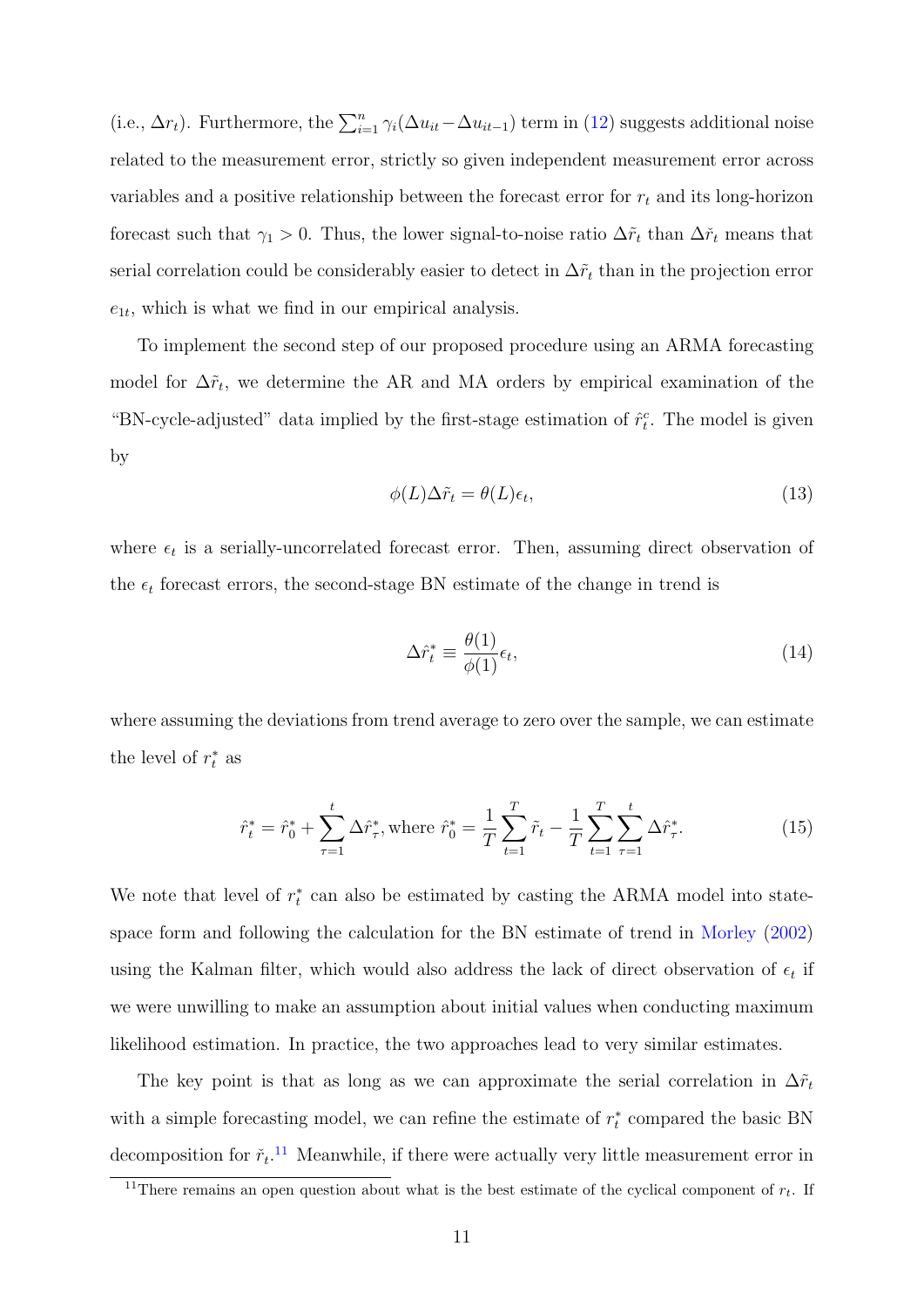the first place, then  $\Delta \tilde{r}_t$  should be close to serially uncorrelated and the second-stage BN estimate of trend would be quite similar to the first-stage estimate. Conversely, if  $\Delta \hat{r}_t^*$ continues to display serial correlation given a misspecified ARMA model in the second step, then another iteration of our proposed procedure could be conducted or the original forecasting model for  $\Delta \tilde{r}_t$  could be improved until the estimated forecast errors appear serially uncorrelated. Given the calculation in [\(14\)](#page-11-1), it is straightforward to see that the estimated change in  $r_t^*$  will be serially uncorrelated if the forecast errors for the ARMA model are serially uncorrelated. It is also worth noting that it would be more feasible to consider time-varying parameter versions of univariate ARMA models for  $\Delta \tilde{r}_t$  than for high-dimensional multivariate models used in the first-stage estimation if there is any evidence of structural change in the ARMA parameters for  $\Delta \tilde{r}_t$ <sup>[12](#page-12-0)</sup>

#### 2.3 Misspecification due to omitted variables or dynamics

We note that our two-step approach can also handle model misspecification due to omitted variables or dynamics. In particular, if only a subset of variables in  $\mathbf{x}_t$  is included in  $\check{\mathbf{x}}_t$ , it will imply serial correlation in  $\check{\mathbf{e}}_t$  even if there is no measurement error (i.e.,  $\mathbf{u}_t = \mathbf{0}$ ). It is also possible that the underlying data generating process for  $x_t$  simply involves movingaverage dynamics such that  $\check{\mathbf{e}}_t$  inherits these even if there is no measurement error.

Consider, for example, a VAR $(p)$  structure for  $\Delta x_t$ , but  $\check{x}_t$  only includes the first  $m < n$  variables in  $\check{\mathbf{x}}_t$ . Again, assume no measurement error. Then following Corollary 11.1.2 in Lütkepohl [\(2005\)](#page-41-8),  $\Delta \tilde{\mathbf{x}}_t$  will have a VARMA( $\leq p(m-n+1), \leq p(m-n)$ ) structure and the cyclical terms in (7) will have complicated ARMA dynamics, although there will be a slight simplification compared to the measurement error case given that  $u_{1t} = 0$ . Adding more lags to the VAR might help address omitted MA dynamics and leave little detectable serial correlation in the estimated projection errors, similar to the we use the second-stage estimate  $\hat{r}_t^c \equiv \check{r}_t - \hat{r}_t^*$ , it will clearly include some of the measurement error in  $\check{r}_t$ 

in addition to the true cyclical component, while the first-stage BN cycle  $\check{r}_t^c$  may be closer to  $\mathbb{E}[r_t^c|\Omega_t]$ . To the extent that the measurement error appears to be small given an apparent lack of serial correlation in the projection error  $\check{e}_{1t}$ , we suggest using the second-stage estimate  $\hat{r}_t^c$ .

<span id="page-12-0"></span><sup>&</sup>lt;sup>12</sup>In our application, we find that  $\hat{\epsilon}_t$  from our MA(8) model for  $\Delta \tilde{r}_t$  appear to be serially uncorrelated in both the first and second halves of the sample period, suggesting that a stable MA(8) model is sufficient to capture serial correlation in  $\Delta \tilde{r}_t$ .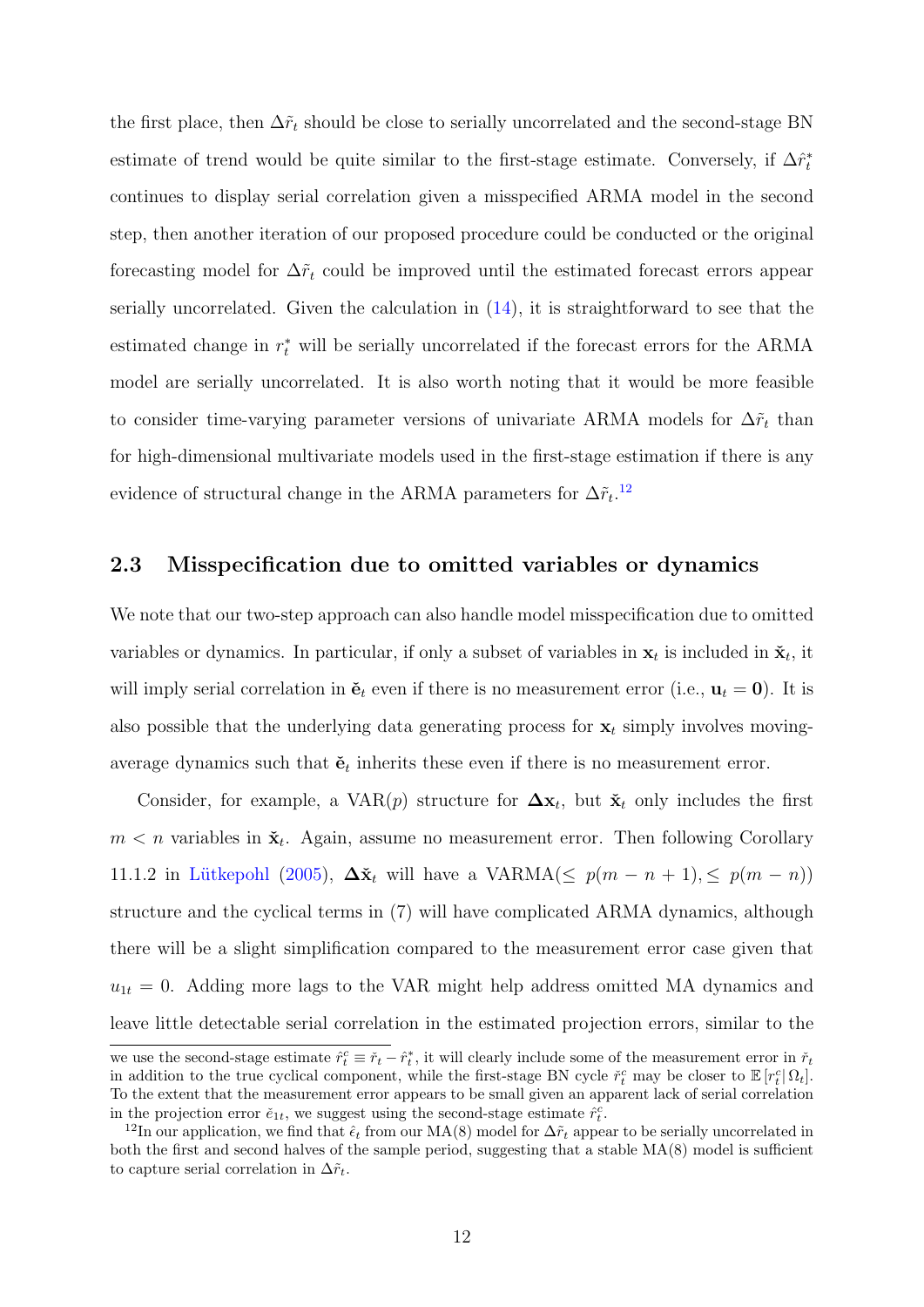case of a small amount of measurement error. The point is that  $\Delta \tilde{r}_t$  could still exhibit serial correlation given model misspecification and the result in [\(7\)](#page-8-1) would still hold. Thus, our two-step procedure is more broadly robust to model misspecification than just the case of misspecification due to measurement error. In our application, the consideration of a large set of variables should help assuage concerns about omitted variables, but it is certainly possible that the apparent serial correlation in the changes in the first-stage estimate of the BN trend for  $r_t$  is due to misspecification of model dynamics as well as, or even instead of, measurement error.

#### 2.4 Comparison with other approaches

In general, the two-step approach will not produce as precise of an estimate of  $r_t^*$  as if we knew  $\Omega_t$  (i.e., we observed the data without measurement error) or even as an estimate based on a correctly-specified multivariate model with population parameters for  $\Delta\mathbf{x}_t$  that captures the serial correlation in  $\mathbf{e}_t$ . For example, if the model for  $\Delta\mathbf{x}_t$ is a VAR, the correctly-specified forecasting model for the data measured with error  $\Delta\mathbf{\check{x}}_t$  would be a VARMA for a range of assumptions about stationary processes for the measurement error, including even if it is serially uncorrelated. However, our proposed two-step approach is feasible given we do not actually observe  $\Omega_t$  and is much more practicable to implement than consideration of a VARMA given challenges in specifying and estimating parameters for such models. Meanwhile, by incorporating multivariate information in the first step of our proposed approach, it should be more precise than the BN decomposition based on even the correctly-specified univariate model  $\Delta\check{r}_t$  (or, equivalently,  $\Delta r_t$  under the assumption of no measurement error in the target variable). In particular, our two-step approach can be thought of as partitioning the parameter space into two, using multivariate information  $\{\check{\mathbf{X}}_t,\check{\mathbf{X}}_{t-1}\}$  to estimate the projection parameters **P** and univariate information  $\{\tilde{r}_t, \tilde{r}_{t-1}, \ldots, \tilde{r}_1\}$  for a constructed series that more strongly reflects measurement error than  $\Delta r_t$  to estimate univariate ARMA parameters for  $\Delta \tilde{r}_t$ implied by the multivariate VARMA process. The tradeoff is less information than the full multivariate approach (but still more than a full univariate approach) in return for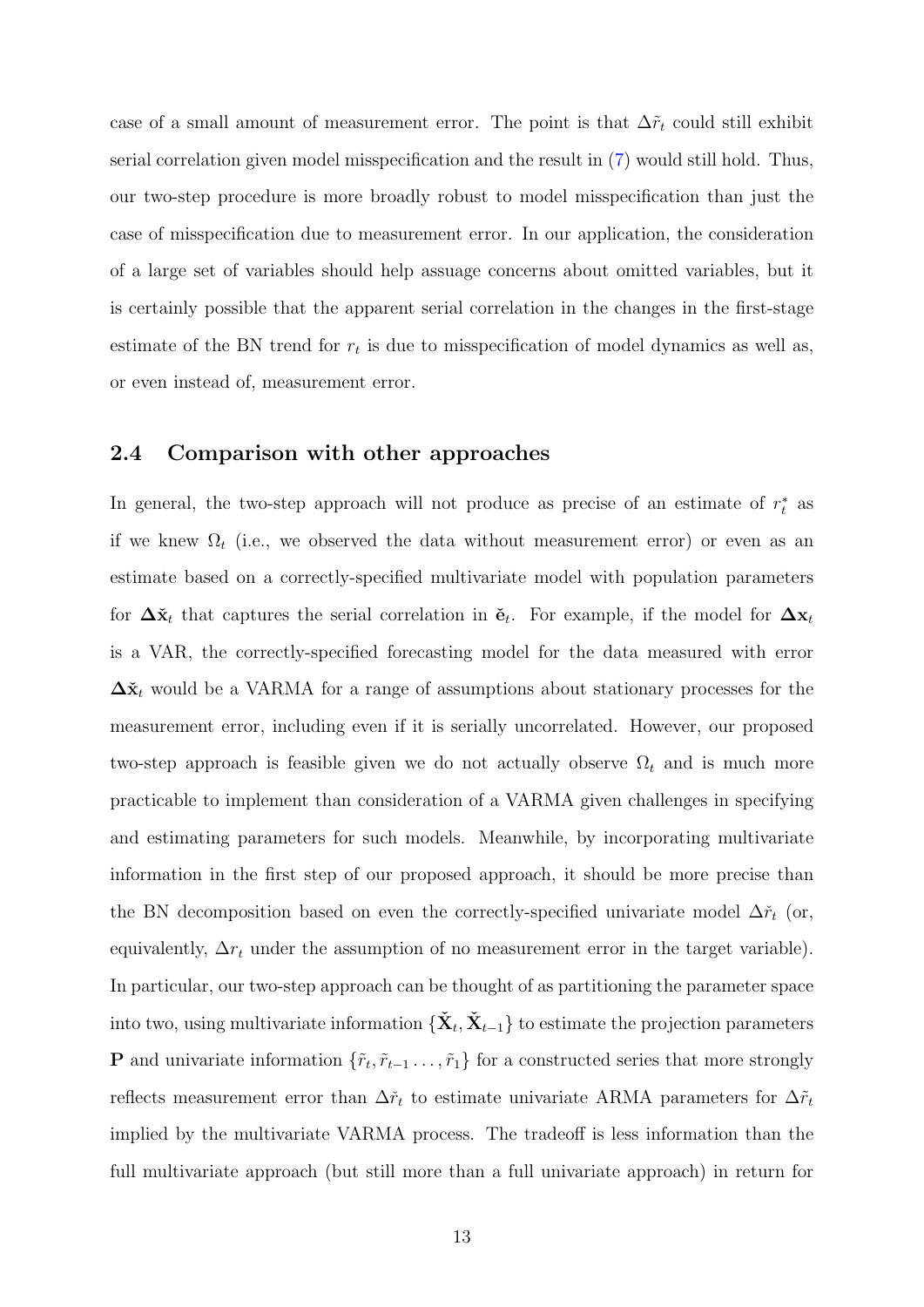far fewer parameters to estimate than for the full multivariate model.

For purposes of comparison, we conduct a Monte Carlo experiment to consider different approaches to estimating the BN trend in the presence of measurement error. We focus on the case where the measurement error is small in the sense that the projection errors for the misspecified model will not display much serial correlation on their own.

For simplicity, we consider a data generating process (DGP) in which there are implicitly the same number as structural shocks as observable variables. In this setting, we get the "BN-as-definition" scenario in [Morley](#page-42-6) [\(2011\)](#page-42-6) where  $r_t^* = \mathbb{E}[r_t^* | \Omega_t]$  and  $r_t^c = \mathbb{E}[r_t^c | \Omega_t]$ . Specifically, consider a bivariate VAR(1) for the underlying data process  $\Delta x_t$  with  $\mu = 0$ . In this case,  $\Delta X_t = \Delta x_t$ , with the following simplified form:

$$
\underline{\begin{pmatrix} \Delta r_t \\ \Delta x_{2t} \end{pmatrix}} = \underline{\begin{pmatrix} 0 & -0.05 \\ 0 & 0.95 \end{pmatrix}} \underline{\begin{pmatrix} \Delta r_{t-1} \\ \Delta x_{2t-1} \end{pmatrix}} + \underline{\begin{pmatrix} e_{1t} \\ e_{2t} \end{pmatrix}}, \qquad \mathbf{e}_t \sim \mathcal{N} \begin{pmatrix} 0 \\ 0 \\ 0 \end{pmatrix}, \underline{\begin{pmatrix} 0.1125 & 0.1 \\ 0.1 & 0.1 \end{pmatrix}}.
$$

Then,  $r_t = r_t^* + r_t^c$ , where  $r_t^* = r_0^* + \sum_{\tau=1}^t \Delta r_\tau^*$ , with  $r_0^* = 0$  and  $\Delta r_t^* = \mathbf{s}'_{2,1}(\mathbf{I} - \mathbf{F})^{-1} \mathbf{e}_t$ , and  $r_t^c = -\mathbf{s}'_{2,1}\mathbf{F}(\mathbf{I}-\mathbf{F})^{-1}\Delta \mathbf{X}_t$ . For the observed data  $\mathbf{\check{x}}_t = \mathbf{x}_t + \mathbf{u}_t$ , where  $\check{r}_t = r_t + u_{1t}$  and  $\check{x}_{2t} = x_{2t} + u_{2t}$ , we assume the addition of serially-uncorrelated measurement – i.e.,  $\mathbf{u}_t \sim$  $\mathcal{N}(\mathbf{0}, 0.05 \times \Sigma)$ . Again following Corollary 11.1.1 in Lütkepohl [\(2005\)](#page-41-8), we note that this DGP implies the following processes:  $\Delta r_t \sim \text{ARMA}(2, 1)$ ,  $\Delta \tilde{\mathbf{x}}_t \sim \text{VARMA}(1, 2)$ ,  $\Delta \tilde{r}_t \sim$ ARMA(2, 3), and  $\Delta \tilde{r}_t \sim \text{ARMA}(4, 6)$ . However, given the small degree of measurement error and  $\mathbf{P} \approx \mathbf{F}$ , we get  $\Delta \tilde{r}_t \approx MA(2)$ .

To evaluate the accuracy of different estimates of  $r_t^*$ , we calculate the root-meansquared-error (RMSE) for  $\hat{r}_t^*$  based on the following model or models given a sample size of  $T = 200$ :

1. **VAR(1)** for  $\Delta x_t$ , where  $\hat{r}_t^* = \mathbb{E}[r_t^* | \mathbf{X}_t, \mathbf{X}_{t-1}; \hat{\mathbf{F}}]$ . This scenario corresponds to the case where the underlying data without measurement error is observed and the RMSE only reflects estimation uncertainty about the  $n^2 = 4$  parameters in **F**. Parameter estimation is conducted via OLS and the BN trend is calculated based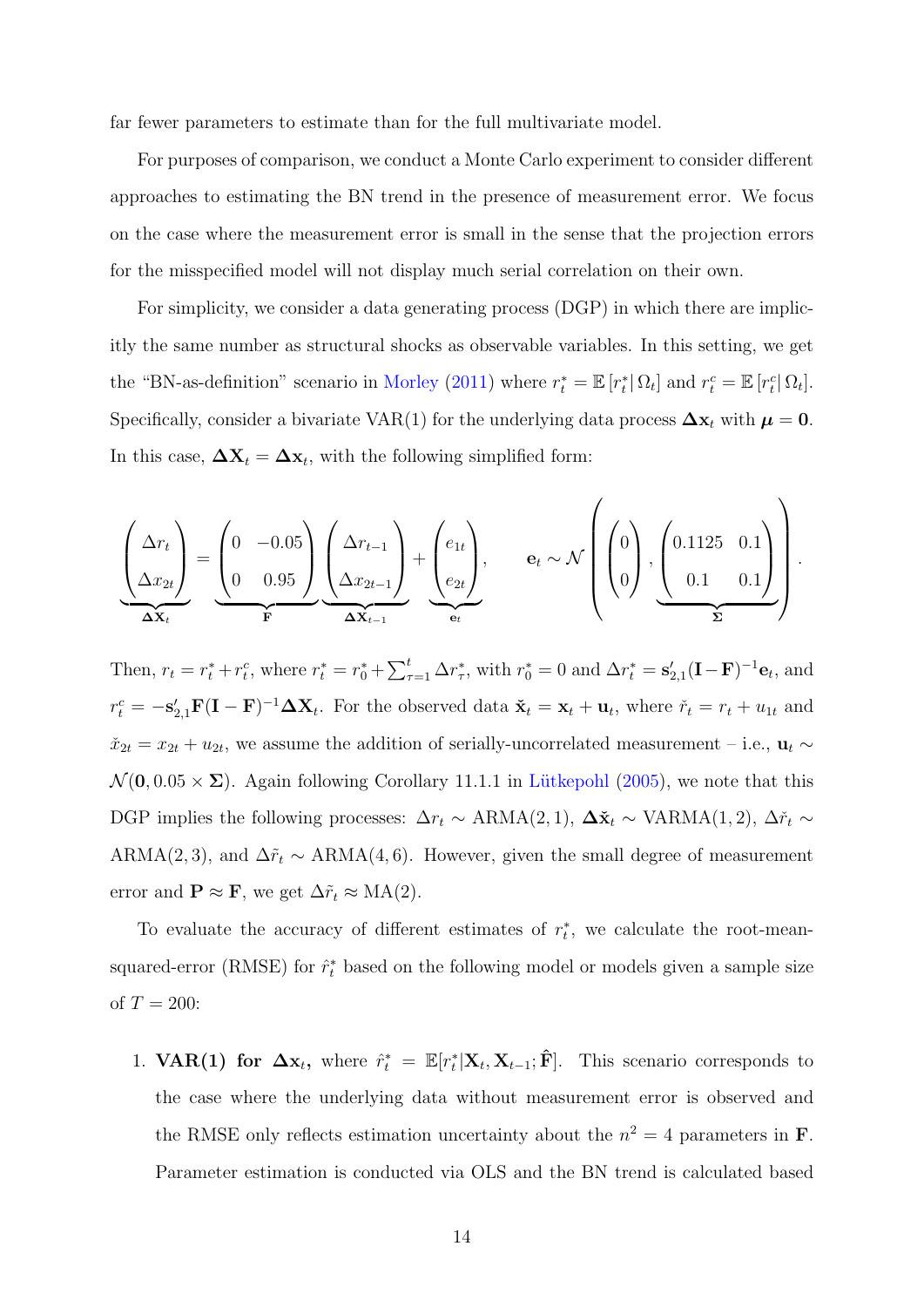on [\(3\)](#page-6-1).

- 2. VARMA(1,2) for  $\Delta \check{x}_t$ , where  $\hat{r}_t^* = \mathbb{E}[r_t^* | \check{X}_t, \check{X}_{t-1}, \ldots, \check{X}_1; \hat{F}, \hat{\Theta}]$ , with  $\Theta$  corresponding to the MA parameters in the VARMA model. This scenario allows us to consider the effects of measurement error and additional parameters to estimate, but assuming the correct model specification for  $\Delta \check{x}_t$ . The RMSE reflects noisy information about  $\{X_t, X_{t-1}\}\$ and estimation uncertainty about the  $n^2 = 4$  parameters in **F** and the  $2n^2 = 8$  parameters in **Θ**. The VARMA model is cast into state-space form and parameter estimation is conducted via exact MLE based on the Kalman filter and the prediction error decomposition of the likelihood. The BN trend is calculated following [Morley](#page-41-7) [\(2002\)](#page-41-7).
- 3. True VARMA(1,2) for  $\Delta \check{\mathbf{x}}_t$ , where  $\hat{r}_t^* = \mathbb{E}[r_t^* | \check{\mathbf{X}}_t, \check{\mathbf{X}}_{t-1}, \dots, \check{\mathbf{X}}_1; \mathbf{F}, \mathbf{\Theta}]$ . This scenario considers the effects of information loss from only observing the data with measurement error, but assumes the correct model specification for  $\Delta\tilde{\mathbf{x}}_t$  and the true parameter values for the model. Note that the  $\Theta$  parameters depend on **F** and  $\hat{r}_t^*$  can be calculated based on their implicit values by casting the model in [\(6\)](#page-8-2) into state-space form and using the Kalman filter following [Morley](#page-41-7) [\(2002\)](#page-41-7).
- 4. **VAR(1)** for  $\Delta \tilde{\mathbf{x}}_t$ , where  $\hat{r}_t^* = \mathbb{E}[r_t^* | \tilde{\mathbf{X}}_t, \tilde{\mathbf{X}}_{t-1}; \mathbf{F} = \hat{\mathbf{P}}, \Theta = 0]$ . This scenario considers what happens if first-stage estimates are used despite model misspecification. That is,  $\hat{P}$  is incorrectly used to estimate F and  $\Delta \check{x}_t$  is incorrectly assumed to have no measurement error (i.e.,  $\Delta \mathbf{x}_t = \Delta \tilde{\mathbf{x}}_t$  and  $\Theta = 0$ ). As this scenario is completely analogous to the first one, just with the incorrect assumptions, parameter estimation is conducted via OLS and the BN trend is calculated based on [\(3\)](#page-6-1).
- 5. VAR(1) for  $\Delta \tilde{\mathbf{x}}_t + \mathbf{M}\mathbf{A}(2)$  for  $\Delta \tilde{r}_t$ , where  $\hat{r}_t^* = \mathbb{E}[r_t^* | \check{\mathbf{X}}_t, \check{\mathbf{X}}_{t-1}; \hat{\mathbf{P}}, \hat{\theta}_1, \hat{\theta}_2]$ . This scenario considers our proposed two-step procedure using the parsimonious MA(2) model to capture serial correlation in  $\Delta \tilde{r}_t$ .  $\hat{P}$  is estimated via OLS and the MA parameters are estimated via conditional MLE.
- $\text{6. VAR}(1) \text{ for } \Delta \check{\mathbf{x}}_t + \text{ARMA}(4,6) \text{ for } \Delta \tilde{r}_t \text{, where } \hat{r}_t^* = \mathbb{E}[r_t^* | \check{\mathbf{X}}_t, \check{\mathbf{X}}_{t-1}; \hat{\mathbf{P}}, \hat{\phi}_1, \dots, \hat{\phi}_4,$  $\hat{\theta}_1, \ldots, \hat{\theta}_6$ . This scenario considers our proposed two-step procedure using the full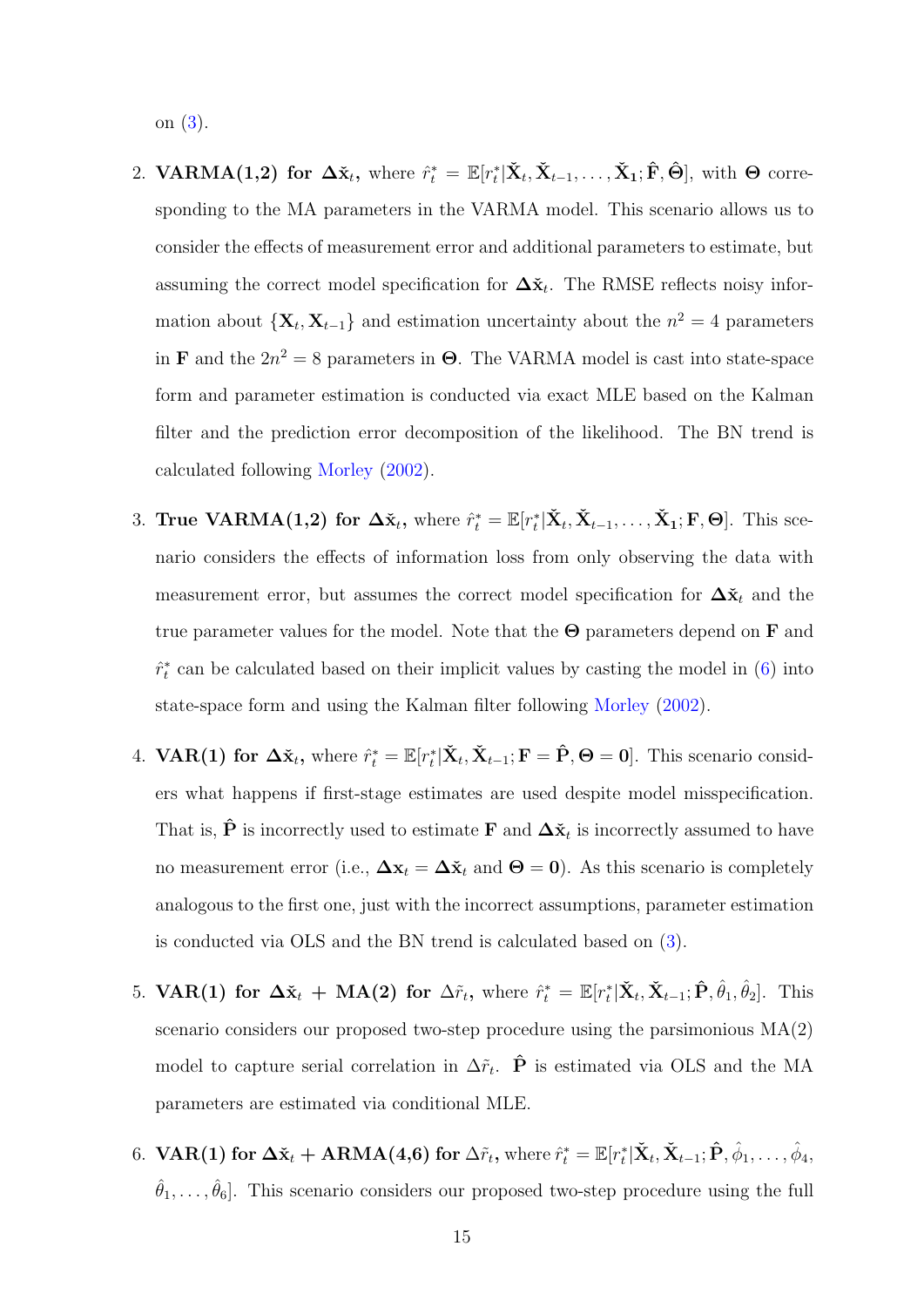true ARMA(4,6) model specification to capture serial correlation in  $\Delta \tilde{r}_t$ .  $\hat{P}$  is estimated via OLS and the ARMA parameters are estimated via exact MLE using the Kalman filter.

- 7. **ARMA(2,1)** for  $\Delta r_t$ , where  $\hat{r}_t^* = \mathbb{E}[r_t^*|r_t, r_{t-1}, \dots, r_1; \hat{\phi}_1, \hat{\phi}_2,$ This scenario corresponds to the case where only the target variable is observed, but without measurement error. The RMSE reflects the loss of multivariate information and estimation uncertainty about the ARMA(2,1) parameters. The ARMA model is cast into state-space form and parameter estimation is conducted via exact MLE based on the Kalman filter and the prediction error decomposition of the likelihood. The BN trend is calculated following [Morley](#page-41-7) [\(2002\)](#page-41-7).
- 8. **ARMA(2,3)** for  $\Delta \check{r}_t$ , where  $\hat{r}_t^* = \mathbb{E}[r_t^* | \check{r}_t, \check{r}_{t-1}, \dots, \check{r}_1; \hat{\phi}_1, \hat{\phi}_2, \hat{\theta}_1, \hat{\theta}_2, \hat{\theta}_3]$ . This scenario consider the effects of measurement error and additional parameters, but assumes the correct univariate model specification for  $\Delta \tilde{r}_t$ . The RMSE reflects the effects of measurement error and estimation uncertainty, in addition to the loss of multivariate information. The ARMA model is cast into state-space form and parameter estimation is conducted via exact MLE based on the Kalman filter and the prediction error decomposition of the likelihood. The BN trend is calculated following [Morley](#page-41-7) [\(2002\)](#page-41-7).

The results for our Monte Carlo experiment are reported in Table [1](#page-17-0) and illuminate the roles of parameter uncertainty, measurement error, model specification, and univariate versus multivariate information in determining the precision of trend estimates. We note that the scale of the reported RMSEs can be related to the fact that, in the absence of measurement error, the error in estimating trend is the same size as the error in estimating the cycle, while the implied standard deviation of the cycle is 1.03 for the DGP. So the RMSEs are approximately equal to percentages of the standard deviation of the cyclical component of the simulated real interest rate.

First, even given the correct model and no measurement error (i.e., VAR(1) for  $\Delta x_t$ ), parameter estimation introduces a nontrivial amount of error in the estimates of  $r_t^*$  due to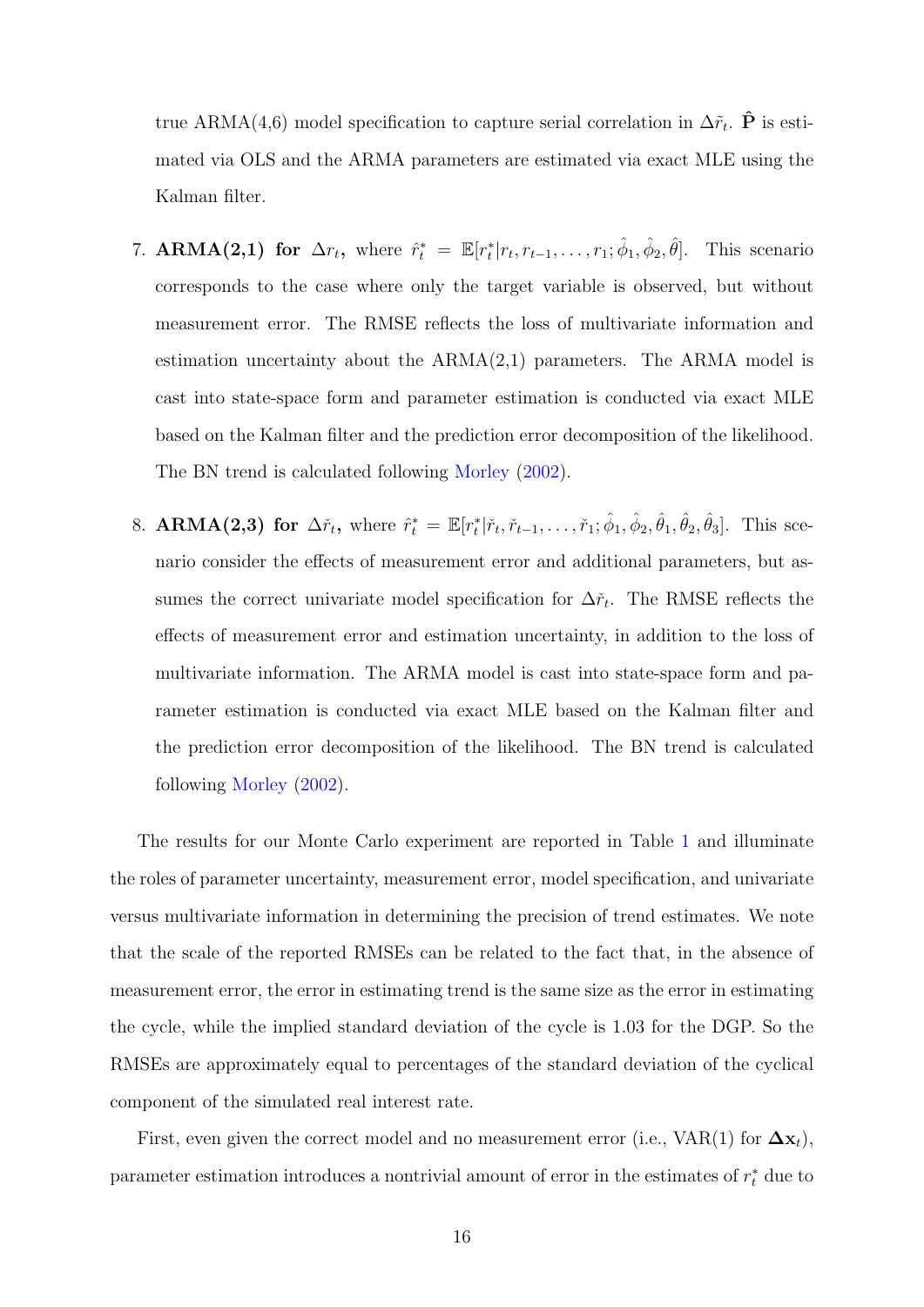<span id="page-17-0"></span>

| Model(s)                                                                      | $\#$ of Parameters to Estimate RMSE |      |
|-------------------------------------------------------------------------------|-------------------------------------|------|
| VAR(1) for $\Delta x_t$                                                       | $\overline{4}$                      | 0.18 |
| VARMA $(1,2)$ for $\Delta \tilde{\mathbf{x}}_t$                               | 12                                  | 0.33 |
| True VARMA(1,2) for $\Delta \tilde{\mathbf{x}}_t$                             | $\theta$                            | 0.05 |
| VAR(1) for $\Delta \check{\mathbf{x}}_t$                                      | 4                                   | 0.37 |
| VAR(1) for $\Delta \tilde{\mathbf{x}}_t + MA(2)$ for $\Delta \tilde{r}_t$     | 6                                   | 0.33 |
| VAR(1) for $\Delta \tilde{\mathbf{x}}_t$ + ARMA(4,6) for $\Delta \tilde{r}_t$ | 14                                  | 0.37 |
| ARMA(2,1) for $\Delta r_t$                                                    | 3                                   | 0.94 |
| ARMA(2,3) for $\Delta \check{r}_t$                                            | $\overline{5}$                      | 0.97 |

Table 1: Accuracy of  $\hat{r}_t^*$  in Monte Carlo Experiment

*Notes*: Results are for a Monte Carlo experiment based on a bivariate VAR(1) DGP for  $\Delta x_i$  with serially uncorrelated measurement error in  $\Delta\tilde{\mathbf{x}}_t$  where the variance-covariance for  $\mathbf{u}_t$  is equal to 0.05 times the conditional variance-covariance of  $\Delta x_t$ . The RMSE for an estimate of  $\hat{r}_t^*$  based on a given model(s) is relative to  $r_t^*$  based on the true VAR(1) for  $\Delta x_t$ . Given the error  $\hat{r}_t^* - r_t^*$  in estimating trend is equivalent (but opposite sign) to the error  $\hat{r}_t^c - r_t^c$  in estimating the cycle in the absence of measurement error, the RMSE can naturally be compared in scale to the implied standard deviation of the cycle, which is 1.03. The sample size is  $T = 200$  and the number of Monte Carlo simulations is 100.

the sample size and the persistence in the DGP leading to bias in OLS estimates of VAR parameters (see, for example, [Kilian,](#page-40-8) [1998\)](#page-40-8). Introducing measurement error, but assuming the correct model (i.e., VARMA(1,2) for  $\Delta \tilde{\mathbf{x}}_t$ ), almost doubles the error in estimating  $r_t^*$ due the noisier information given the measurement error and the increase in parameter uncertainty given 12 parameters instead of 4. However, most of the increase in RMSE seems to be due to parameter uncertainty as the RMSE given the true parameter values is only 0.05 compared to 0.33 for the estimated VARMA model, suggesting that noisier information has a smaller effect than parameter uncertainty, reflecting the assumption of relatively small measurement error.

Second, model misspecification has a larger effect on the RMSE than parameter uncertainty given that the RMSE for the misspecified model (i.e., VAR(1) for  $\Delta\tilde{\mathbf{x}}_t$ ) is larger than for the correctly-specified VARMA model with more parameters. The proposed two-step procedure with the parsimonious second-stage model (i.e., VAR(1) for  $\Delta \tilde{\mathbf{x}}_t$  + MA(2) for  $\Delta \tilde{r}_t$ ) offsets the effects of misspecification and reduces the RMSE to the same level as for the more highly-parameterized VARMA model.<sup>[13](#page-17-1)</sup> This reduction compared

<span id="page-17-1"></span><sup>&</sup>lt;sup>13</sup>We note that the relatively good performance of the VARMA model is quite specific to this bivariate DGP. When considering  $n > 2$ , the number of VARMA $(p, 2)$  parameters proliferates (i.e., the number of parameters to estimate is  $n^2(p+2)$ , with the RMSE increasing substantially with 27 parameters for a VARMA(1,2) given  $n = 3$  and even given a much larger sample size of  $T = 2000$ , while the RMSE for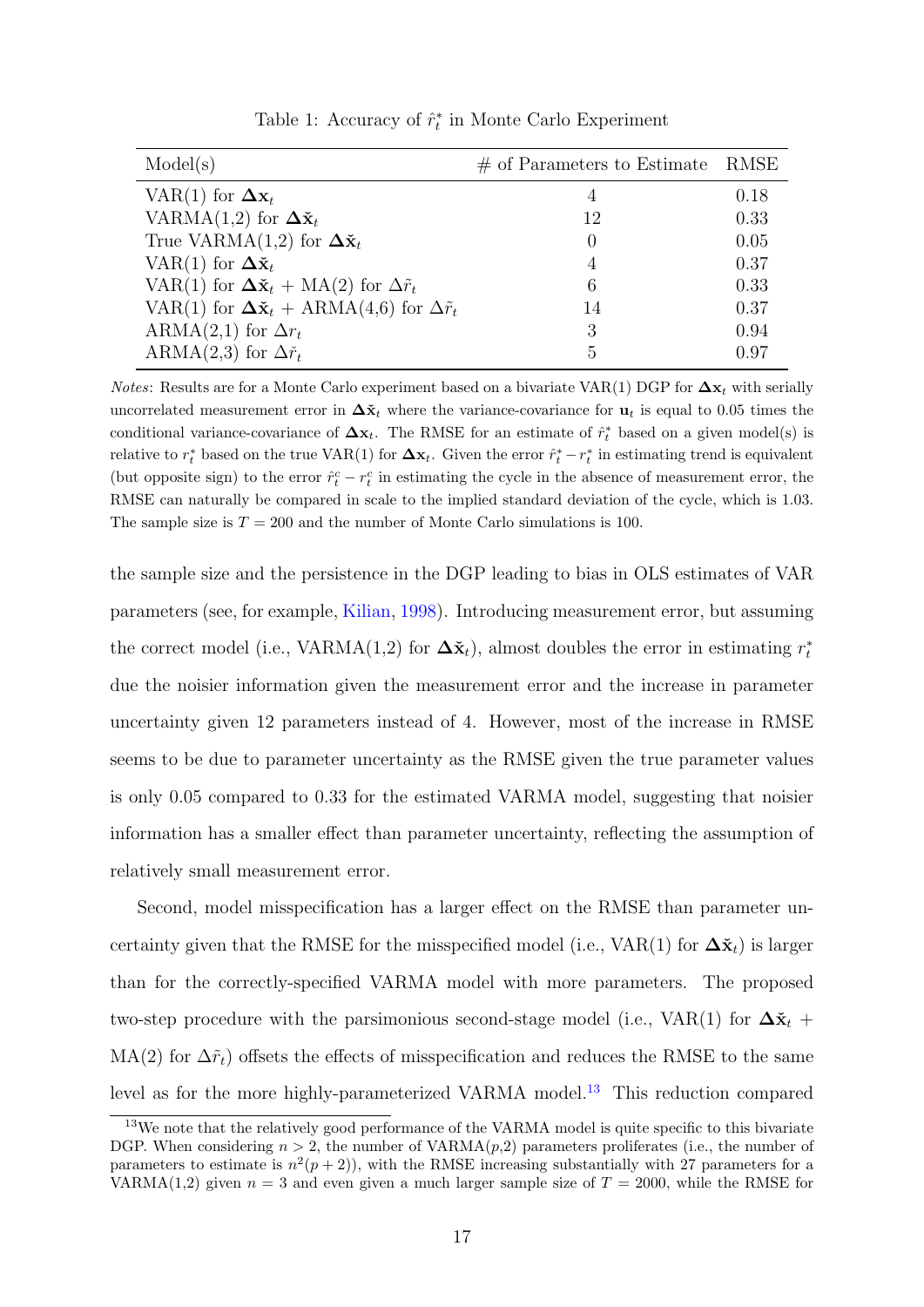to the misspecified model occurs even though  $P \approx F$  given a small amount of measurement error. Meanwhile, if the full ARMA model is considered in the second stage (i.e., VAR(1) for  $\Delta\tilde{\mathbf{x}}_t + \text{ARMA}(4,6)$  for  $\Delta\tilde{r}_t$ , the RMSE is higher than with the parsimonious second-stage model and is the same as for the misspecified VAR model as a result of the parameter proliferation to even more parameters than in the true VARMA model in this case. However, a near cancellation of roots for the true ARMA model given relatively small measurement error means that a more parsimonious MA model would likely be chosen in practice.

Third, the results are considerably worse for the univariate estimates, even when there is no measurement error and the true ARMA is tightly parameterized (i.e., ARMA(2,1) for  $\Delta r_t$ ). Adding in measurement error and additional ARMA parameters (i.e., ARMA(2,3) for  $\Delta\check{r}_t$ ) slightly worsens the RMSE from 0.94 to 0.97, but the fact that this is essentially three times worse than the RMSE of 0.33 for the two-step procedure with the parsimonious second-stage model, which also involves measurement error and has an additional parameter, makes it clear just how crucial incorporating multivariate information is for producing a relatively accurate estimate of  $r_t^*$ .

#### 2.5 Informational accounting given the two-step procedure

One issue with our proposed two-step approach that needs to be addressed is how to conduct an informational accounting (or a more structural variance decomposition given identification assumptions) of changes in trend along the lines presented in [Morley and](#page-41-3) [Wong](#page-41-3) [\(2020\)](#page-41-3) for the multivariate BN decomposition, but allowing for model misspecification. The challenge is that the second step of our proposed procedure produces estimated changes in trend that are based on the univariate forecast error for  $\Delta \tilde{r}_t$  rather than underlying forecast errors for different variables, as in [\(5\)](#page-7-0). However, we note that, given the invertible representation for  $\theta(L)$ , we can solve for the forecast error from the ARMA model for  $\Delta \tilde{r}_t$  in terms of current and past projection errors  $\tilde{\mathbf{e}}_t$  from the multivariate

the parsimonious two-step approach with 11 parameters to estimate remains relatively small and better than for the misspecified VAR model with 9 parameters.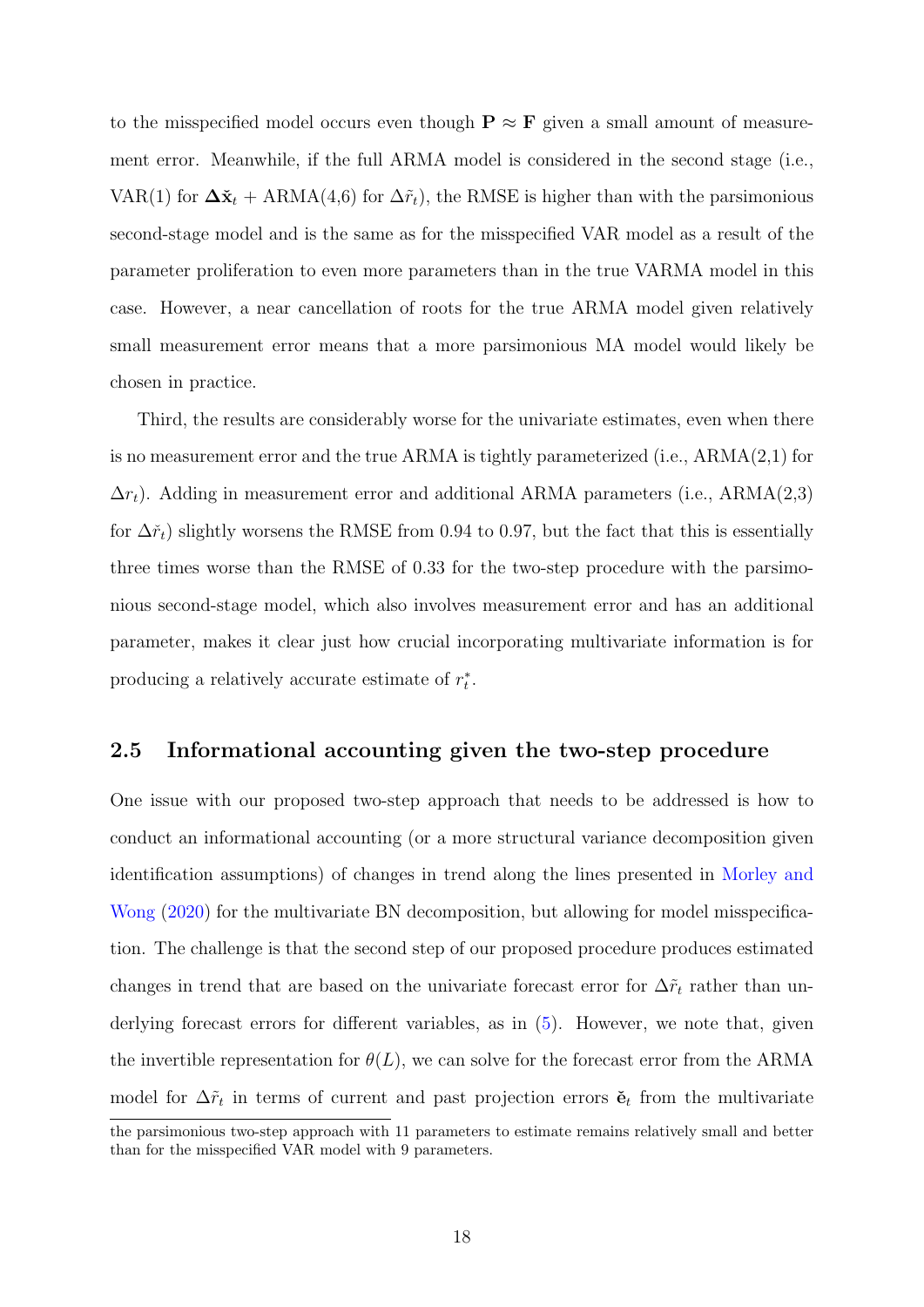forecasting model for  $\Delta \check{\mathbf{X}}_t$ :

$$
\epsilon_t = \theta(L)^{-1} \phi(L) \Delta \tilde{r}_t = \theta(L)^{-1} \phi(L) \mathbf{s}_{k,1}' \left( (\mathbf{I} - \mathbf{P})^{-1} \mathbf{H} \check{\mathbf{e}}_t + (\mathbf{F} - \mathbf{P}) (\mathbf{I} - \mathbf{P})^{-1} \Delta \check{\mathbf{X}}_{t-1} \right), (16)
$$

Then the informational contributions of the *current* projection errors from the multivariate model to  $\Delta \hat{r}_t^*$  are given by

<span id="page-19-1"></span>
$$
\Delta \hat{r}_{it}^{*} \equiv \frac{\theta(1)}{\phi(1)} \tilde{\omega}_{i} \tilde{e}_{it},\tag{17}
$$

where the  $\tilde{\omega}_i$  weights are the elements of the 1 × n row vector  $\tilde{\boldsymbol{\omega}} \equiv \mathbf{s}'_{k,1}(\mathbf{I} - \mathbf{P})^{-1}\mathbf{H}$  and, assuming each individual AR and MA coefficient is relatively small, we get

<span id="page-19-0"></span>
$$
\sum_{i=1}^{n} \Delta \hat{r}_{it}^{*} \approx \Delta \hat{r}_{t}^{*}.
$$
\n(18)

That is, the informational contributions of the projection errors for each variable in the multivariate model to the two-step estimate  $\Delta \hat{r}^*$  are approximately proportional to those for the first-stage estimate of the BN trend based on the multivariate forecasting model for  $\Delta\mathbf{x}_t$ , with the factor of proportionality equal to the long-run multiplier  $\theta(1)/\phi(1)$  for the ARMA model. In practice, we find that the approximation in [\(18\)](#page-19-0) is quite accurate.

## 3 Data and VECM estimation

We consider both short- and long-term interest rates in our analysis because we are interested in a trend that is common across maturities and because the long-term interest rate can provide information about that trend even when the short-term nominal rate is constrained by the ZLB, although it should be emphasized that we consider real, not nominal, interest rates. The short (long) ex ante real interest rate is constructed as the 3-month (10-year) U.S. Treasury nominal yield minus a short (long) measure of inflation expectations. For inflation, we consider the year-on-year growth rate of the core personal consumption expenditure (PCE) price deflator. We then use a 4-quarter (40-quarter) rolling average of past inflation as a proxy for short (long) inflation expectations. For robustness, we also consider alternative measures of inflation expectations, including a 4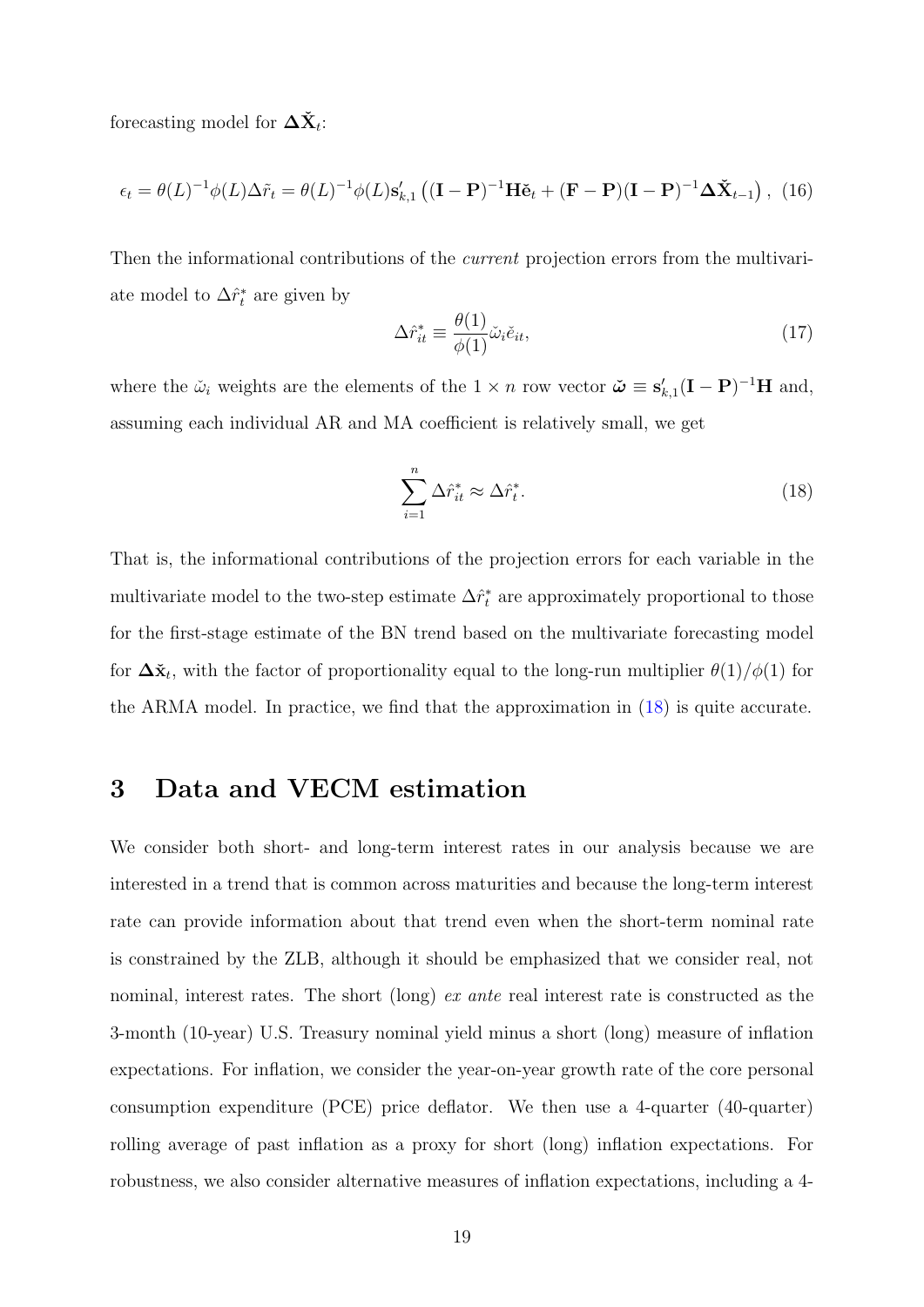quarter-ahead forecast based on an AR(3) model following [Laubach and Williams](#page-41-2) [\(2003\)](#page-41-2), a 4-quarter-ahead SPF forecast of GDP deflator inflation, and a 10-year-ahead SPF forecast of PCE deflator inflation, as well as 1-month and 10-year real interest rates constructed by the Cleveland Fed using their model-based measures of expected inflation.

The choice of other variables to consider in our analysis is motivated by the various potential 'correlates' of real interest rates outlined in [Lunsford and West](#page-41-4) [\(2019\)](#page-41-4), noting that a multivariate BN decomposition only requires variables that have informational content in forecasting real interest rates, not necessarily causal effects. Although the variables considered in [Lunsford and West](#page-41-4) [\(2019\)](#page-41-4) are annual and trace back to the 1890s, we primarily focus on those that are available at a quarterly frequency starting at least from the 1970s. The variables can be placed into two broad categories. The first category corresponds to supply-side productivity/demographic type factors. The second category corresponds to safe assets and the global savings glut explanation for changes in real interest rates.

#### Productivity/demographics

Motivated by an intertemporal IS/Euler-type equation, such as in [Lunsford and West](#page-41-4) [\(2019\)](#page-41-4), we consider real consumption growth per capita. Related, we also consider TFP growth [\(Fernald,](#page-39-3) [2015\)](#page-39-3) and S&P 500 stock returns on the basis that they might be additionally informative about expected trend growth for the economy, which [Laubach and](#page-41-2) [Williams](#page-41-2) [\(2003\)](#page-41-2) highlight as the key positive determinant of  $r^*$ . By contrast, [Eichengreen](#page-39-4) [\(2015\)](#page-39-4) stresses the importance of investment-specific technological change and the subsequent decline in the price of capital goods in driving down real interest rates. Thus, we also consider real investment growth as a proxy for investment-specific technological change and expect it to have a negative relationship with  $r^*$ , at least when controlling for consumption growth and TFP growth.

Various labor-market variables reflect demographic factors and are hypothesized to influence r ∗ through an effect on the marginal product of capital. For example, [Baker et](#page-38-4) [al.](#page-38-4) [\(2005\)](#page-38-4) note that in certain overlapping-generations models, labor-force growth is pos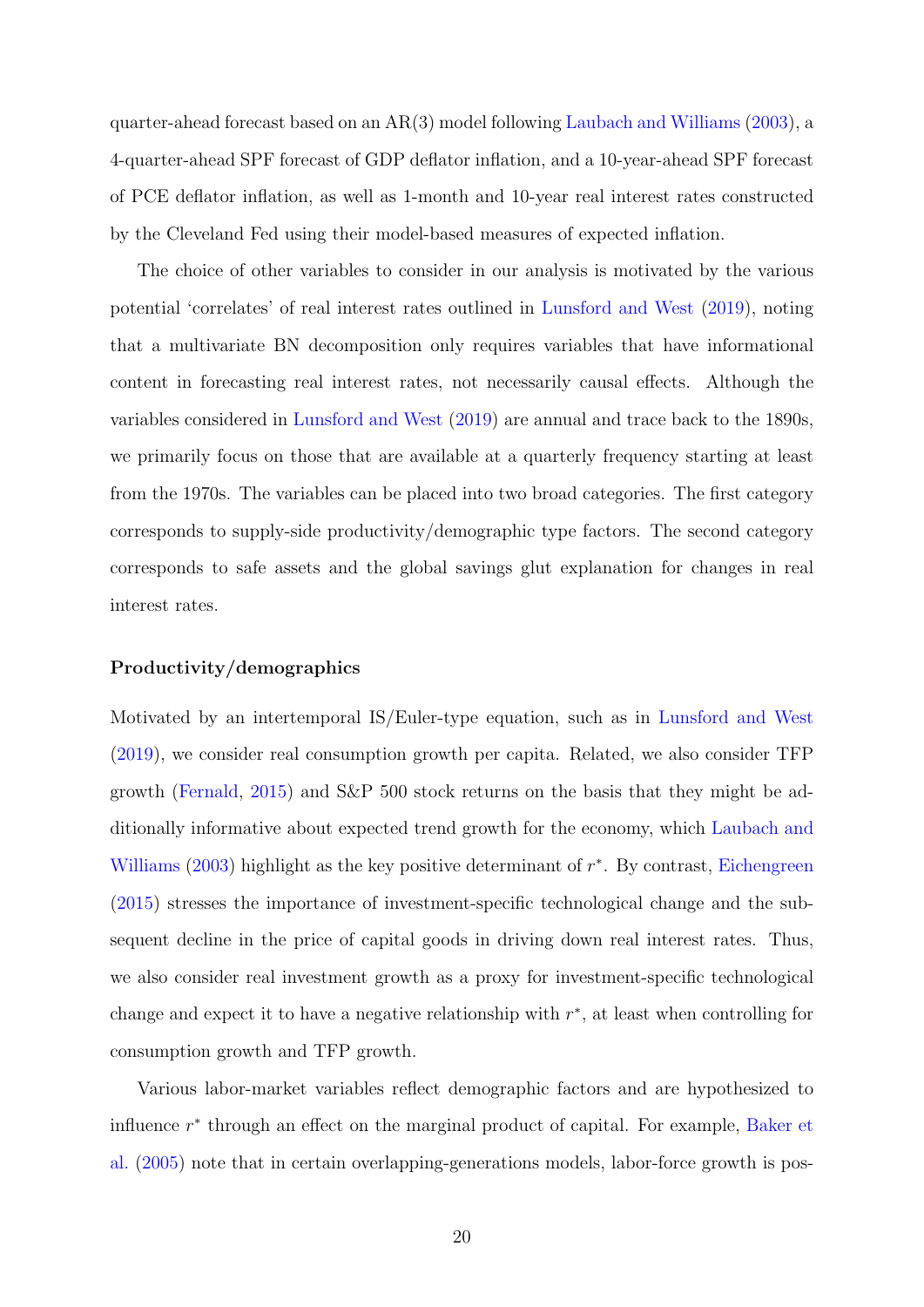itively related to the real interest rate given that higher labor-force participation would lead, all else equal, to a lower level of capital per worker. Thus, we also consider employment growth, hours growth (to capture the intensive margin), and the change in the unemployment rate as additional possible supply-side variables, although clearly decreases in employment and hours and increases in the unemployment rate could be also be related to a decline in  $r^*$  via insufficient demand, as argued by [Summers](#page-42-1) [\(2015\)](#page-42-1). The unemployment rate also serves as a potential control for economic slack that could distort measures of trend growth and generate short-run deviations in the real interest rate from  $r^*$ .

Possible heterogeneity in marginal propensities to consume motivates our consideration of income inequality and age dependency. [Dynan et al.](#page-39-5) [\(2004\)](#page-39-5) find that higher income families have lower marginal propensities to consume, suggesting that an increase in inequality will shift the savings schedule out and lower  $r^*$ . [Gagnon et al.](#page-39-6)  $(2016)$ , on the other hand, suggest that an increase in the dependency (older-to-working) ratio reduces aggregate savings and raises  $r^*$ . To capture these demographic factors, we consider the share of wealth held by the top  $1\%$  and the age dependency ratio in our analysis, although not in our main model to estimate  $r^*$  as these series are only available at an annual frequency. Instead, we include these annual variables in subsequent cointegration analysis.

#### Safe assets demand/supply

[Caballero et al.](#page-38-1) [\(2017\)](#page-38-1) and [Del Negro et al.](#page-42-0) [\(2017\)](#page-42-0) suggest that demand for safe assets has played a key role in lowering  $r^*$ . To address this, we consider the change in macroeconomic uncertainty [\(Jurado et al.,](#page-40-9) [2015\)](#page-40-9), the change in the excess bond premium [\(Gilchrist and](#page-39-7) Zakrajšek, [2012\)](#page-39-7), and growth of liquid assets held by financial and non-financial corporate businesses.

Also related to demand for safe assets, [Bernanke](#page-38-3) [\(2005\)](#page-38-3) suggests a relationship between the U.S. current account deficit and the global savings glut. Capital inflows are typically associated with a trade deficit, but the link to  $r^*$  depends on whether those capital flows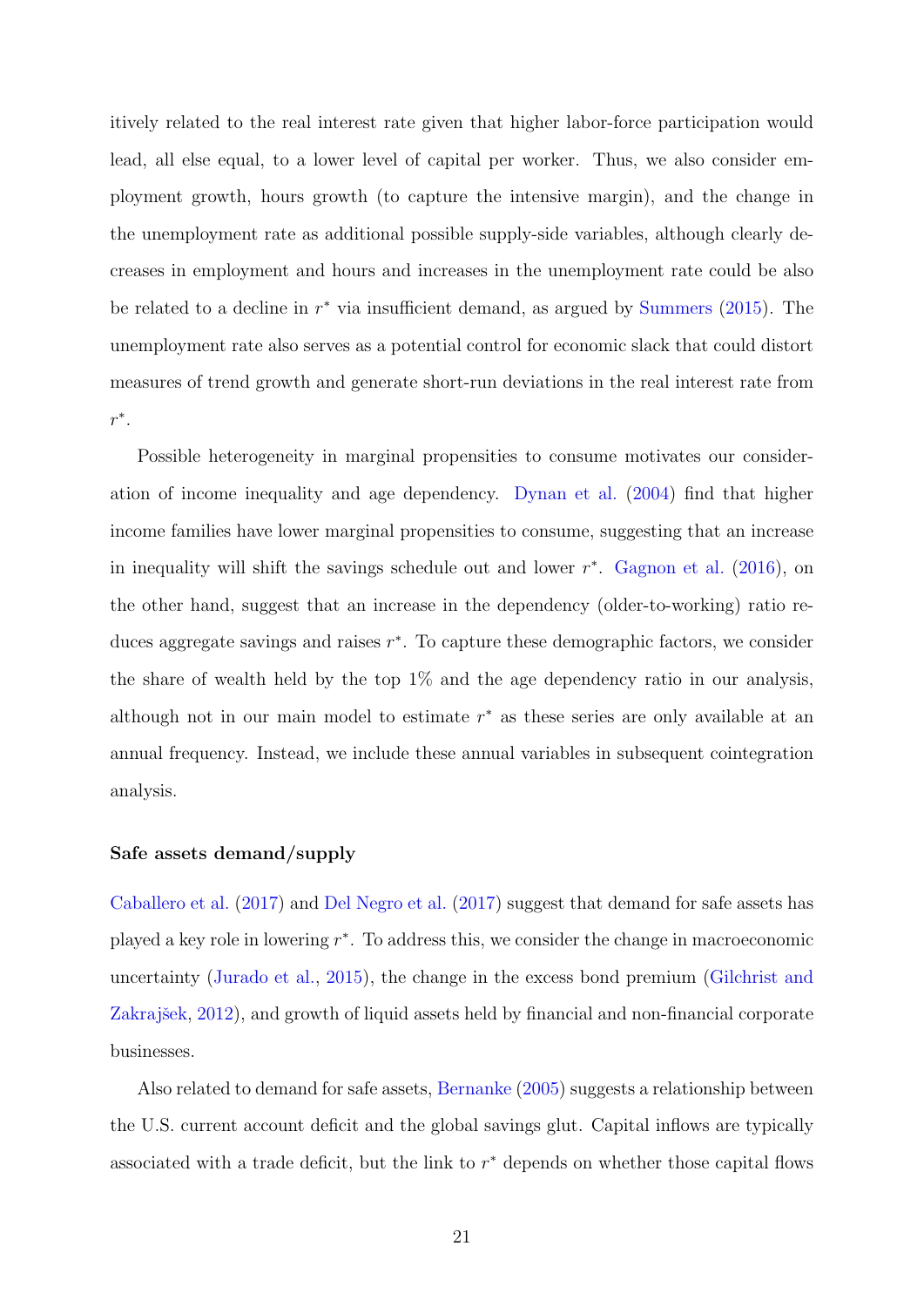are induced by a high real interest rate or reflect excess global savings. To address this, we consider the change in the U.S. current account balance (as  $\%$  of GDP), the change in U.S. government debt (as % of GDP), the trade-weighted U.S. dollar exchange rate growth rate, and global central bank foreign reserves (as % of world GDP). An increase in government expenditure or a decrease in tax revenues that lead to a higher level of government debt is usually thought to raise real interest rates through a crowding-out effect (see, for example, [Ball and Mankiw,](#page-38-5) [1995\)](#page-38-5). So the government debt measure can be thought of as reflecting the supply of safe assets, while the other measures are designed to help capture demand for safe assets that push the real interest rate in the opposite direction. We note that the global central bank foreign reserves measure is only available at an annual frequency, so is not in our main model to estimate  $r^*$ , but is only considered with the other annual variables in subsequent cointegration analysis.

Details of the various data series are given in the Appendix. Our sample period covers 1973Q2 to  $2019Q4<sup>14</sup>$  $2019Q4<sup>14</sup>$  $2019Q4<sup>14</sup>$  For the purposes of specifying our VECM, we denote the shortand long-term ex ante real interest rates as  $r_t^s$  and  $r_t^l$ , respectively, while  $\mathbf{x}_{3:n,t}$  denotes the vector of quarterly variables (in levels) that are hypothesized to drive  $r^*$ .

To impose cointegration, we add an error-correction term into the equations for the first differences of the short- and long-term real interest rates, with the error-correction coefficients denoted as  $\beta^s$  and  $\beta^l$ , respectively.<sup>[15](#page-22-1)</sup> Assuming cointegration between the short term nominal interest rate and the long term nominal interest rate implies that both are driven by only one stochastic trend that differs only by a constant  $\alpha$ . The

<span id="page-22-0"></span><sup>&</sup>lt;sup>14</sup>We have a balanced panel of the quarterly variables for the full sample period, although we note that the real interest rates from the Cleveland Fed considered in our robustness analysis are only available from 1982Q1. The 10-year-ahead SPF forecast of PCE deflator inflation that is also used in our robustness analysis is only available from the Philadelphia Fed from 2007Q1. However, we thank Todd Clark for providing earlier data for this measure used in the Fed's FRB/US macroeconometric model. Variables only available at an annual frequency and therefore not included in our VECM, but only considered in followup cointegration analysis, are the measures of age dependency, income inequality, and central bank reserves of foreign currency as a percentage of world GDP.

<span id="page-22-1"></span><sup>&</sup>lt;sup>15</sup>We impose that the means of the first differences of the interest rates are zero, corresponding to an assumption of no deterministic drift in the levels. Thus, the historical downward movements in  $r^*$  will be attributed to forecast errors rather than deterministic drift.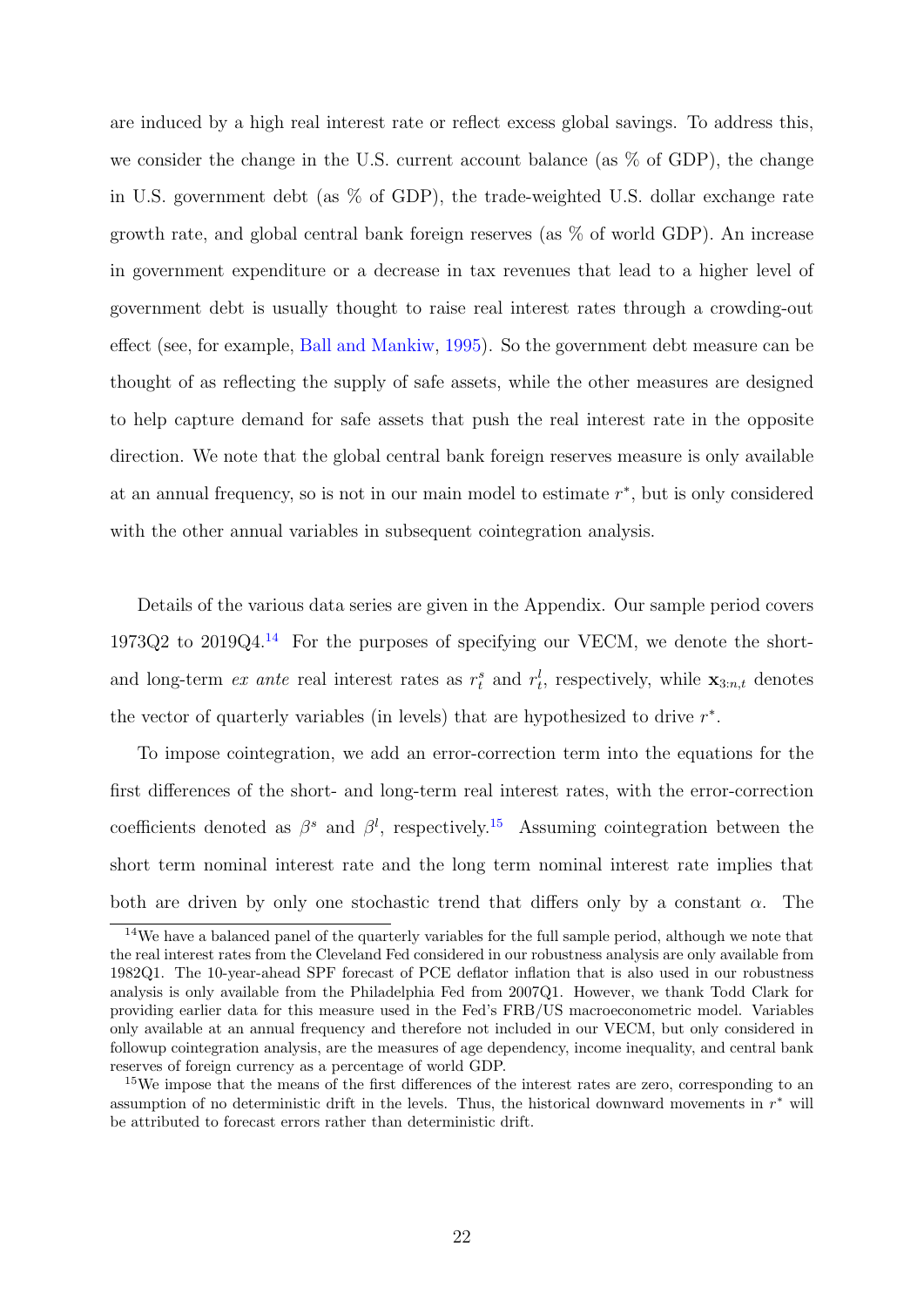VECM can then be specified as follows:

<span id="page-23-0"></span>
$$
\Delta \mathbf{x}_t = \boldsymbol{\mu} + \boldsymbol{\Phi}_1(\Delta \mathbf{x}_{t-1} - \boldsymbol{\mu}) + \ldots + \boldsymbol{\Phi}_p(\Delta \mathbf{x}_{t-p} - \boldsymbol{\mu}) + \boldsymbol{\beta} \left( r_{t-1}^l - r_{t-1}^s - \alpha \right) + \mathbf{e}_t, \quad (19)
$$

where

$$
\boldsymbol{\Delta} \mathbf{x}_t = \left[\begin{array}{c} \Delta r_t^s \\ \Delta r_t^l \\ \boldsymbol{\Delta} \mathbf{x}_{3:n,t} \end{array}\right], \quad \boldsymbol{\beta} = \left[\begin{array}{c} \beta^s \\ \beta^l \\ 0 \end{array}\right].
$$

The model with the error-correction term in [\(19\)](#page-23-0) can be cast into companion form and the BN trend for the interest rates calculated and decomposed as described above, where, for the companion form,  $\Delta \mathbf{X}_t = \{ (\Delta \mathbf{x}_t - \boldsymbol{\mu})', \cdots, (\Delta \mathbf{x}_{t-p} - \boldsymbol{\mu})', (r_t^l - r_t^s - \alpha) \}$  and **F** and H are as implied by the VECM example in [Morley](#page-41-7) [\(2002\)](#page-41-7).

Because we are dealing with a medium-scale VECM with a large number of parameters, we need to take into account the possibility of overfitting. To address this, we rely on Bayesian estimation using a natural conjugate Normal-Inverse Wishart prior in conjunction with a Minnesota Prior with the shrinkage hyperparameter,  $\lambda$ , set to 0.2, as in [Sims and Zha](#page-42-7) [\(1998\)](#page-42-7) and [Carriero et al.](#page-38-6) [\(2015\)](#page-38-6). We also set an "expectations hypothesis" prior that the short-rate adjusts to its spread from the long rate, consistent with cointegration between the long and the short rates. Because of the VECM setup, estimation is conducted via MCMC with Gibbs sampling.<sup>[16](#page-23-1)</sup> The Bayesian VECM is estimated with four lags, as is typical for quarterly data. Details of the Bayesian estimation can be found in the Appendix.

<span id="page-23-1"></span><sup>&</sup>lt;sup>16</sup>A Bayesian VAR that includes the spread  $r_t^l - r_t^s$  instead of the change in the long rate  $\Delta r_t^l$  and error correction terms for the interest rate equations can be estimated analytically and produces very similar estimates of  $r_t^*$ . However, we take the VECM as our baseline specification even though estimation is more complicated.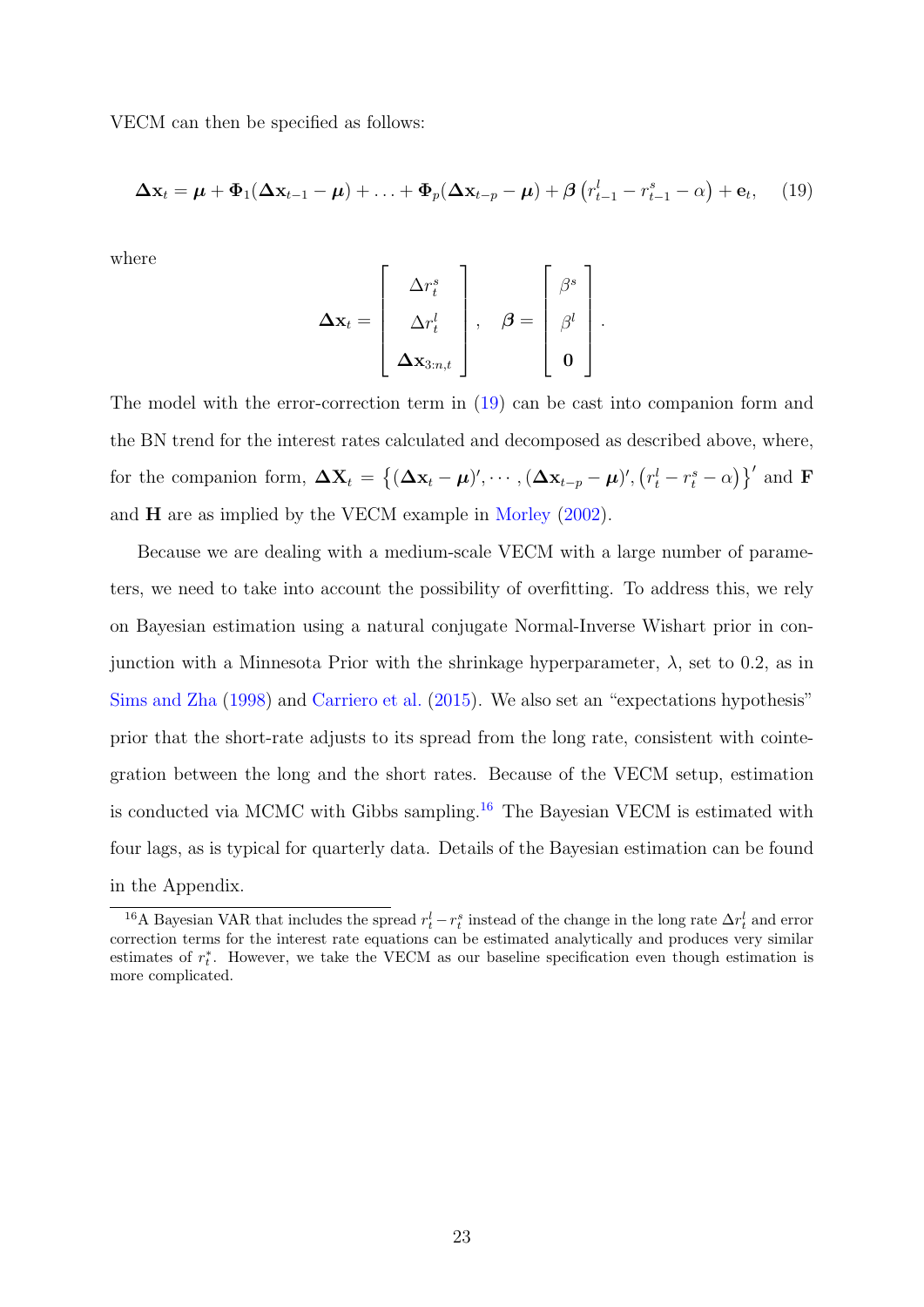## 4 Empirical results

## 4.1 Estimates of  $r^*$

Figure [1](#page-25-0) plots the first-stage estimates of BN trends for the short- and long-term real interest rates.<sup>[17](#page-24-0)</sup> The first-stage trend estimate (i.e., what we refer to as  $\tilde{r}$  in the assumed presence of measurement error or another source of model misspecification) appears to be highly informed by the long-rate, suggesting that the short-rate adjusts to the term spread. The presence of a cointegrating relationship between the short- and long-term rates provides important information in estimating the first-stage interest rates trends during two episodes in particular: during 1975-1980 and during the ZLB between 2009- 2015. First, although the measured short-rate is quite negative during 1975-1980, the positive long-term real interest rate helps identify a higher and generally positive level of trend. Second, during the years that the short-term nominal interest rate was constrained by the ZLB between 2009-2015, the estimated trend is still persistently higher than the short-term real interest rate, although it is sometimes negative. Related, the multivariate BN decomposition allows for persistence in the estimated deviations of the real interest rates from trend compared to the traditional univariate BN decomposition, a result that follows from [Evans and Reichlin](#page-39-2) [\(1994\)](#page-39-2) and [Morley and Wong](#page-41-3) [\(2020\)](#page-41-3).

Figure [2](#page-26-0) presents the second-stage BN trend for the short-term real interest rate, along with the  $95\%$  credible intervals.<sup>[18](#page-24-1)</sup> The second-stage BN trend estimate for the short-rate (i.e., our estimate of  $r^*$ ) is noticeably smoother than the first-stage BN trend estimate for the short-rate  $(\tilde{r})$  in Figure [1.](#page-25-0) Despite its relative smoothness, we can observe that  $r^*$ still varies over longer periods of time and has fallen considerably since the 1980s. The overall pattern of our estimates is consistent with the previous literature (see, for example,

<span id="page-24-0"></span><sup>&</sup>lt;sup>17</sup>For the first-stage trend estimates, we take the Bayesian VECM parameter estimates at the posterior mean and cast the model into companion form, as in [\(2\)](#page-6-0). We then use [\(3\)](#page-6-1) to get an estimate of the trend in the short-term real interest rate. Given cointegration, the level of the BN trend for the long-term real interest rate only differs from the BN trend for the short-term real interest rate by the constant  $\alpha$  that presumably reflects a long-run term premium.

<span id="page-24-1"></span><sup>18</sup>For the second-stage trend estimate, we again take the Bayesian VECM parameter estimates at the posterior mean and cast the model into companion form, but now conceptually given potential misspecification, as in  $(6)$ . We then calculate an estimate of  $r^*$  following  $(15)$  given  $(14)$  based on an ARMA model of  $\Delta \tilde{r}_t$ , as in [\(13\)](#page-11-3). As noted previously, we find that an MA(8) model estimated via conditional MLE is sufficient to capture the serial correlation in  $\Delta \tilde{r}_t$ .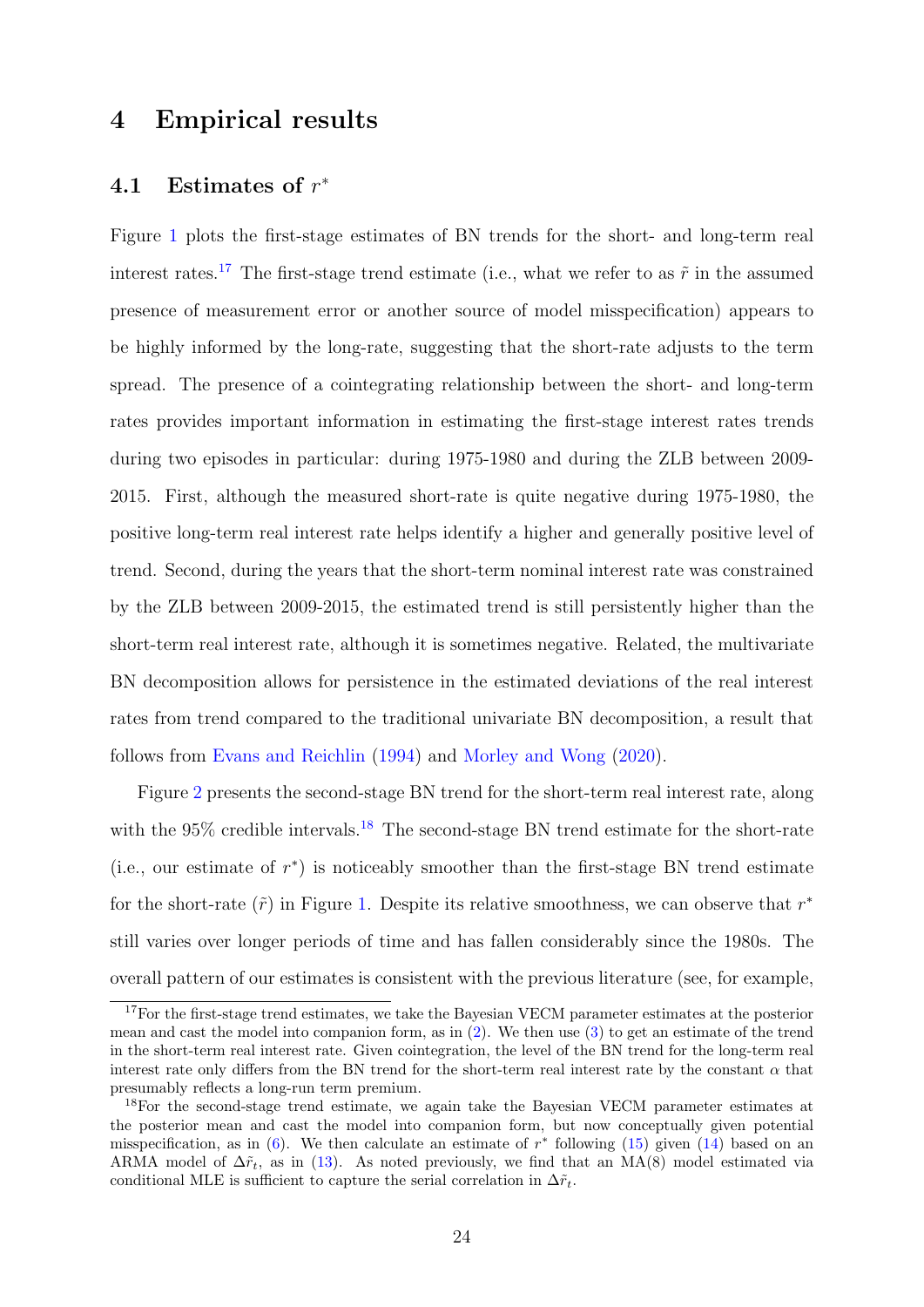<span id="page-25-0"></span>



Note: NBER recession dates are shaded.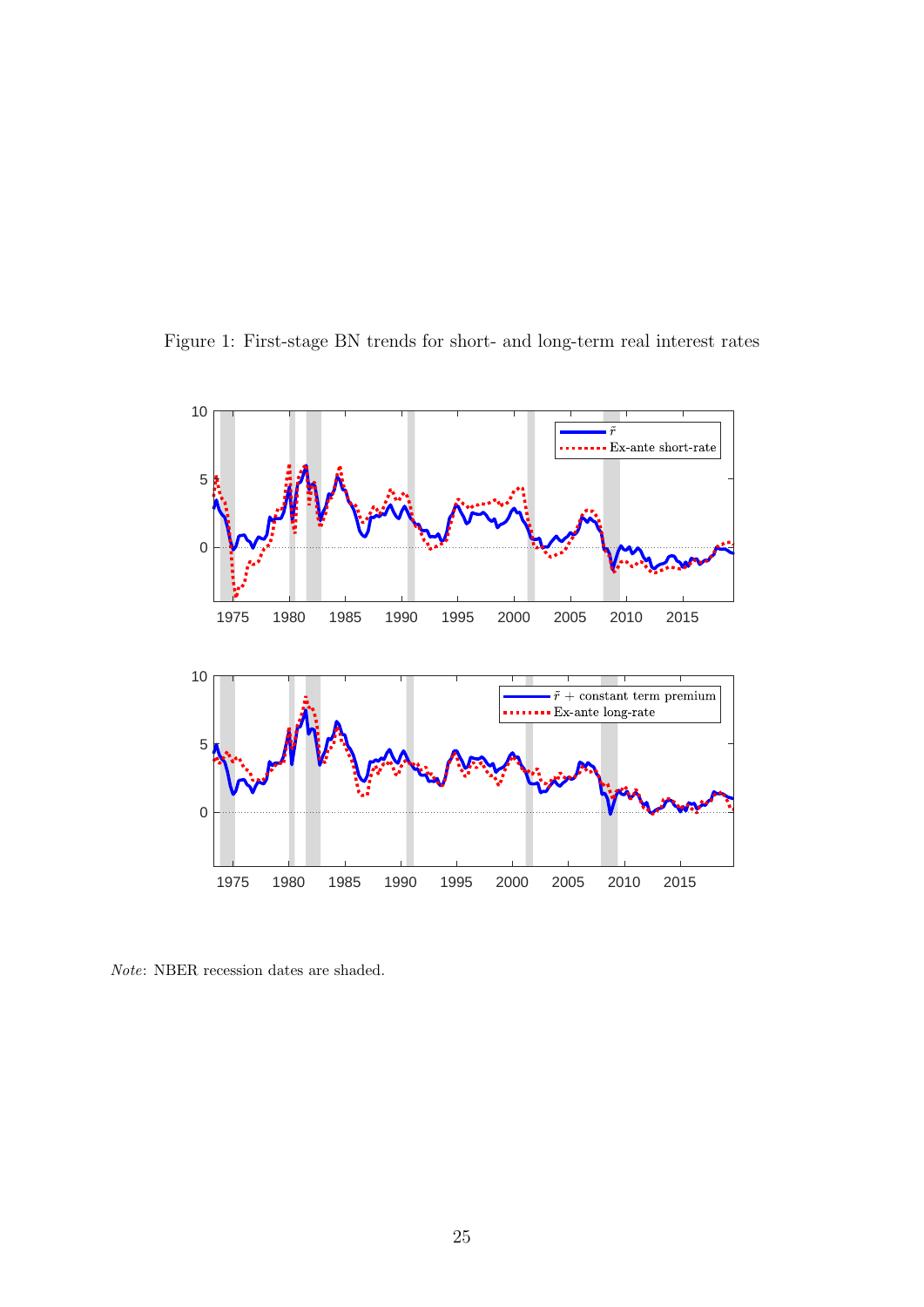[Del Negro et al.](#page-42-0) [\(2017\)](#page-42-0); [Hamilton et al.](#page-40-0) [\(2016\)](#page-40-0); [Holston et al.](#page-40-1) [\(2017\)](#page-40-1); [Lubik and Matthes](#page-41-0)  $(2015)$ ; [Bauer and Rudebusch](#page-38-0)  $(2020)$ ; [Kiley](#page-40-2)  $(2020)$ ; [Johannsen and Mertens](#page-40-3)  $(2021)$ ; Cúrdia [et al.](#page-39-0) [\(2015\)](#page-39-0); [Lewis and Vazquez-Grande](#page-41-1) [\(2019\)](#page-41-1), but it should be emphasized that we do not impose smoothness in our estimation a priori. We also highlight that  $r^*$  has been persistently low since the Great Recession and has even been slightly negative since around 2013, although it is only briefly significantly negative according to the 95% credible intervals.

<span id="page-26-0"></span>Figure 2: Second-stage BN trend for the short-term real interest rate



Note: NBER recession dates are shaded.

#### Robustness Checks

For robustness, we investigate the sensitivity of our  $r^*$  estimates with respect to the prior on the error-correction coefficient for the short-term interest rate and to the shrinkage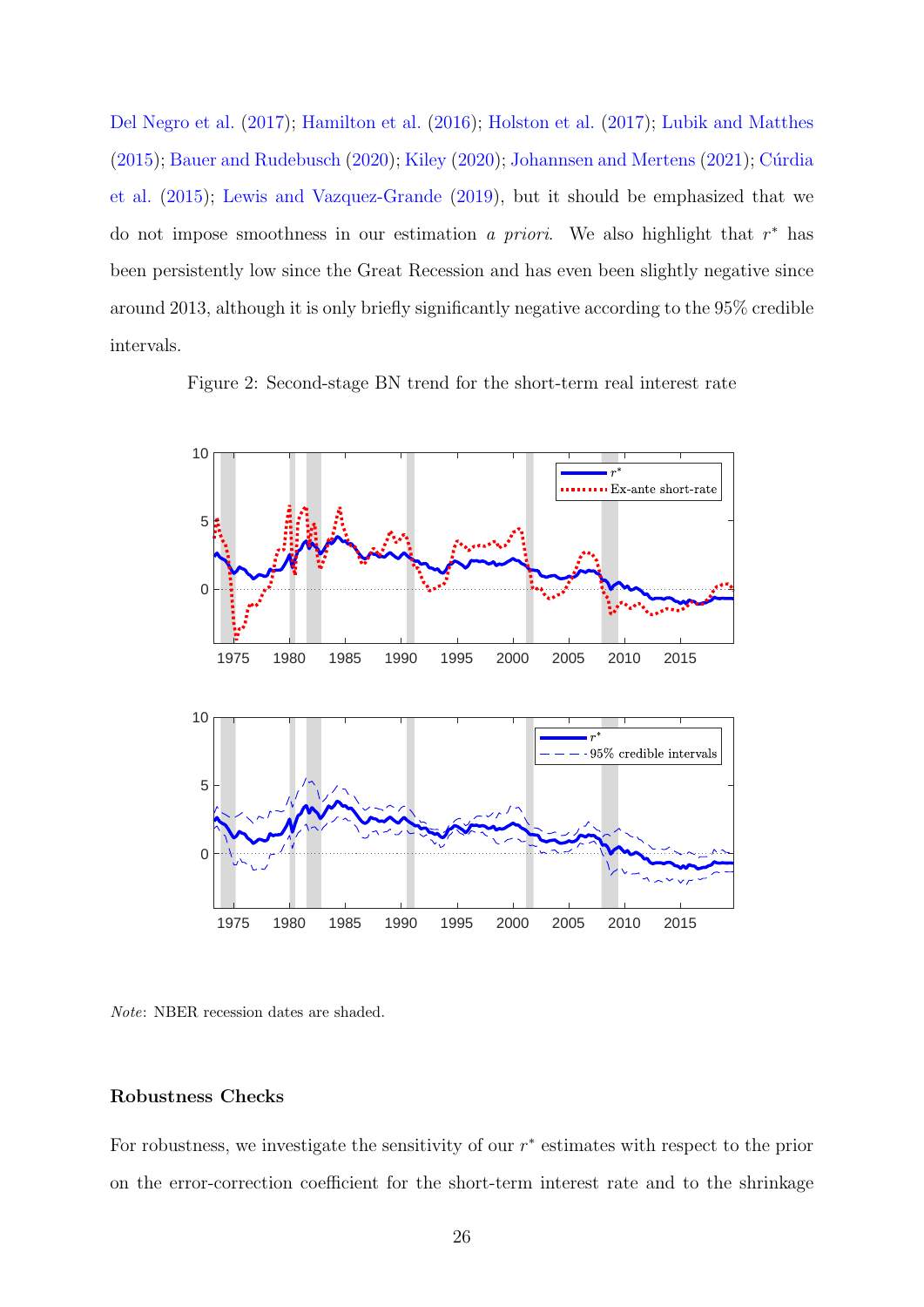hyperparameter used in the Bayesian estimation. The results are highly robust to the choice of prior, as seen in Figure [3a.](#page-28-0) Thus, while we see our baseline priors as well justified, we also note that our main findings, including the smoothness of our  $r^*$  estimates, do not hinge upon them.

We also investigate the sensitivity of our  $r^*$  estimates with respect to how we proxy inflation expectations when measuring  $ex$  ante real interest rates. As shown in Figure [3b,](#page-28-0) our estimates are generally robust to three alternative measures of inflation expectations. In the first case, following [Laubach and Williams](#page-41-2) [\(2003\)](#page-41-2), we proxy short-run inflation expectations with the forecast of the four-quarter-ahead percentage change in core PCE prices generated from a univariate AR(3) of inflation estimated over the prior 40 quarters (10 year rolling window). In the second case, we proxy the short-run (long-run) inflation expectations by the SPF short-term (long-run) inflation forecast. In the third case, we investigate the sensitivity of our  $r^*$  estimates with respect to the 1-month and 10-year real interest rates constructed by the Cleveland Fed based on their model-based expected inflation measures. The  $r^*$  estimate using the Cleveland Fed data appears to be higher in the early part of the sample for which it is available, but it soon converges to our baseline r ∗ estimate.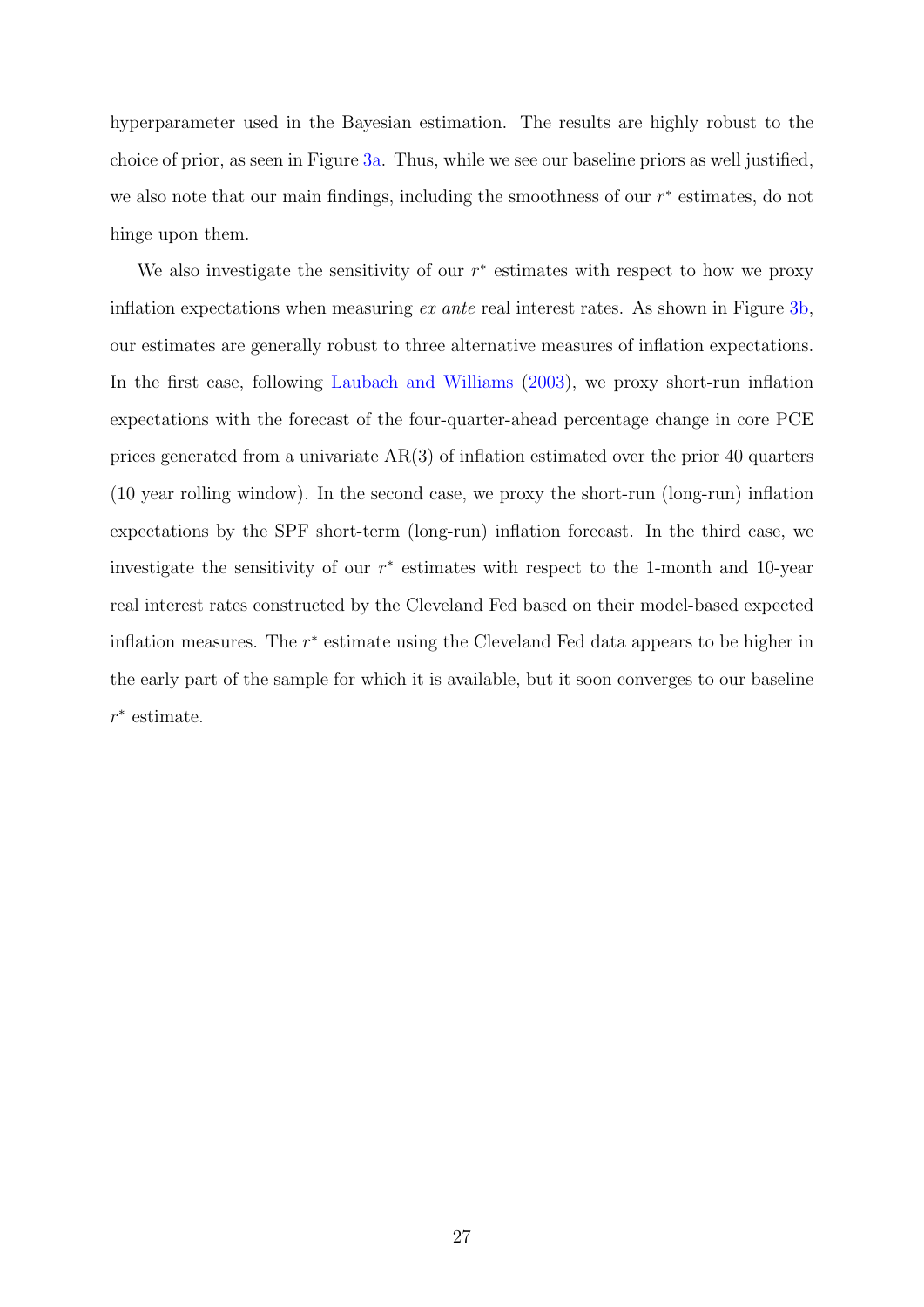

<span id="page-28-0"></span>

(c) Alternative information sets

Note: NBER recession dates are shaded.

Finally, to confirm the relevance of different sources of information in our model, we consider two alternative models in terms of which variables are included. In the first case, we consider a smaller model that, in addition to the 'interest rate' block, only includes the five most informationally-relevant variables for deviations of the short-term real interest rate from its trend following the variable selection process proposed in [Morley](#page-41-3) [and Wong](#page-41-3) [\(2020\)](#page-41-3). The selected variables are the change in government debt, hours growth, employment growth, real consumption per capita growth, and stock returns. In the second case, we consider a model that only includes the 'interest rate' block. As shown in Figure [3c,](#page-28-0) the estimates are generally robust. Notably, by dropping the less informationallyrelevant variables from the model, the estimated  $r^*$  is barely affected. The estimated  $r^*$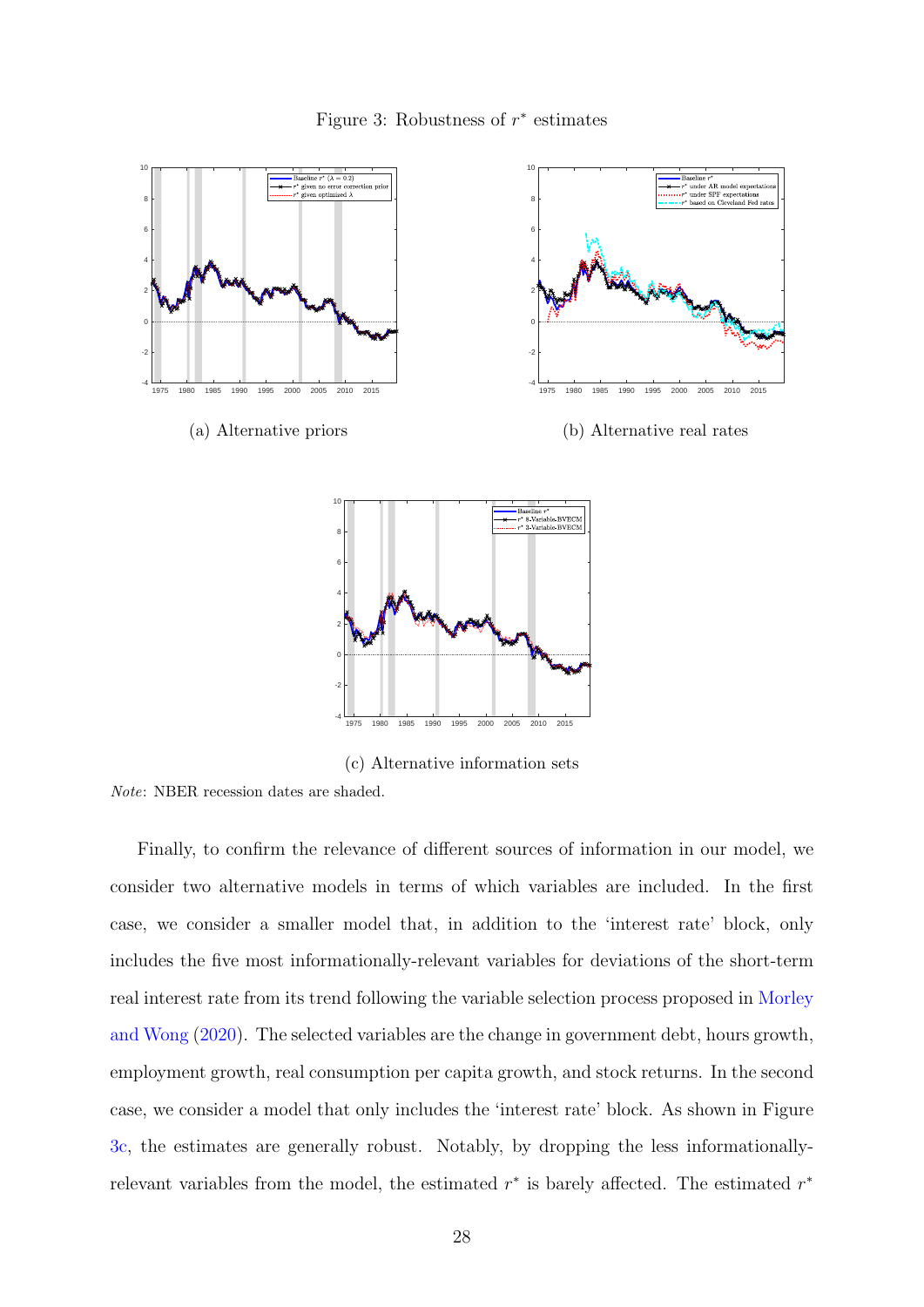changes a bit more, however, when we do not include any possible determinants beyond the 'interest rate' block. But the general similarity of the estimates even when only including interest rates has two important implications: (i) any measurement error or other source of model misspecification that generates serial correlation in the first-stage estimates of trend growth must be primarily related to the ex ante real interest rates in particular and (ii) one could obtain a reasonably robust estimate of  $r^*$  just by considering a bivariate VAR of the change in the short-term real interest rate and the spread between the long- and short-term real rates. Of course, the baseline medium-scale VECM has the advantage of allowing us to track which economic forces are most important in driving changes in  $r^*$ , which is what we turn to next.

## 4.2 Why did  $r^*$  change?

Having estimated  $r^*$  using a multivariate trend-cycle decomposition, we now look at the evidence for possible sources of changes in it over time. Figure [4](#page-30-0) plots posterior densities for the contributions of different groups of variables to changes in  $r^*$ . Over the whole sample, the productivity/demographic variables appear to contribute to the fall in  $r^*$ , with most of the posterior density below zero, although the probability that these variables contributed more than 50 basis points to the overall estimated decline of about 3 percentage points appears to be reasonably low. Safe assets supply (i.e., change in government debt as a % of GDP) also seems to have contributed to at least a small amount of the overall decline, while safe assets demand (all of the other quarterly variables in the safe assets demand/supply category) shows no obvious evidence of contributing much to the decline over the full sample period. However, if we look at the contributions over the three key episodes corresponding to (i) the onset of the Great Moderation (1977Q1- 1989Q4), the end of the Great Moderation (1990Q1-2005Q4), and (ii) Secular Stagnation (from 2006Q1), we can see that the different groups of variables made more substantial contributions to large changes in  $r^*$  within the full sample period. For example, the posterior densities for productivity/demographics and safe assets demand/supply all suggest positive contributions to the 1.3 percentage point increase in  $r^*$  with the onset of the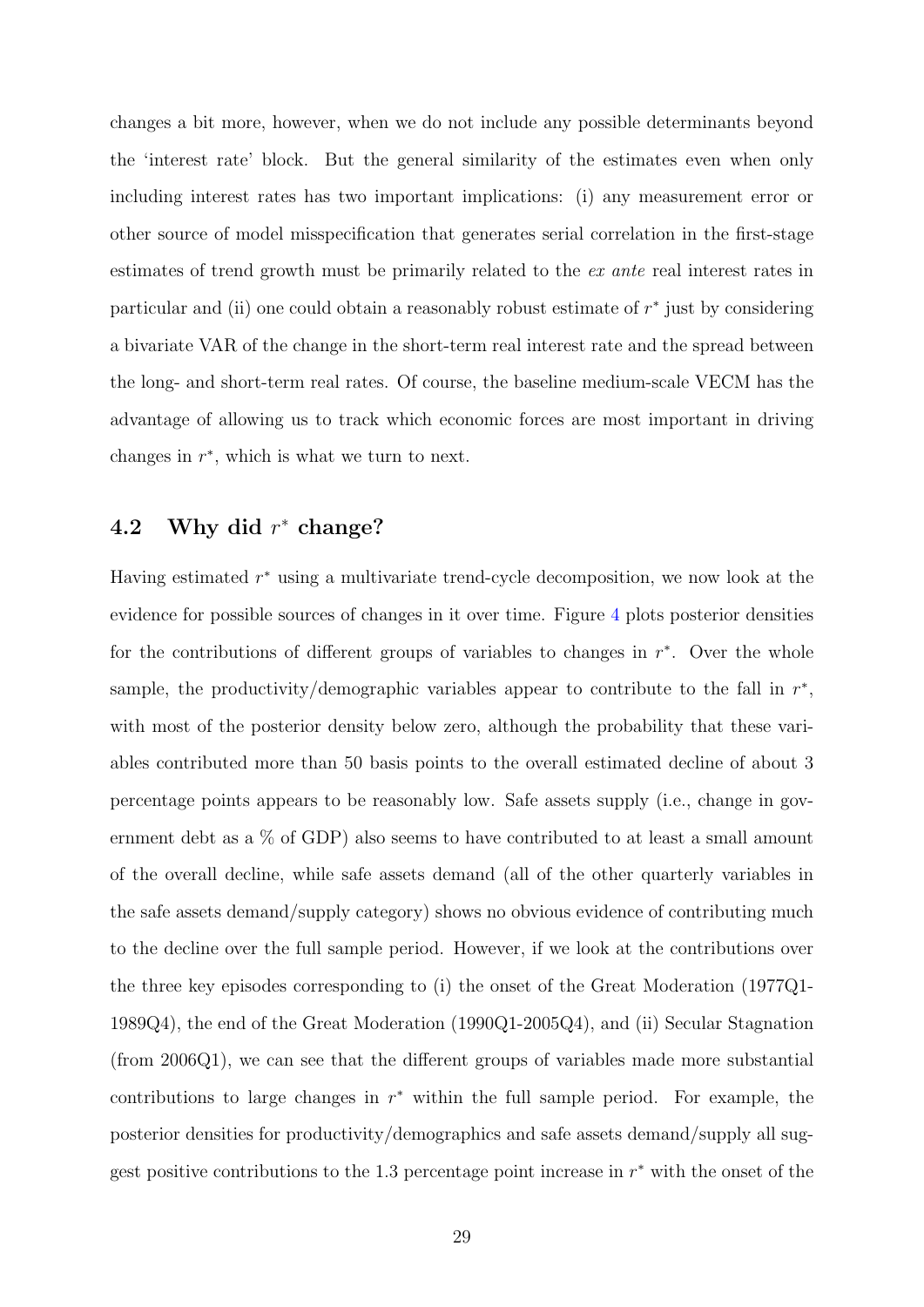Great Moderation, with a high probability that productivity/demographics variables contributed more than 50 basis points. Likewise, productivity/demographics and safe assets supply appear to contribute to the 1.4 percentage point decline in  $r^*$  up to the end of the Great Moderation, with safe assets supply having the highest probability of contributing more than 50 basis points to the decline. Finally, productivity/demographics and safe assets demand appeared to contribute sizeable and similar amounts to the 2.1 percentage point decline in  $r^*$  during the Secular Stagnation era, although safe assets supply clearly has at least a partially offsetting effect.

Figure 4: Contributions to  $r^*$ : Posterior densities

<span id="page-30-0"></span>

Note: Densities are calculated by applying Matlab ksdensity function to MCMC draws of contributions.

Table [2](#page-32-0) presents results for the individual variables in terms of their effects on estimated  $r^*$  and their contributions during the three subsample episodes considered in Figure [4.](#page-30-0) Before looking at these individual estimated contributions, we first note that, according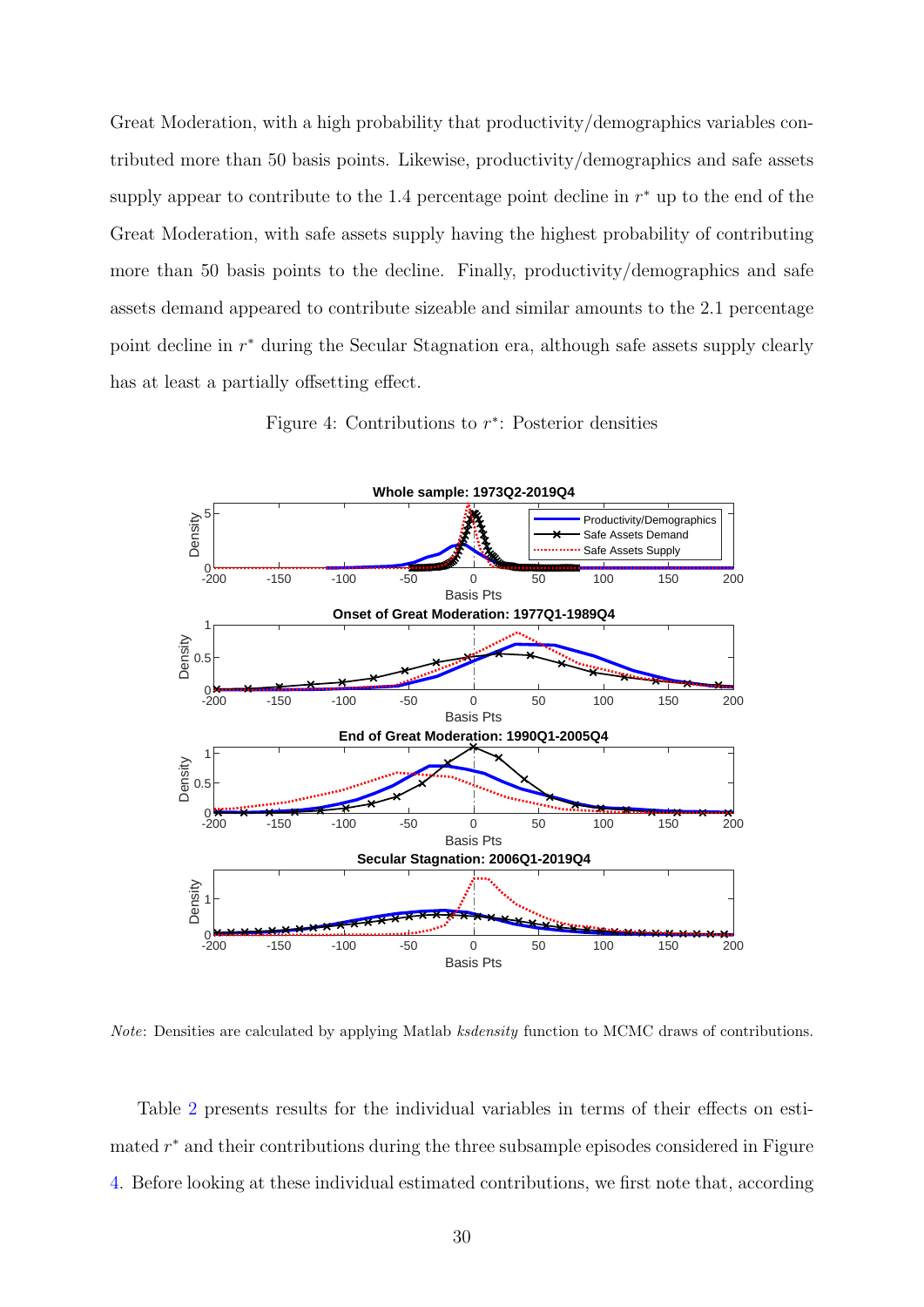to the table, the quarterly variables all have their predicted effects, with 'Sign' referring to the implied correlation between the forecast error for a variable and the implied change in the estimate of  $r^*$  based on the decomposition in  $(5)$  (or  $(17)$ ) if we assume model mis-specification).<sup>[19](#page-31-0)</sup> To get a sense of significance, we also report the posterior probability of the reported direction of correlation. We find that there are 63% and 73% posterior probabilities that consumption and TFP growth have a positive relationship with  $r^*$ . The broad finding of a positive link between trend growth and  $r^*$  corroborates many earlier studies (e.g., [Laubach and Williams,](#page-41-2) [2003;](#page-41-2) [Hamilton et al.,](#page-40-0) [2016;](#page-40-0) [Holston et al.,](#page-40-1) [2017;](#page-40-1) [Lunsford and West,](#page-41-4) [2019\)](#page-41-4). Investment growth has the predicted negative relationship consistent with investment-specific technological change, but with only a 59% posterior probability. Consistent with the theoretical prediction on the effect of the labor force on  $r^*$  [\(Baker et al.,](#page-38-4) [2005;](#page-38-4) [Lunsford and West,](#page-41-4) [2019\)](#page-41-4), there are 68% and 85% posterior probabilities that employment and hours growth have a positive relationship with  $r^*$ , while the unemployment rate has a negative relationship with 69% posterior probability, which is also consistent with a labor force effect or possibly insufficient aggregate demand, as suggested in [Summers](#page-42-1) [\(2015\)](#page-42-1). Meanwhile, consistent with a safe assets demand/flight-tosafety phenomenon, there are 67% and 85% posterior probabilities that macroeconomic uncertainty and the excess bond premium have a negative relationship with  $r^*$ . On the contrary, there is only weak evidence that liquid asset growth has a positive relationship with  $r^*$ , with only a 55% posterior probability, possibly reflecting more of a mix of supply and demand factors ultimately driving this variable. Furthermore, consistent with the global savings glut hypothesis [\(Bernanke,](#page-38-3) [2005\)](#page-38-3), there are 89% and 81% posterior probabilities that the current account and a depreciation in the exchange rate have respective positive and negative relationships with  $r^*$ . Last, we find that there is a 84% posterior probability of a positive relationship between debt-to-GDP and  $r^*$ , consistent with a safe assets supply/crowding-out effect [\(Ball and Mankiw,](#page-38-5) [1995\)](#page-38-5).

<span id="page-31-0"></span><sup>19</sup>We emphasize that this is a correlation only and not necessarily a causal link. However, the signs are consistent with the causal effects discussed in the previous section. We also note that a more structural analysis could be considered given identification restrictions for a structural VAR. However, we leave such analysis for future research.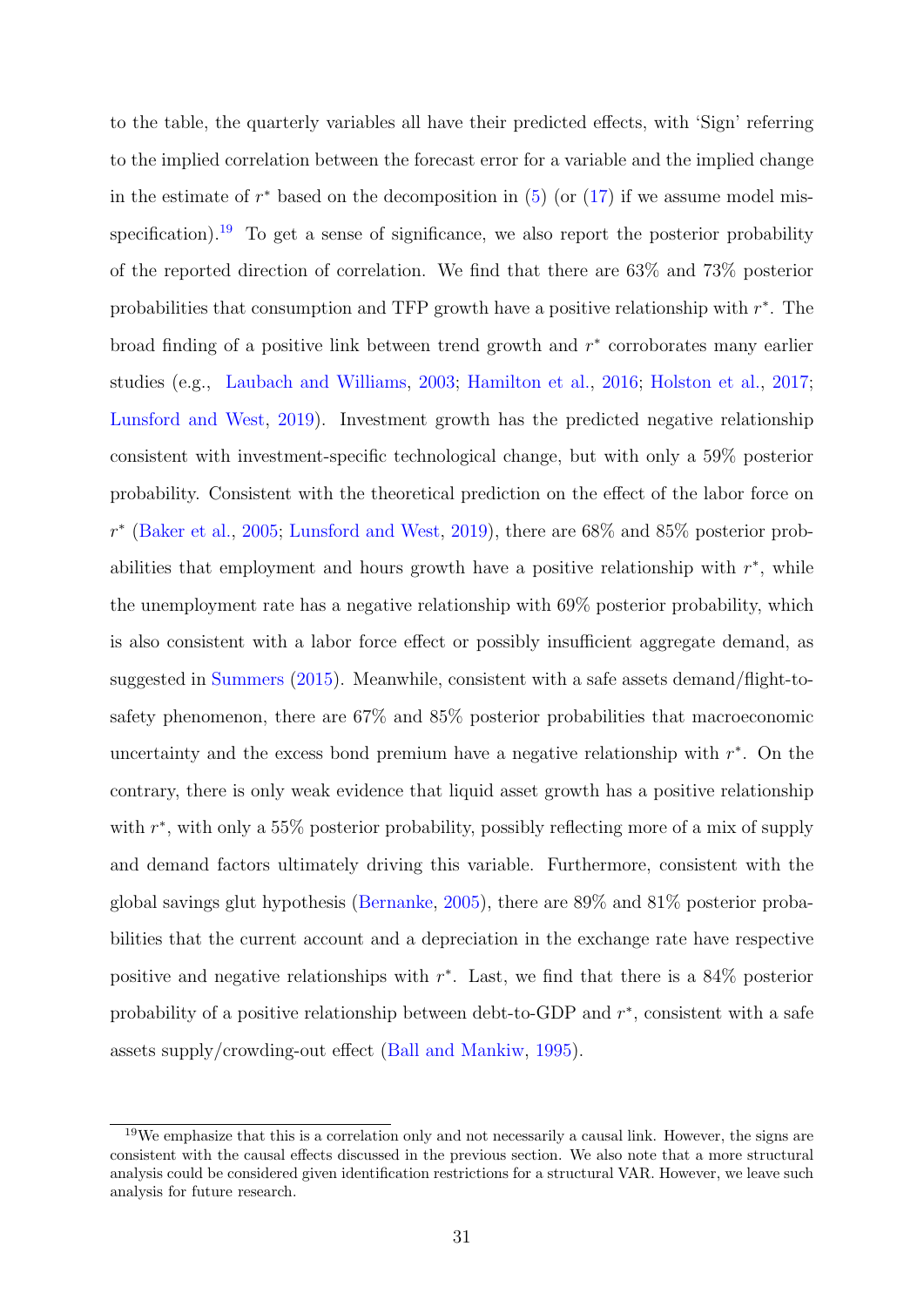|                                        |        | Contribution (bps) |                                       |                         |                    |
|----------------------------------------|--------|--------------------|---------------------------------------|-------------------------|--------------------|
|                                        | Sign   |                    | Probability Onset of Great Moderation | End of Great Moderation | Secular Stagnation |
| I. Productivity/Demographics           |        |                    | 63                                    | $-15$                   | $-41$              |
| Real consumption growth per capita     | $+$    | 0.63               | $\sigma$                              |                         | $-9$               |
| TFP growth                             | $^+$   | 0.73               | $\overline{2}$                        | 18                      | $-16$              |
| $S\&P 500$ stock returns               | $^{+}$ | 0.75               |                                       | 12                      | $-5$               |
| Real investment growth                 |        | 0.59               |                                       | $-5$                    | 5                  |
| Employment growth                      | $+$    | 0.68               | 11                                    | $-12$                   | $-12$              |
| Hours growth                           | $^{+}$ | 0.85               | 33                                    | $-23$                   | $-8$               |
| Unemployment rate $(\Delta)$           |        | 0.69               | 9                                     | $-9$                    | 4                  |
| II. Safe Assets Demand                 |        |                    | 20                                    |                         | $-26$              |
| Macroeconomic uncertainty $(\Delta)$   |        | 0.67               | 9                                     |                         | $-10$              |
| Excess bond premium $(\Delta)$         |        | 0.85               | $\theta$                              | 24                      | $-28$              |
| Liquid assets growth                   |        | 0.56               | $-10$                                 |                         | 9                  |
| Current account as % of GDP $(\Delta)$ | $^{+}$ | 0.89               | 12                                    | $-28$                   | 13                 |
| Exchange rate return                   |        | 0.81               | 10                                    | 3                       | $-10$              |
| III. Safe Assets Supply                |        |                    | 46                                    | $-59$                   | 25                 |
| Government debt as % of GDP $(\Delta)$ | $^{+}$ | 0.84               | 46                                    | $-59$                   | 25                 |

<span id="page-32-0"></span>Table 2: Accounting for changes in  $r^*$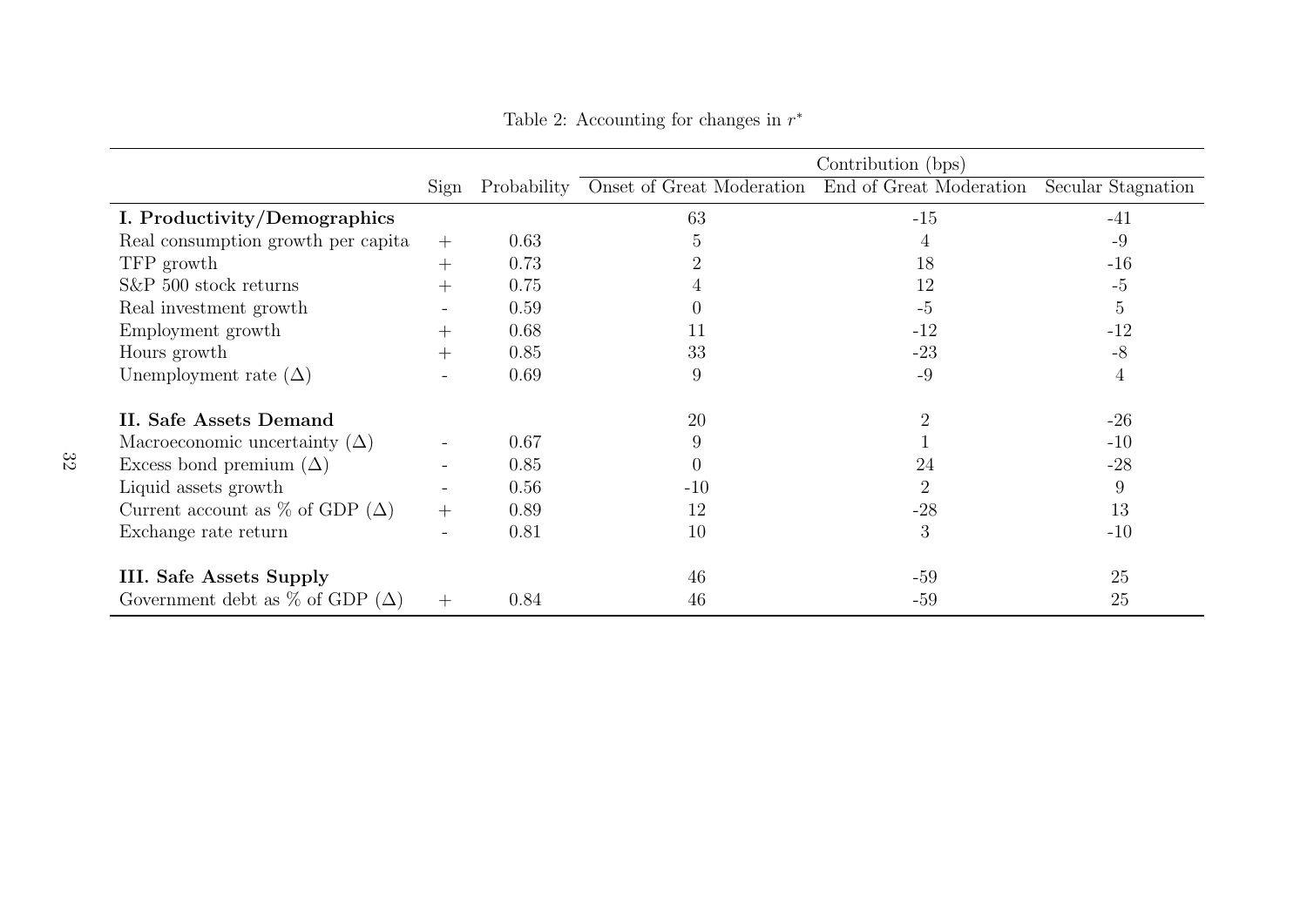In terms of individual contributions, Table [2](#page-32-0) suggests that higher employment and hours growth helped drive the large overall contribution of productivity/demographic factors to the rise in  $r^*$  with the onset of the Great Moderation. The individual variables associated with safe assets demand had somewhat offsetting effects with the onset of the Great Moderation, while higher safe assets supply in the form of an increase in government debt-to-GDP during the Reagan years had a clear positive contribution to  $r^*$ . The effects of the key individual variables during the onset of the Great Moderation reversed by the end of the Great Moderation, especially with the debt consolidation during the Clinton years, although faster TFP growth and higher stock returns with the so-called 'New Economy' at the time meant the overall drag from productivity/demographic factors was less than otherwise, while the individual safe assets demand variables had largely offsetting effects, with a large positive effect from a lower excess bond premium and large negative effect from a current account deficit due to large capital inflows to the United States related to high savings rates in emerging market economies, especially after the Asian financial crisis and with high revenues earned by oil exporters from booming oil prices [\(Glick,](#page-39-8) [2019\)](#page-39-8). Finally, with Secular Stagnation, lower trend growth captured by lower consumption growth, TFP growth, and weaker stock returns, as well as weaker employment and hours growth, all contributed to the fall in  $r^*$ , as did the key safe assets demand related variables of macroeconomic uncertainty and the excess bond premium, although the other safe assets demand related variables mostly had offsetting effects, as did the increase in safe assets supply with a higher debt-to-GDP ratio again.

Although the various informational variables explain some of the major movements in  $r^*$  over time, we note that there remain large movements in  $r^*$  related to forecast errors for the interest rates and, therefore, are unexplained by the other informational variables. To see this, we construct a residual unexplained component of  $r^*$  by removing the contributions of the other informational variables as follows:

$$
\hat{r}_t^{*resid} = \hat{r}_t^* - \sum_{i>2} \hat{r}_{it}^* \tag{20}
$$

Figure [5](#page-34-0) then compares our  $r^*$  estimate with the residual  $r^*$ . The difference between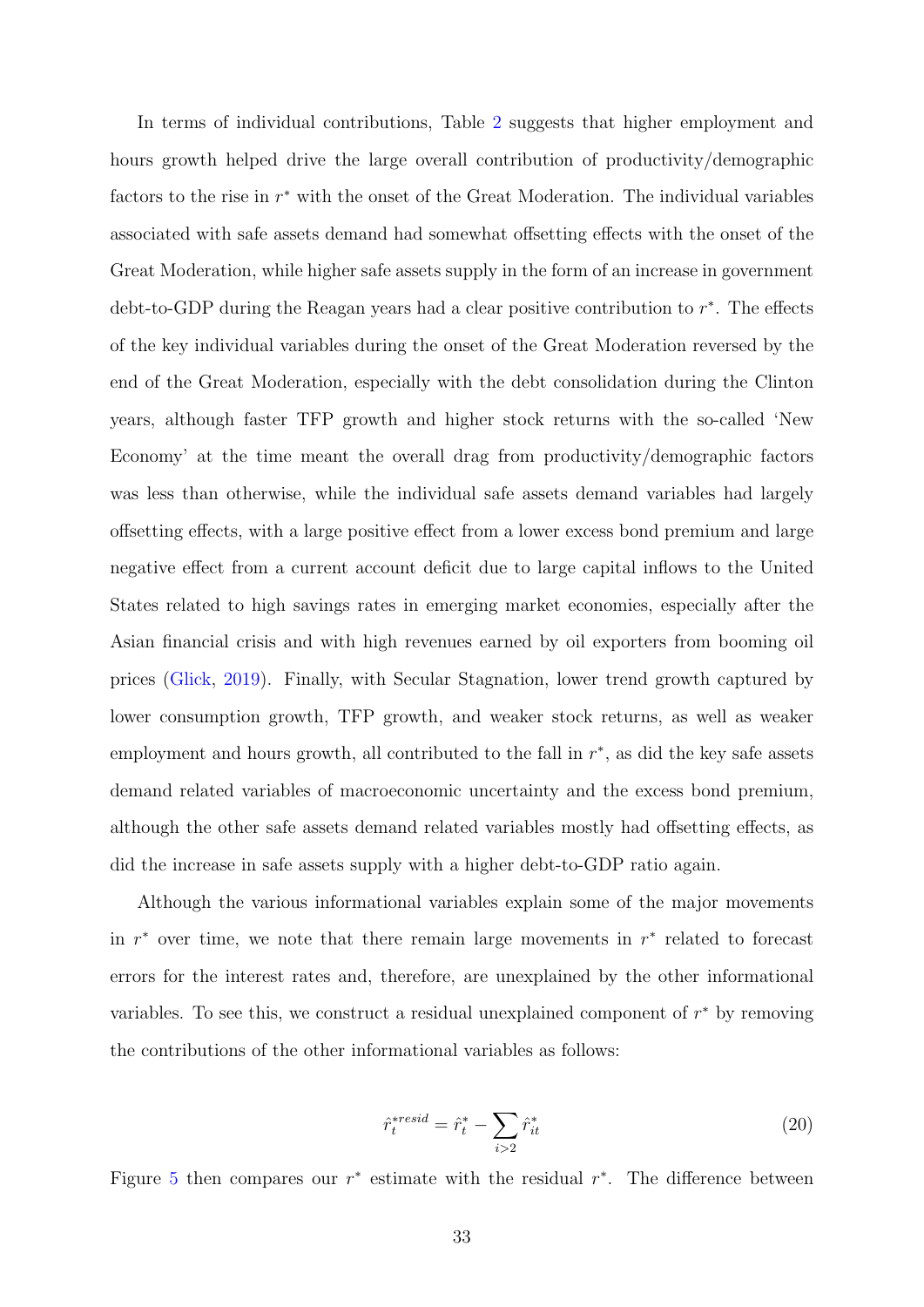the residual  $r^*$  and  $r^*$  confirms the role the various quarterly variables in driving  $r^*$  also evident in Figure [4](#page-30-0) and Table [2.](#page-32-0) Before the onset of the Great Moderation, the other informational variables act to lower  $r^*$  compared to otherwise, but this is reversed for most of the Great Moderation, at least until near its end. Meanwhile, the quarterly variables clearly reduce  $r^*$  compared to otherwise during the Secular Stagnation era. However, the general decline in  $r^*$  over the whole sample period is evident in the residual measure and, therefore, is not explained by the quarterly variables. This motivates us to consider additional variables for which only annual data is available in the next subsection.

<span id="page-34-0"></span>Figure 5: Residual  $r^*$  not explained by quarterly variables



Note: NBER recession dates are shaded.

### 4.3 Cointegration Analysis with Annual Variables

To investigate possible connections between  $r^*$  and the annual variables, we consider cointegration analysis of long-run relationships given that there are relatively few observations with which to determine any higher-frequency links. It should be noted that our previous analysis with quarterly variables implicitly assumed no cointegration other than between the real interest rates. This assumption is confirmed by apparent omitted  $I(1)$  variables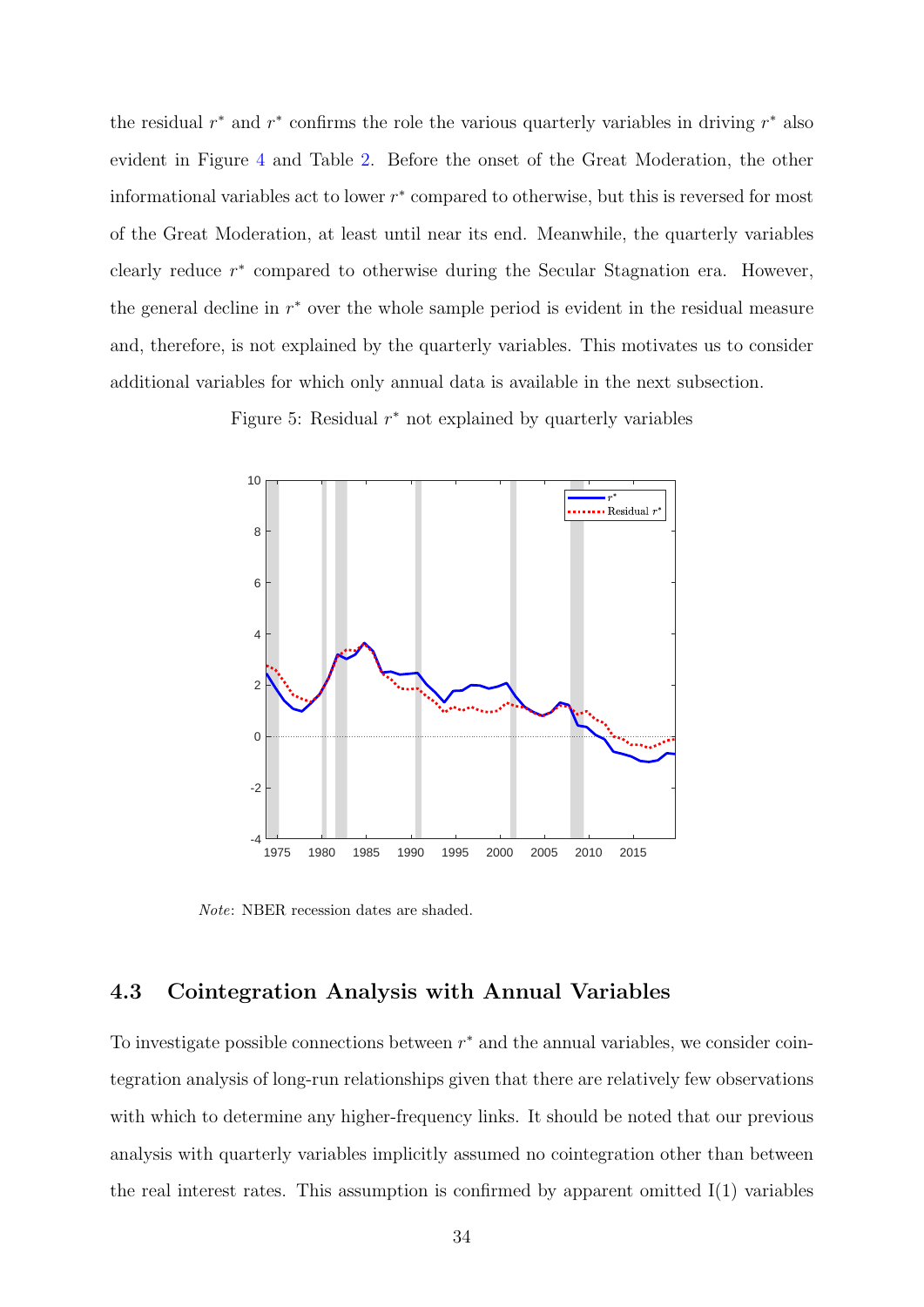given that the residual  $r^{*resid}$  measure tests as being I(1). Also, we find evidence of possible cointegration between annual variables and the residual  $r^{*resid}$  rather than with  $r^*$ itself.

The annual variables that we consider are income inequality, age dependency, and global reserves-to-GDP, all of which we assume to be exogenous with respect to  $r^*$ . We note that using ADF tests and Engle-Granger cointegration analysis, age dependency actually tests as trend stationary and has the theoretically 'wrong' (i.e., negative) sign when included in cointegration regressions despite not testing as having a unit root.<sup>[20](#page-35-0)</sup> Inequality appears to have a unit root and has the predicted positive sign, but cointegration tests with the residual  $r^{*resid}$  measure are insignificant. Only global reserves-to-GDP appears to have a unit root and tests as having a cointegrating relationship with the residual  $r^{*resid}$ measure, with the predicted negative sign corresponding to it being a proxy for the global savings glut. This significance holds even when including a deterministic time trend in the cointegration test regression. The Engle-Granger test for cointegration has a  $p$ -value of 0.03 and the cointegration regression results are given as follows:

$$
\hat{r}_t^{sresid} = 2.86 - 0.06 \cdot t - 2.83 \cdot globalreserves_t + \hat{z}_t,
$$

where t is a time trend, global reserves<sub>t</sub> denotes global reserves-to-GDP, and  $\hat{z}_t$  is the cointegrating error. As seen in Figure [6,](#page-36-0) these estimates imply global reserves explain an additional 30 basis point decline in  $r^*$  beyond the quarterly variables since the Great Moderation.

## 4.4 How has  $r^*$  changed since COVID-19?

We extend our analysis to cover the onset of the COVID-19 pandemic. In particular, we update the dataset to 2020Q4, but we use the pre-Covid parameter estimates to avoid possible distortions from large outliers in the data. Figure  $7$  plots the estimate of  $r^*$ over the latter part of the sample period and up to the end of 2020.<sup>[21](#page-35-1)</sup> At the start of

<span id="page-35-0"></span> $20Gagnon$  et al.  $(2016)$  suggests that an increase in the dependency ratio will reduce aggregate savings and raise  $r^*$ .

<span id="page-35-1"></span><sup>&</sup>lt;sup>21</sup>Given the same parameter estimates, the pre-Covid estimates of  $r^*$  are the same as in Figure [2.](#page-26-0)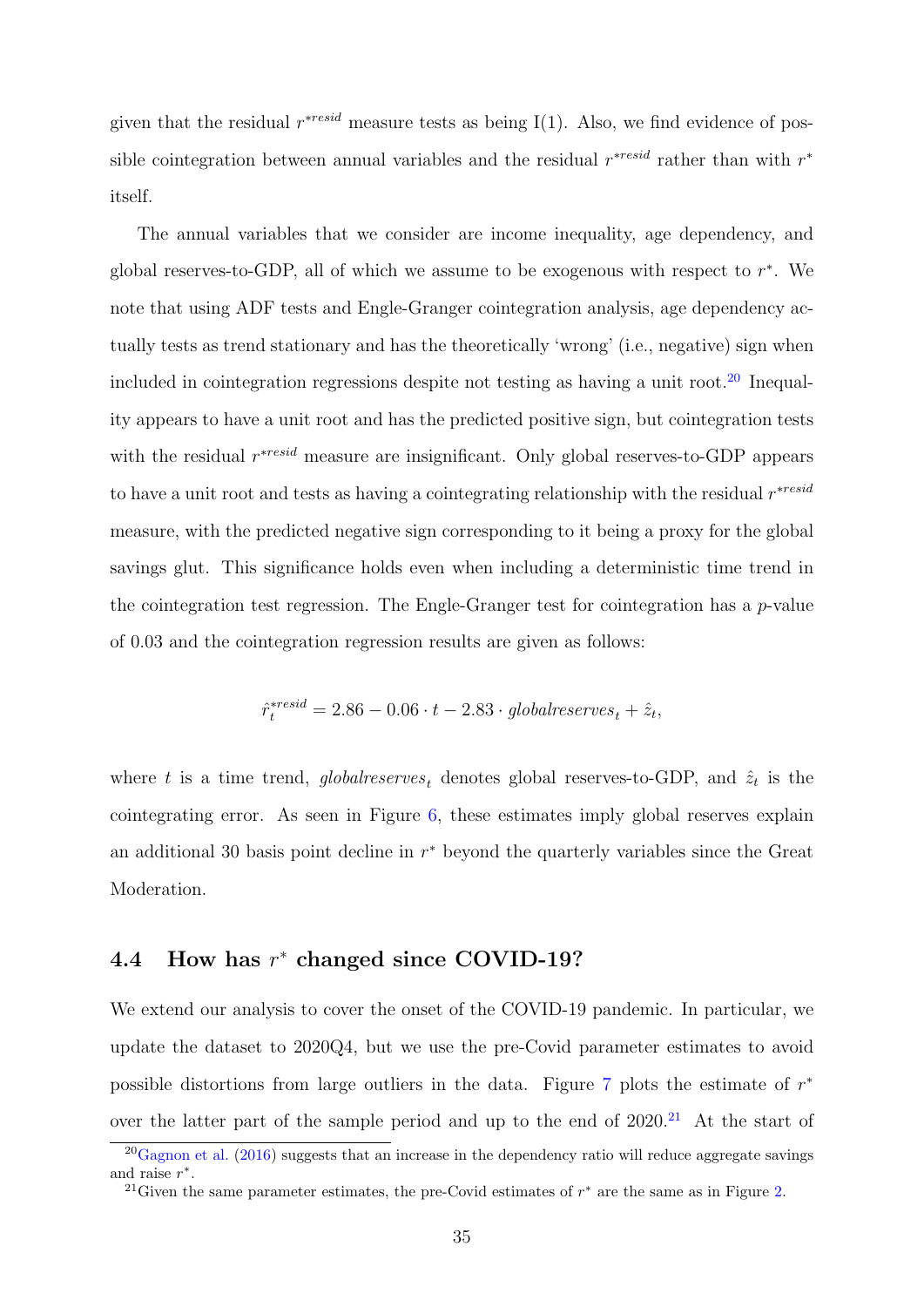<span id="page-36-0"></span>

Figure 6: Estimated contribution of global reserves to  $r^*$ 

Notes: NBER recession dates are shaded. The initial contribution is normalized to zero.

the pandemic, the estimated  $r^*$  falls sharply to about -2.5% as various indicators related to the marginal product of capital adjusted dramatically and there was a jump up in macroeconomic uncertainty. However, the persistence of these effects was different than in the previous sample given the unusual stop-start nature of economic activity with lockdowns, as well as the massive fiscal stimulus, with the estimated  $r^*$  quickly returning to its pre-pandemic level of around -1%. Looking at the various quarterly variables, we find that demand for safe assets was still a drag on  $r^*$  by the end of 2020, contributing a 43 basis point decrease over the year, while supply of safe assets in the form of higher debt-to-GDP mostly offset this effect by contributing a 33 basis point increase over the same period.

As noted in the introduction, the estimated  $r^*$  can be used to help gauge the stance of monetary policy during the pandemic. The initial sharp decrease in  $r^*$  is estimated to be of a similar scale to the decline in the ex ante short-term real interest rate, but the immediate recovery back to a similar level around  $-1\%$  as before the pandemic is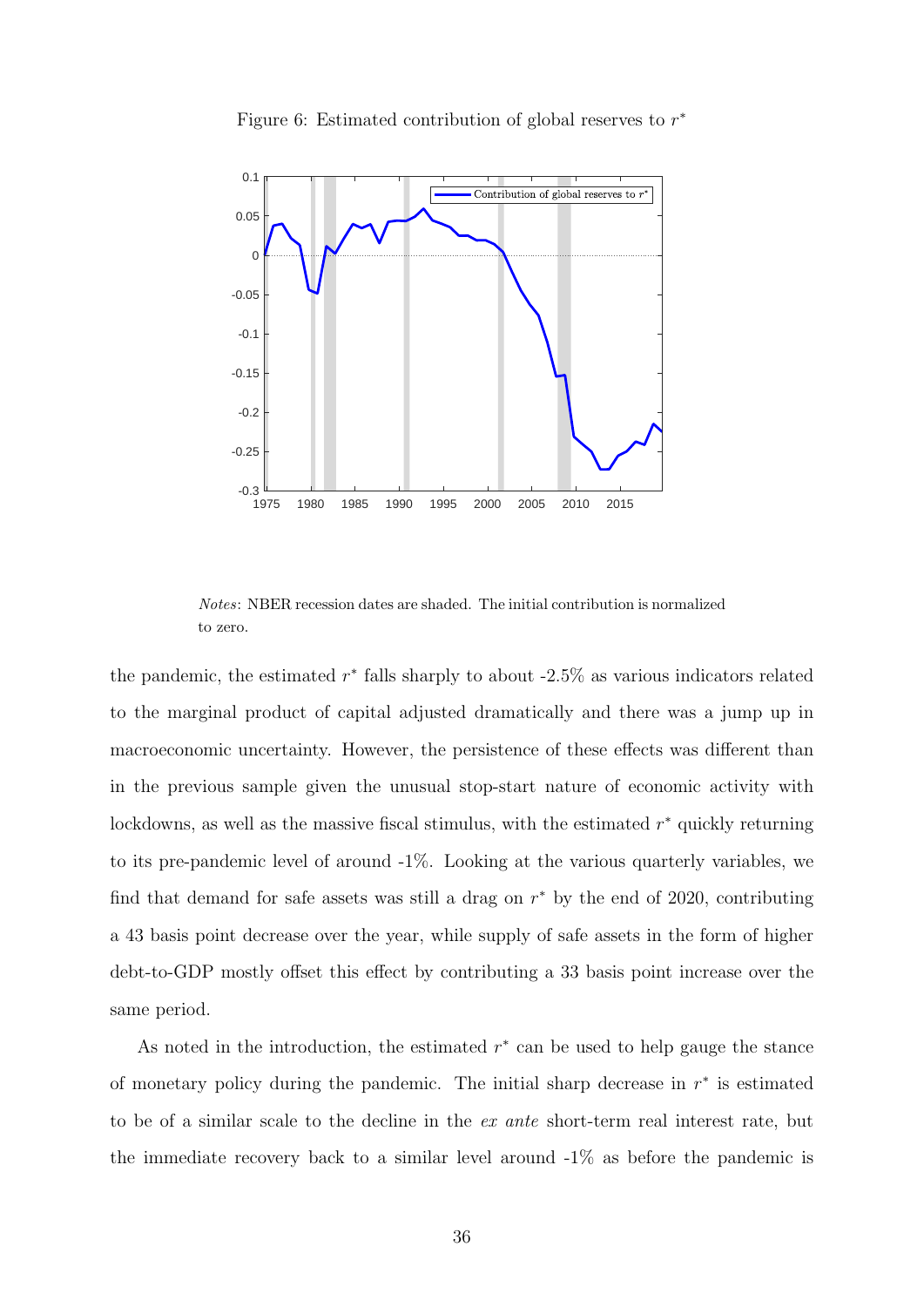back above the ex ante short-term real interest rate. These estimates imply that, after little initial change in the positive real interest rate gap, monetary policy quickly became somewhat accommodative with a negative gap despite the ZLB, although not nearly as much as if  $r^*$  were closer to its historical levels of 2% instead of -1%.

<span id="page-37-0"></span>Figure 7: Second-stage BN trend for the short-term real interest including 2020



Note: NBER recession dates are shaded.

## 5 Conclusion

In this paper, we have measured  $r^*$  as the common stochastic trend in real interest rates using a multivariate BN decomposition based on a Bayesian VECM. We have developed a robust two-step approach to multivariate trend-cycle decomposition that addresses the apparent predictability of changes in the first-stage estimate of the BN trend and leads to a smooth second-stage estimate of  $r^*$ . We provide a comprehensive explanation for why  $r^*$  has declined over the past few decades by measuring informational contributions of different variables to its historical movements. We find that the decline in  $r^*$  is related to supply-side productivity/demographic factors and to safe assets demand/supply.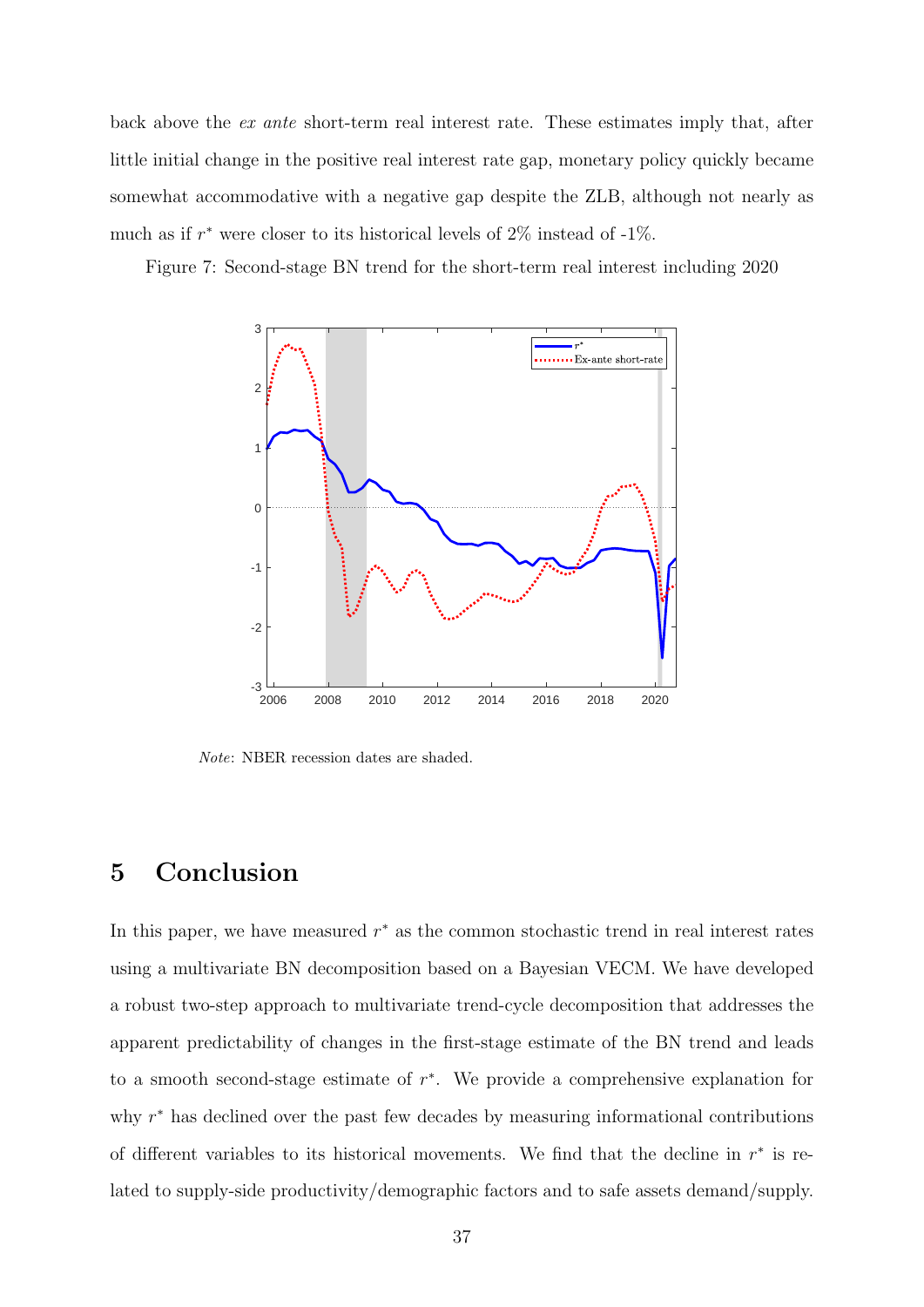Slower trend growth and higher safe assets demand as part of the global savings glut both contributed to lower  $r^*$  during the recent Secular Stagnation era, with some offsetting positive effects from crowding out due to increase safe assets supply in the form of increased government debt-to-GDP. These offsetting effects continued during the COVID-19 pandemic.

## References

- <span id="page-38-4"></span>Baker, Dean, J Bradford De Long, and Paul R Krugman, "Asset returns and economic growth," Brookings Papers on Economic Activity, 2005, 2005 (1), 289–330.
- <span id="page-38-5"></span>Ball, Laurence and N Gregory Mankiw, "What do budget deficits do?," Technical Report, National Bureau of Economic Research 1995.
- <span id="page-38-0"></span>Bauer, Michael D. and Glenn D. Rudebusch, "Interest Rates under Falling Stars," American Economic Review, May 2020, 110 (5), 1316–54.
- <span id="page-38-3"></span>Bernanke, Ben, "The Global Saving Glut and the US Current Account Deficit, Homer Jones Lecture, St," Louis, Missouri, April, 2005, 14, 2005.
- <span id="page-38-2"></span>Beveridge, Stephen and Charles R Nelson, "A new approach to decomposition of economic time series into permanent and transitory components with particular attention to measurement of the 'business cycle'," Journal of Monetary Economics, 1981, 7 (2), 151–174.
- <span id="page-38-1"></span>Caballero, Ricardo J, Emmanuel Farhi, and Pierre-Olivier Gourinchas, "The safe assets shortage conundrum," Journal of Economic Perspectives, 2017, 31 (3), 29– 46.
- <span id="page-38-6"></span>Carriero, Andrea, Todd E Clark, and Massimiliano Marcellino, "Bayesian VARs: specification choices and forecast accuracy," Journal of Applied Econometrics, 2015, 30  $(1), 46-73.$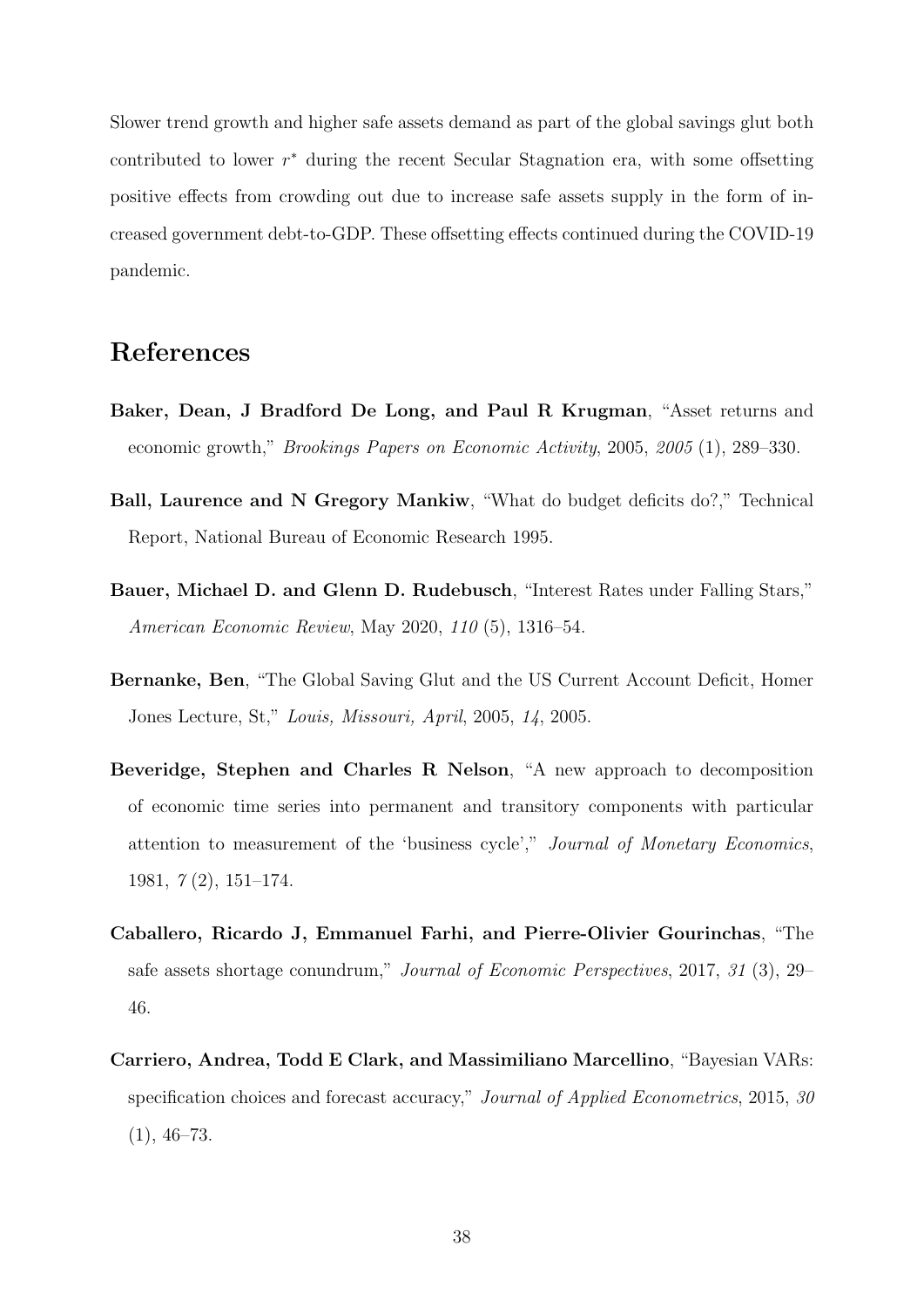- Clark, Todd E and Taeyoung Doh, "Evaluating alternative models of trend inflation," International Journal of Forecasting, 2014, 30 (3), 426–448.
- <span id="page-39-0"></span>Cúrdia, Vasco, Andrea Ferrero, Ging Cee Ng, and Andrea Tambalotti, "Has US monetary policy tracked the efficient interest rate?," Journal of Monetary Economics, 2015, 70, 72–83.
- DiCecio, Riccardo, "Sticky wages and sectoral labor comovement," Journal of Economic Dynamics and Control, 2009, 33(3), 538–553.
- <span id="page-39-5"></span>Dynan, Karen E., Jonathan Skinner, and Stephen P. Zeldes, "Do the Rich Save More?," Journal of Political Economy, 2004, 112 (2), 397–444.
- <span id="page-39-4"></span>Eichengreen, Barry, "Secular Stagnation: The Long View," American Economic Review, May 2015, 105 (5), 66–70.
- <span id="page-39-2"></span>Evans, George and Lucrezia Reichlin, "Information, forecasts, and measurement of the business cycle," Journal of Monetary Economics, 1994, 33 (2), 233–254.
- <span id="page-39-3"></span>Fernald, John G, "Productivity and Potential Output before, during, and after the Great Recession," NBER Macroeconomics Annual, 2015, 29 (1), 1–51.
- <span id="page-39-6"></span>Gagnon, Etienne, Benjamin K. Johannsen, and J. David Lopez-Salido, "Understanding the New Normal : The Role of Demographics," Finance and Economics Discussion Series 2016-080, Board of Governors of the Federal Reserve System (U.S.) September 2016.
- <span id="page-39-7"></span>Gilchrist, Simon and Egon Zakrajšek, "Credit Spreads and Business Cycle Fluctuations," American Economic Review, 2012, 102(4), 1692–1720.
- <span id="page-39-8"></span>Glick, Reuven, "R<sup>\*</sup> and the Global Economy," Journal of International Money and Finance, 2019, p. 102105.
- <span id="page-39-1"></span>González-Astudillo, Manuel and Jean-Philippe Laforte, "Understanding the New Normal : The Role of Demographics," Finance and Economics Discussion Series 2020- 085, Board of Governors of the Federal Reserve System (U.S.) September 2020.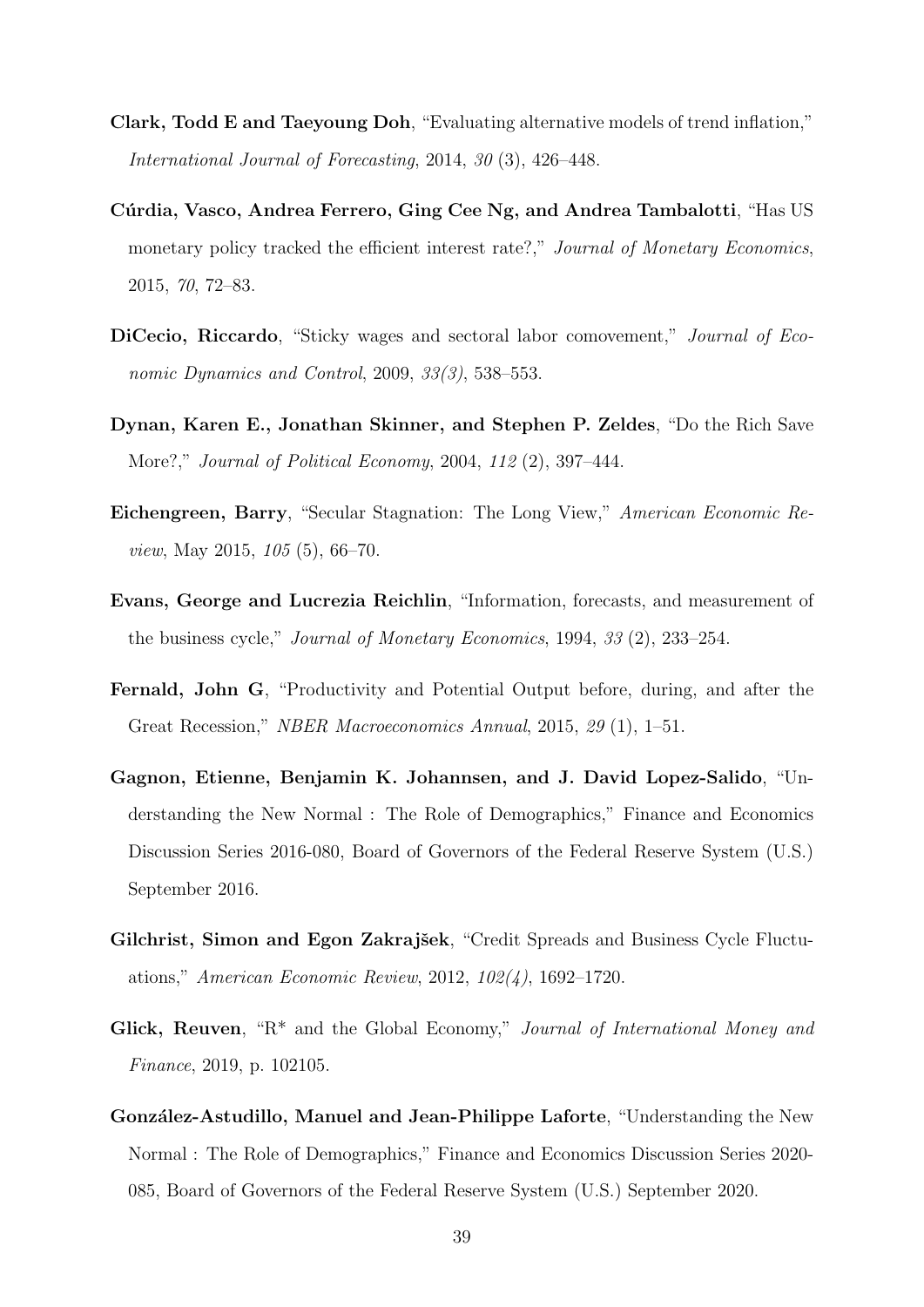- <span id="page-40-0"></span>Hamilton, James D, Ethan S Harris, Jan Hatzius, and Kenneth D West, "The equilibrium real funds rate: Past, present, and future," IMF Economic Review, 2016, 64 (4), 660–707.
- <span id="page-40-1"></span>Holston, Kathryn, Thomas Laubach, and John C Williams, "Measuring the natural rate of interest: International trends and determinants," Journal of International Economics, 2017, 108, S59–S75.
- <span id="page-40-3"></span>Johannsen, Benjamin K. and Elmar Mertens, "A Time-Series Model of Interest Rates with the Effective Lower Bound," Journal of Money, Credit and Banking, 2021, 53 (5), 1005–1046.
- <span id="page-40-9"></span>Jurado, Kyle, Sydney C. Ludvigson, and Serena Ng, "Measuring Uncertainty," American Economic Review, 2015, 105(3), 1177–1216.
- <span id="page-40-6"></span>Kamber, Güneş and Benjamin Wong, "Global factors and trend inflation," Journal of International Economics, 2020, 122, 103265.
- <span id="page-40-5"></span> $\sim$ , James Morley, and Benjamin Wong, "Intuitive and reliable estimates of the output gap from a Beveridge-Nelson filter," Review of Economics and Statistics, 2018, 100 (3), 550–566.
- <span id="page-40-4"></span>Kang, Kyu Ho, Chang-Jin Kim, and James Morley, "Changes in U.S. inflation persistence," Studies in Nonlinear Dynamics and Econometrics, 2009, 13 (4), 1–21.
- <span id="page-40-7"></span>Kiley, Michael T., "Output gaps," Journal of Macroeconomics, 2013, 37, 1–18.
- <span id="page-40-2"></span>, "What Can the Data Tell Us about the Equilibrium Real Interest Rate?," International Journal of Central Banking, 2020, 16 (3), 181–209.
- <span id="page-40-8"></span>Kilian, Lutz, "Small-sample confidence intervals for impulse response functions," Review of economics and statistics, 1998, 80 (2), 218–230.
- <span id="page-40-10"></span>Koop, Gary and Dimitris Korobilis, Bayesian multivariate time series methods for empirical macroeconomics, Now Publishers Inc, 2010.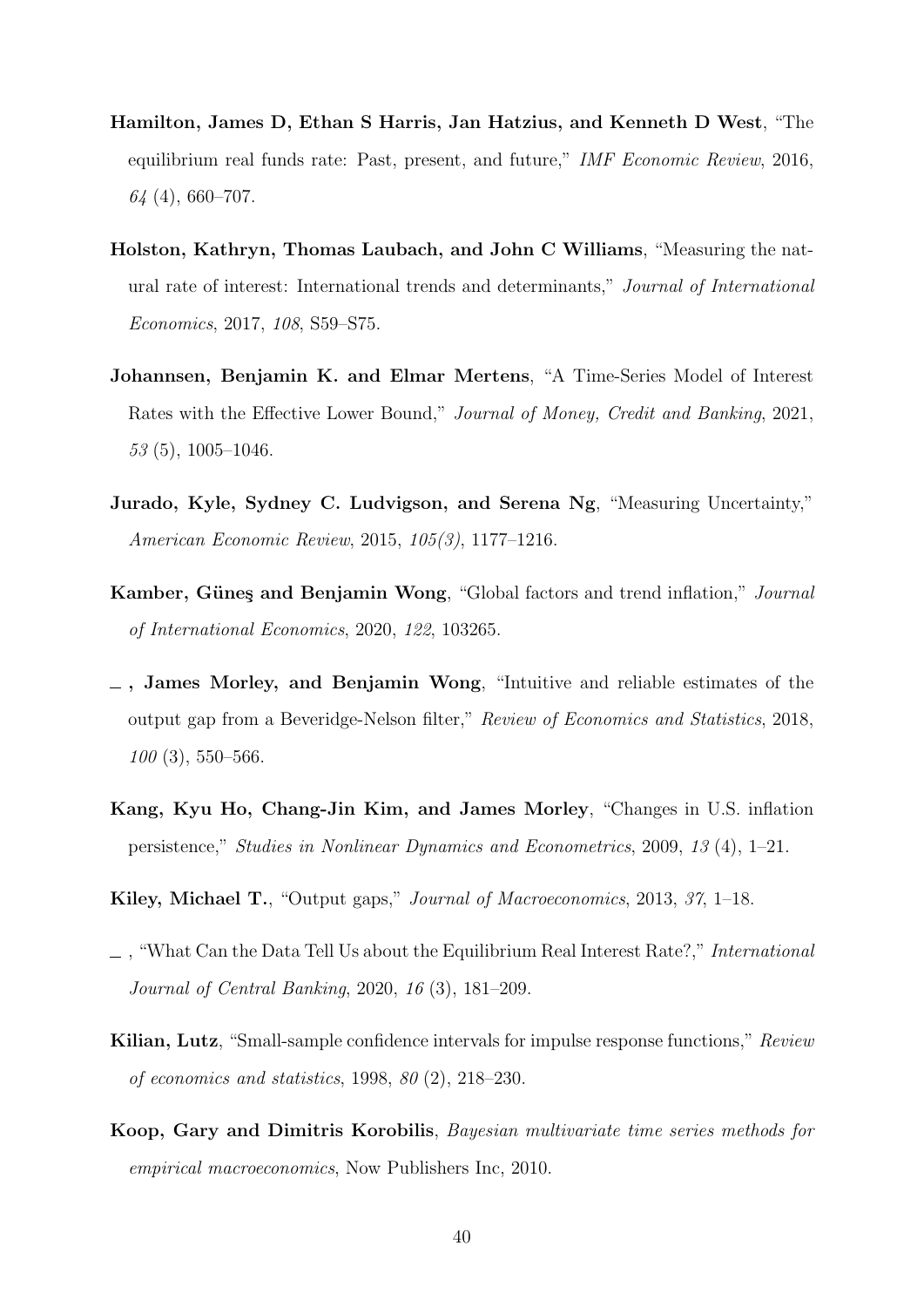- <span id="page-41-2"></span>Laubach, Thomas and John C Williams, "Measuring the natural rate of interest," Review of Economics and Statistics, 2003, 85 (4), 1063–1070.
- <span id="page-41-5"></span>Levin, Andrew T. and Jeremy M. Piger, "Is inflation persistence intrinsic in industrial economies?," Eurosystem Inflation Persistence Network Working Paper No. 334, European Central Bank April 2004.
- <span id="page-41-1"></span>Lewis, Kurt F and Francisco Vazquez-Grande, "Measuring the natural rate of interest: A note on transitory shocks," *Journal of Applied Econometrics*, 2019, 34 (3), 425–436.
- <span id="page-41-9"></span>Litterman, Robert B, "Forecasting with Bayesian vector autoregressions—five years of experience," Journal of Business & Economic Statistics, 1986,  $\lambda$  (1), 25–38.
- <span id="page-41-0"></span>Lubik, Thomas and Christian Matthes, "Calculating the Natural Rate of Interest: A Comparison of Two Alternative Approaches," Richmond Fed Economic Brief, 2015, Oct.
- <span id="page-41-4"></span>Lunsford, Kurt G and Kenneth D West, "Some evidence on secular drivers of US safe real rates," American Economic Journal: Macroeconomics, 2019, 11 (4), 113–39.
- <span id="page-41-8"></span>Lütkepohl, Helmut, New Introduction to Multiple Time Series Analysis, Springer, 2005.
- <span id="page-41-10"></span>Modigliani, Franco and Robert J Shiller, "Inflation, rational expectations and the term structure of interest rates," *Economica*, 1973,  $40$  (157), 12–43.
- <span id="page-41-3"></span>Morley, James and Benjamin Wong, "Estimating and accounting for the output gap with large Bayesian vector autoregressions," *Journal of Applied Econometrics*, 2020.
- <span id="page-41-6"></span>and Jeremy Piger, "The asymmetric business cycle," Review of Economics and Statistics, 2012, 94 (1), 208–221.
- <span id="page-41-7"></span>Morley, James C, "A state–space approach to calculating the Beveridge–Nelson decomposition," Economics Letters, 2002, 75 (1), 123–127.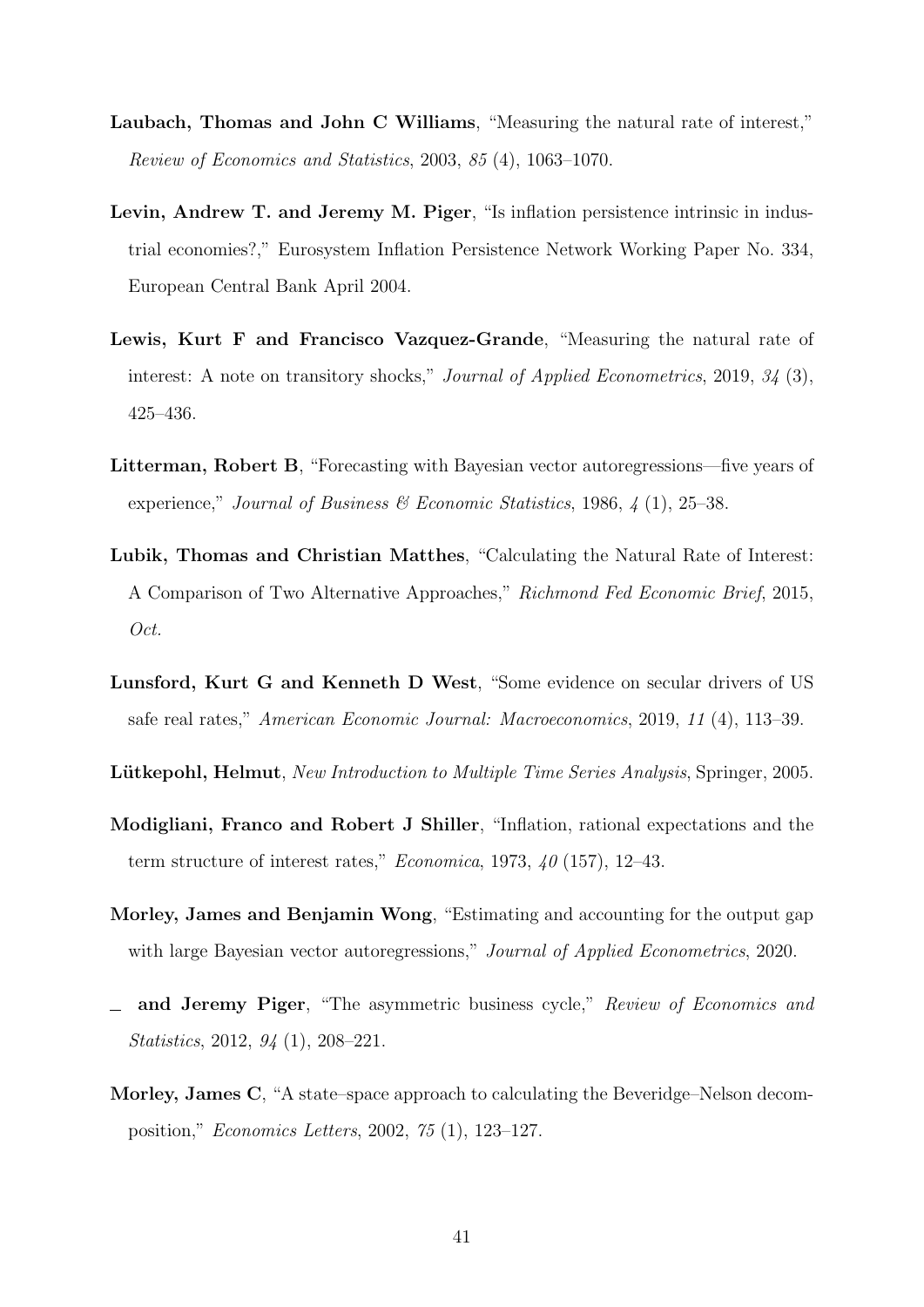- <span id="page-42-6"></span> $\Box$ , "The two interpretations of the Beveridge–Nelson decomposition," *Macroeconomic* Dynamics, 2011, 15, 419–439.
- <span id="page-42-0"></span>Negro, Marco Del, Domenico Giannone, Marc P Giannoni, and Andrea Tambalotti, "Safety, liquidity, and the natural rate of interest," Brookings Papers on Economic Activity, 2017, 2017 (1), 235–316.
- <span id="page-42-4"></span>Rachel, Lukasz and Lawrence H Summers, "On Secular Stagnation in the Industrialized World," Technical Report, National Bureau of Economic Research 2019.
- <span id="page-42-3"></span>Rachel, Lukasz and Thomas D Smith, "Are low real interest rates here to stay?," International Journal of Central Banking, 2017, 13 (3), 1–42.
- <span id="page-42-5"></span>Rotemberg, Julio J. and Michael Woodford, "Real-Business-Cycle Models and the Forecastable Movements in Output, Hours, and Consumption," American Economic Review, 1996, 86 (1), 71–89.
- <span id="page-42-7"></span>Sims, Chris and Tao Zha, "Bayesian Methods for Dynamic Multivariate Models," International Economic Review, 1998, 39(4), 949–968.
- <span id="page-42-1"></span>Summers, Lawrence H, "Demand side secular stagnation," American Economic Review, 2015, 105 (5), 60–65.
- <span id="page-42-2"></span>Taylor, J.B., "Discretion versus Policy Rules in Practice," Carnegie-Rochester Conference Series on Public Policy, 1993, 39, 195–214.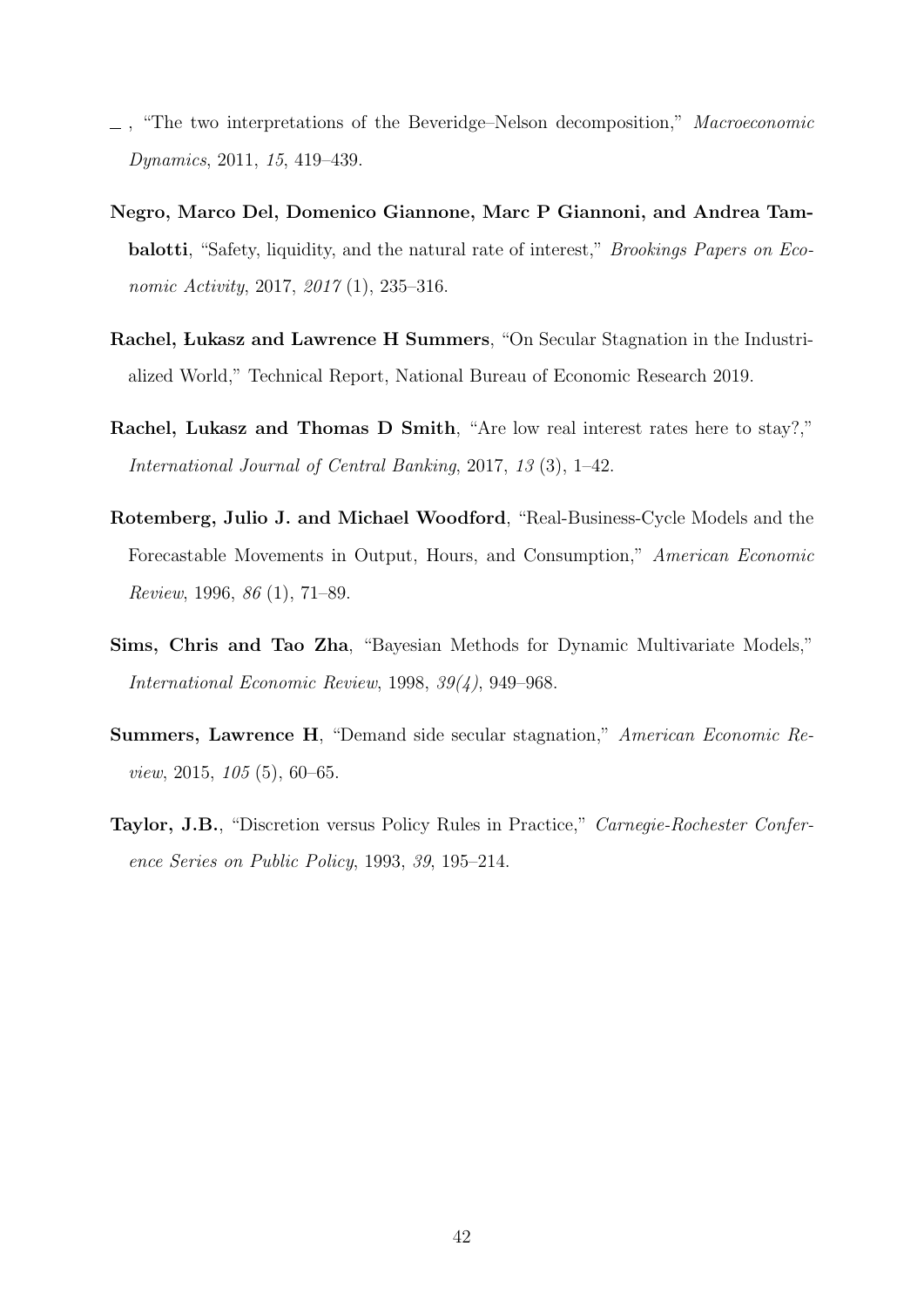## Appendix

## A Data Sources and Transformations

[Morley and Wong](#page-41-3) [\(2020\)](#page-41-3) find that the multivariate BN decomposition can be sensitive to including nonstationarity or highly persistent time series. Thus, we transform the data to ensure stationarity. Details of data sources and transformations are given in Table [A1.](#page-44-0)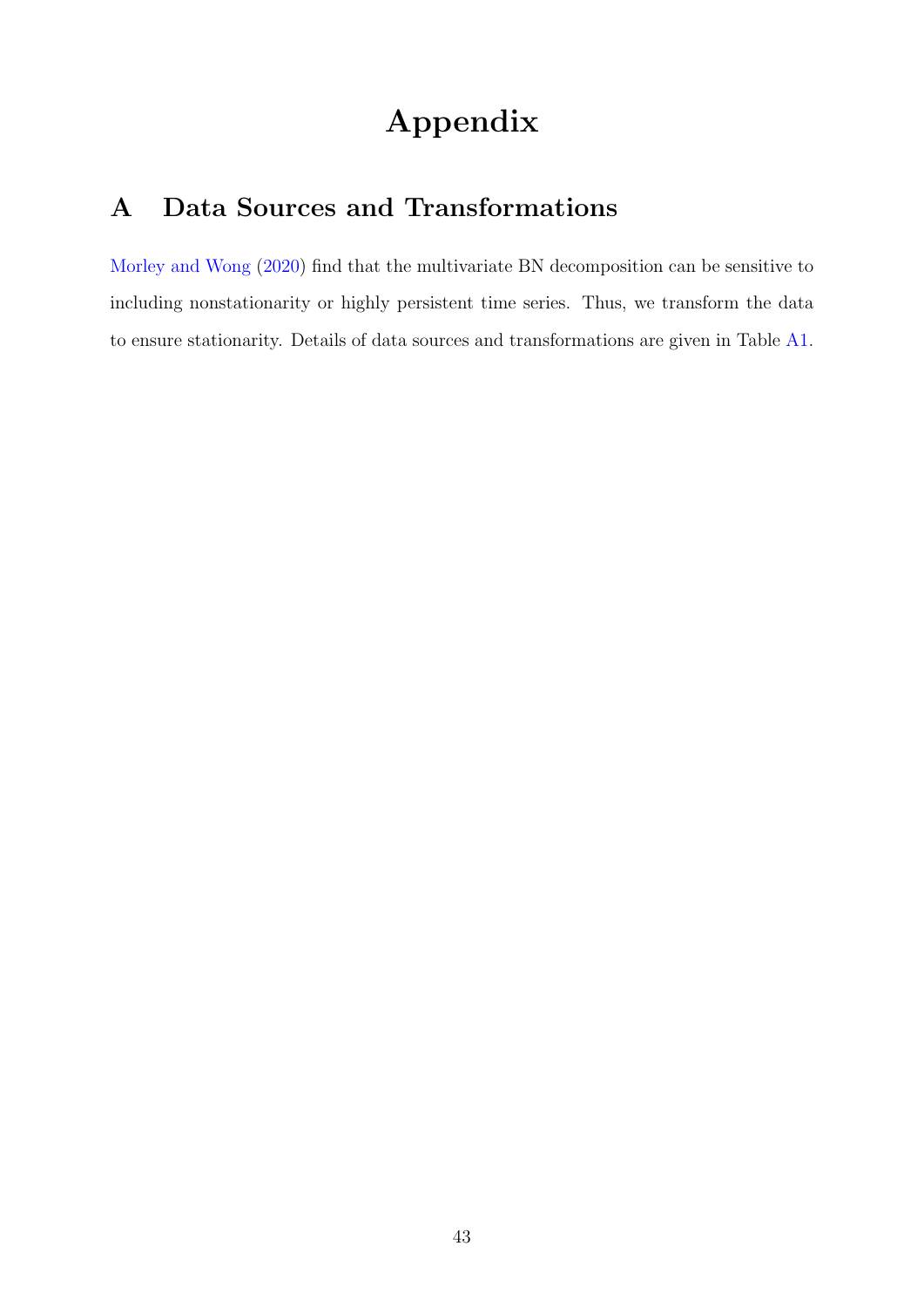<span id="page-44-0"></span>Table A1: Data Sources and Transformations

| <b>Variable Description</b>                                                                    | Source                    | Transformation                |
|------------------------------------------------------------------------------------------------|---------------------------|-------------------------------|
| 3-Month Treasury Bill Secondary Market Rate                                                    | FRED:TB3MS                | quarterly avg., $\Delta$      |
| Market Yield on U.S. Treasury Securities at 10-Year Constant Maturity                          | FRED:GS10                 | quarterly avg., $\Delta$      |
| Personal Consumption Expenditures Excluding Food and Energy (Chain-Type Price Index)           | FRED:PCEPILFE             | $\%\Delta_4$                  |
| Survey of Professional Forecasters 1-Year-Ahead GDP Deflator Inflation Rate, Median Forecast   | Phil.Fed:INFPGDP1YR       |                               |
| Survey of Professional Forecasters 10-Year PCE Inflation Rate, Mean Response, Annual Average   | Phil.Fed:PCE10            |                               |
| Cleveland Fed 1-Month Real Rate using Model-Based Expected Inflation                           | clevelandfed.org          | quarterly avg., $\Delta$      |
| Cleveland Fed 10-Year Real Rate using Model-Based Expected Inflation                           | clevelandfed.org          | quarterly avg., $\Delta$      |
| Real personal consumption expenditures per capita                                              | FRED:A794RX0Q048SBEA      | $\ln, \Delta$                 |
| Business Sector TFP (annualized quarterly % growth rate)                                       | frbsf.org                 | $\ln(1+\text{series}/400)$    |
| $S\&P500$ Index                                                                                | FRED:SP500                | quarterly avg., $\ln, \Delta$ |
| Real Gross Private Domestic Investment                                                         | FRED:GPDIC1               | $\ln, \Delta$                 |
| All Employees: Total Nonfarm                                                                   | <b>FRED:PAYEMS</b>        | quarterly avg., $\ln, \Delta$ |
| Business Sector: Hours Worked for All Employed Persons                                         | FRED:HOABS                | $\ln, \Delta$                 |
| Unemployment Rate                                                                              | FRED: UNRATE              | quarterly avg., $\Delta$      |
| Age Dependency Ratio: Older Dependents to Working-Age Population for the United States         | FRED:SPPOPDPNDOLUSA       | annual only                   |
| Top 1% Share of Pre-Tax National Income                                                        | World Inequality Database | annual only                   |
| 1-Month-Ahead Economic Macro Uncertainty Index                                                 | sydneyludvigson.com       | Δ                             |
| <b>Excess Bond Premium</b>                                                                     | federalreserve.gov        | quarterly avg., $\Delta$      |
| Nonfinancial Corporate Business and Other Financial Corporations, Money Market Funds,          | FRED:BOGZ1FL104001005Q,   | sum, $\ln, \Delta$            |
| Insurance Companies, and Pension Funds; Liquid Assets (Broad Measure), Level                   | BOGZ1FL874001005Q         |                               |
| Balance on Current Account as a Percent of Gross Domestic Product                              | FRED:NETFI, GDP           | ratio, $\Delta$               |
| Nominal Major Currencies U.S. Dollar Index (Goods Only)                                        | FRED:TWEXMMTH             | quarterly avg., $\ln, \Delta$ |
| Federal Debt: Total Public Debt as Percent of Gross Domestic Product                           | FRED:GFDEGDQ188S          | $\wedge$                      |
| Total reserves comprising holdings of monetary gold, special drawing rights, reserves of       | IMF:FI.RES.TOTL.CD,       | ratio, annual only            |
| members held by the IMF, and holdings of foreign exchange under the control of monetary        | NY.GDP.MKTP.CD            |                               |
| authorities as a percent of world GDP at purchaser's prices (data are in current U.S. dollars, |                           |                               |
| with gold component of reserves valued at year-end prices and GDP converted from domestic      |                           |                               |
| currencies using single-year official exchange rates)                                          |                           |                               |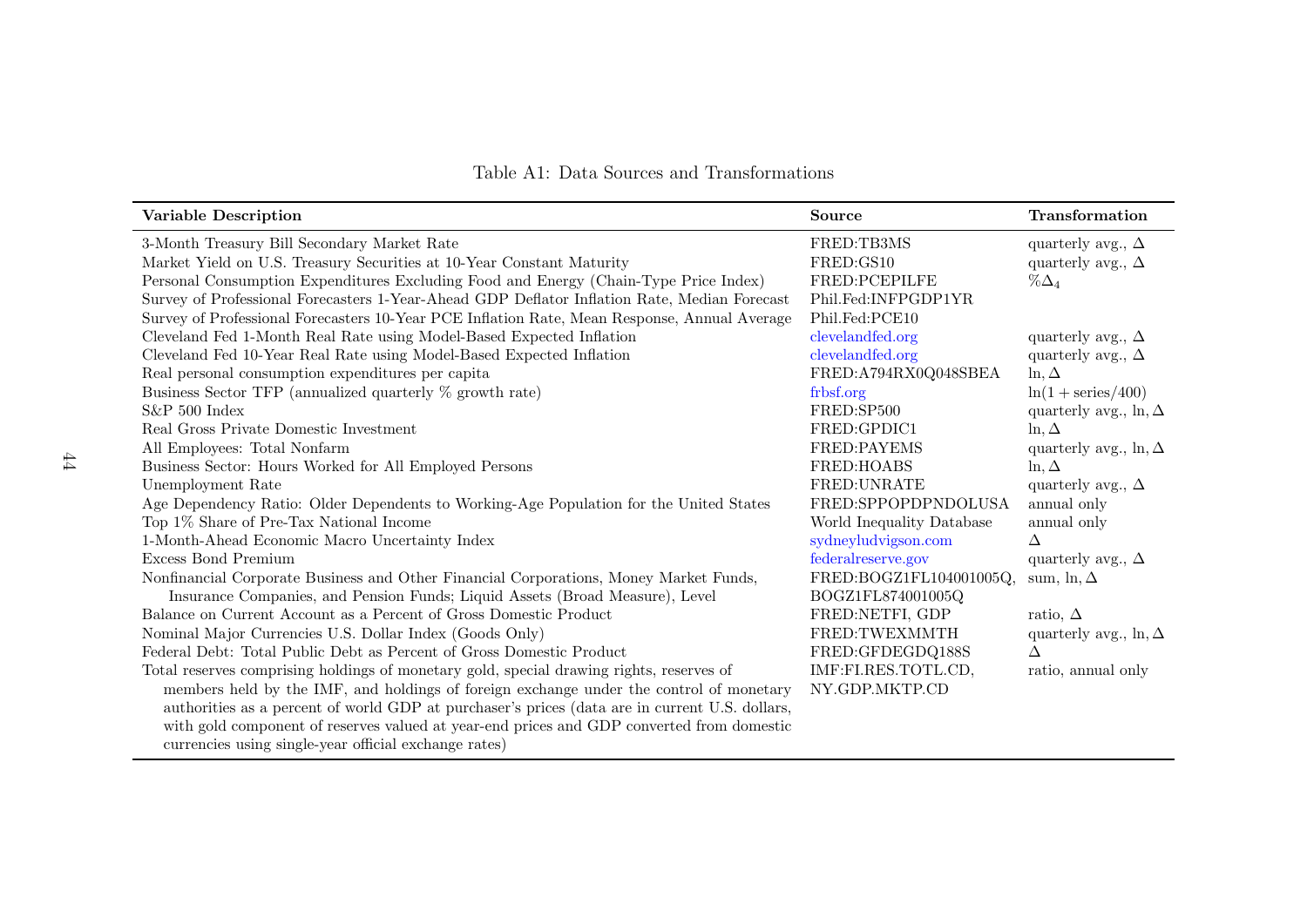## B Bayesian Estimation

Recall that  $\Delta x_t$  consists of the first differences of the interest rates  $\Delta r_t^s$  and  $\Delta r_t^l$  (which we now denote as  $\Delta x_{1t}$  and  $\Delta x_{2t}$  for convenience) and the 'correlates'  $\Delta x_{3:n,t}$ .

Because of the error correction term, the regressors differ between the 'interest rate' and 'correlates' blocks of the VECM. Thus, we specify the  $i<sup>th</sup>$  equation of the VECM as

<span id="page-45-0"></span>
$$
\Delta x_{it} = \mu_i + \mathbf{w}'_{it} \mathbf{b}_i + e_{it},\tag{B1}
$$

where  $\mathbf{w}_{it} = [(\Delta \mathbf{x}_{t-1} - \boldsymbol{\mu})', \ldots, (\Delta \mathbf{x}_{t-p} - \boldsymbol{\mu})', r_{t-1}^l - r_{t-1}^s - \alpha]'$  if  $i = 1, 2$  and  $\mathbf{w}_{it} =$  $[(\Delta \mathbf{x}_{t-1} - \boldsymbol{\mu})', \ldots, (\Delta \mathbf{x}_{t-p} - \boldsymbol{\mu})']'$  if  $i > 2$ , with  $\mathbf{b}_i$  corresponding to all of the parameters associated with equation  $i$ .

Defining

<span id="page-45-1"></span>
$$
\boldsymbol{y_t} \equiv \boldsymbol{\Delta} \mathbf{x}_t - \boldsymbol{\mu}, \ \boldsymbol{\beta} \equiv \begin{bmatrix} \mathbf{b}_1 \\ \vdots \\ \mathbf{b}_n \end{bmatrix} \ \text{and} \ \boldsymbol{Z}_t \equiv \begin{bmatrix} \mathbf{w}'_{1t} & \mathbf{0} & \dots & \mathbf{0} \\ \mathbf{0} & \ddots & \ddots & \vdots \\ \vdots & \ddots & \ddots & \mathbf{0} \\ \mathbf{0} & \dots & \mathbf{0} & \mathbf{w}'_{nt} \end{bmatrix}, \ \boldsymbol{e_t} \equiv \begin{bmatrix} e_{1t} \\ \vdots \\ e_{nt} \end{bmatrix},
$$

we can stack all the equations and regressors in [\(B1\)](#page-45-0) and rewrite the system as

$$
\boldsymbol{y}_t = \boldsymbol{Z}_t \boldsymbol{\beta} + \boldsymbol{e}_t,
$$

or

$$
\boldsymbol{y} = \boldsymbol{Z}\boldsymbol{\beta} + \boldsymbol{E},
$$

where

$$
\boldsymbol{y_i} = \begin{bmatrix} y_{i1} \\ \vdots \\ y_{iT} \end{bmatrix}, \ \boldsymbol{e_i} = \begin{bmatrix} e_{i1} \\ \vdots \\ e_{iT} \end{bmatrix},
$$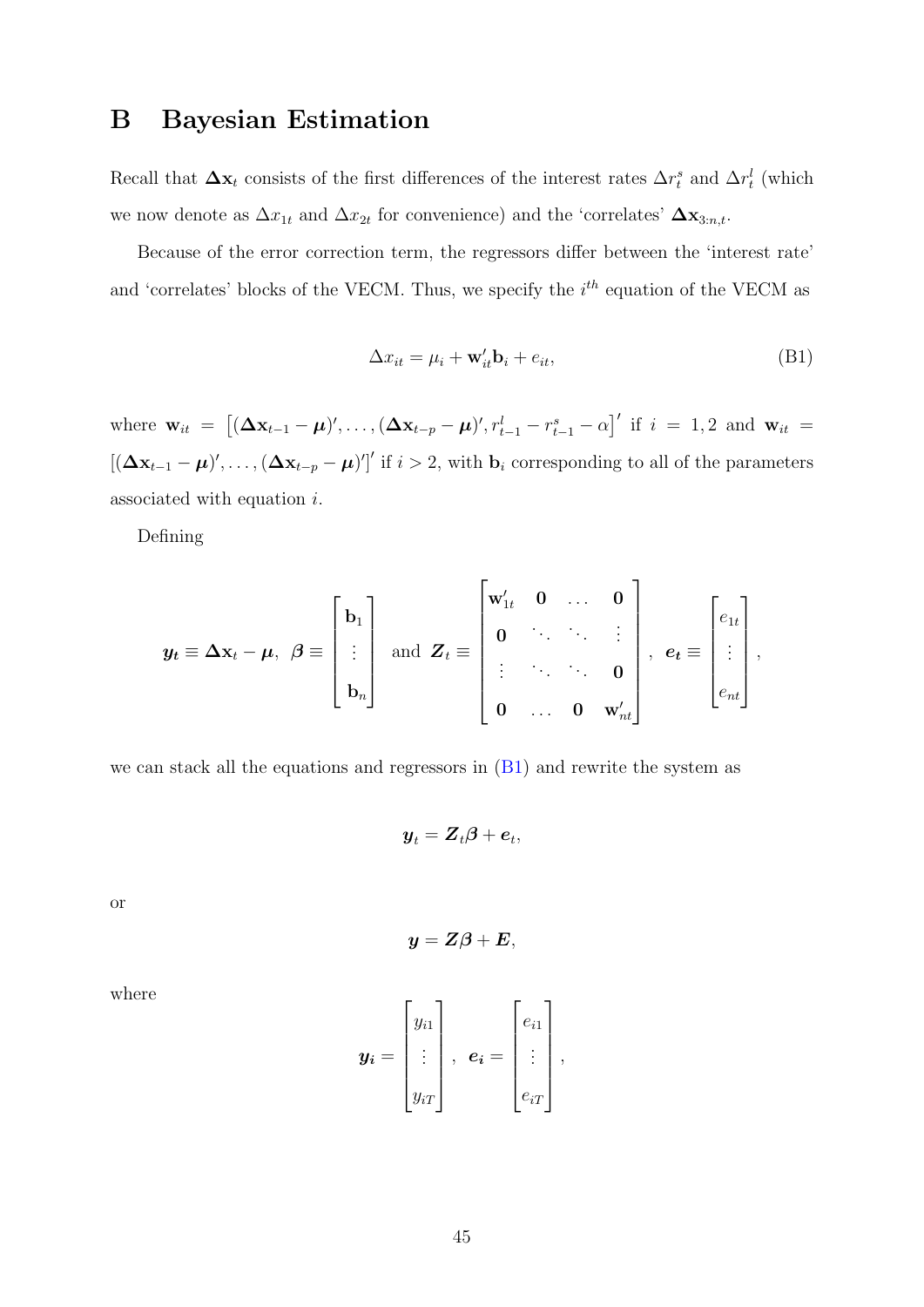and

$$
\boldsymbol{y} = \begin{bmatrix} \boldsymbol{y}_1 \\ \vdots \\ \boldsymbol{y}_n \end{bmatrix}, \ \ \boldsymbol{Z} = \begin{bmatrix} \boldsymbol{Z}_1 \\ \vdots \\ \boldsymbol{Z}_T \end{bmatrix}, \ \ \boldsymbol{E} = \begin{bmatrix} \boldsymbol{e}_1 \\ \vdots \\ \boldsymbol{e}_n \end{bmatrix}.
$$

Let  $\Sigma$  be an  $n \times n$  covariance matrix for the VECM residuals. If one sets a Normal-Wishart prior on  $\beta$  and  $\Sigma$  respectively [\(Koop and Korobilis](#page-40-10) [\(2010\)](#page-40-10)), where

$$
\boldsymbol{\beta} \sim N(\boldsymbol{\beta}_0, \boldsymbol{V}_{\boldsymbol{\beta}}), \tag{B2}
$$

$$
\Sigma^{-1} \sim W(\mathbf{S}_0^{-1}, \nu_0), \tag{B3}
$$

this implies conditional distributions

<span id="page-46-0"></span>
$$
p(\boldsymbol{\beta} \mid \boldsymbol{y}, \boldsymbol{\Sigma}^{-1}) \sim N(\hat{\boldsymbol{\beta}}, \hat{\boldsymbol{V}_{\boldsymbol{\beta}}}), \tag{B4}
$$

$$
p(\mathbf{\Sigma}^{-1} \mid \mathbf{y}, \boldsymbol{\beta}) \sim W(\hat{\mathbf{S}}^{-1}, \hat{\boldsymbol{\nu}}), \tag{B5}
$$

where

<span id="page-46-1"></span>
$$
\hat{V}_{\beta} = \left( V_{\beta}^{-1} + \sum_{t=1}^{T} Z_t^{\prime} \Sigma^{-1} Z_t \right),
$$

$$
\hat{\beta} = \hat{V}_{\beta} \left[ V_{\beta}^{-1} \beta_0 + \sum_{t=1}^{T} Z_t^{\prime} \Sigma^{-1} Z_t \right],
$$

and

$$
\hat{\mathbf{S}} = \mathbf{S}_0 + \sum_{t=1}^T (\mathbf{y}_t - \mathbf{Z}_t \boldsymbol{\beta}) (\mathbf{y}_t - \mathbf{Z}_t \boldsymbol{\beta})',
$$
  

$$
\hat{\mathbf{\nu}} = T + \nu_0.
$$

We elaborate how priors  $\beta_0, V_\beta, S_0^{-1}$  $_{0}^{-1}$  and  $\nu_{0}$  are elicited below. Given the priors, [\(B4\)](#page-46-0) and [\(B5\)](#page-46-0) define a Gibbs-sampling scheme, where one can sequentially take draws from these conditional distributions, conditioning on the previous draw in the chain. We take 2,000 draws with the sampling scheme, discarding the first 1,000 draws and use the remaining 1,000 draws to make inferences about the posterior distribution.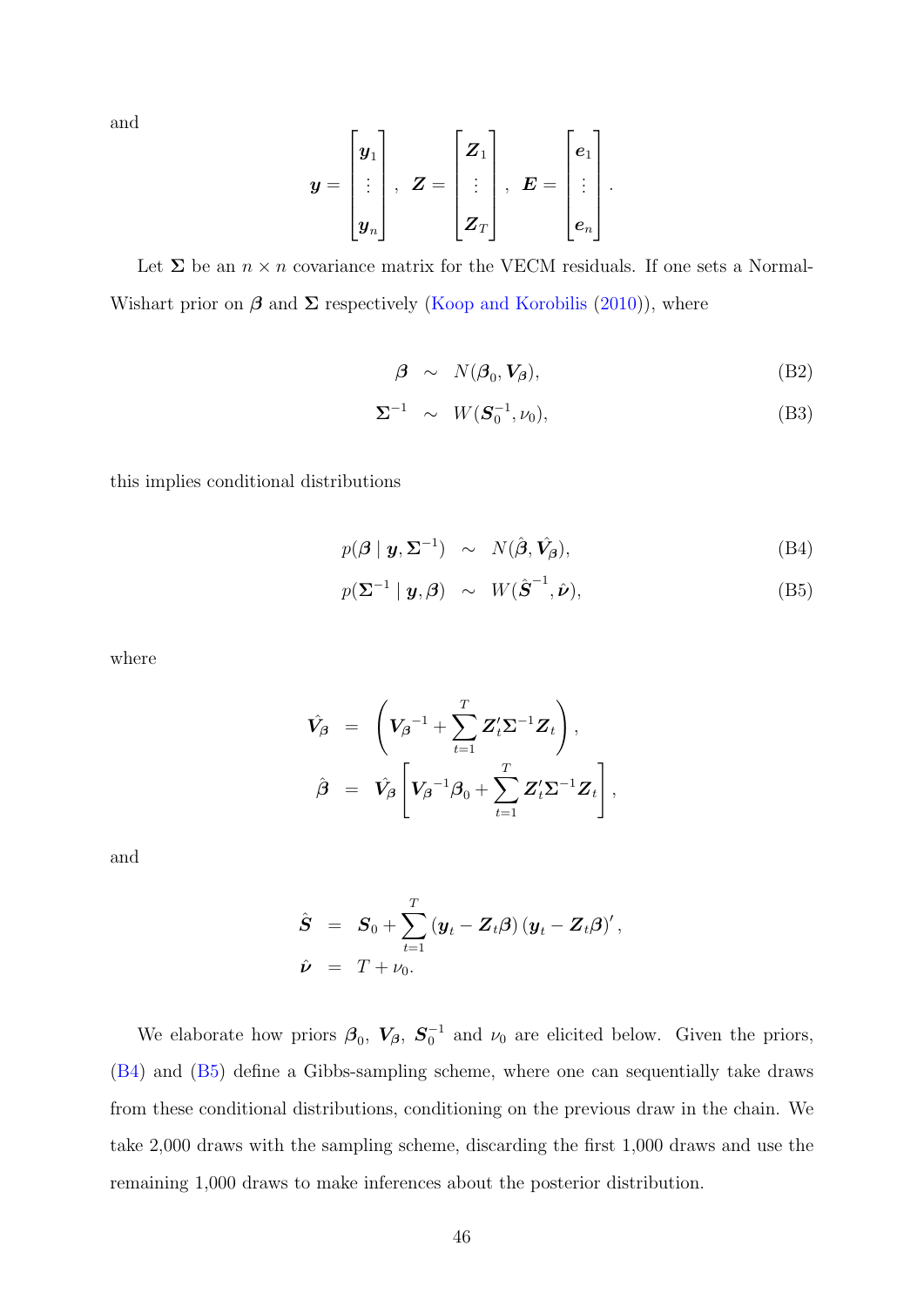### Priors

Our goal in setting the prior is to apply shrinkage to mitigate possible overfitting. To keep the application of shrinkage as standard as possible, we use a "Minnesota Prior" (e.g., see [Litterman,](#page-41-9) [1986\)](#page-41-9). The idea behind this type of prior is to shrink parameters for persistent variables towards a random walk.

Accordingly, given that the variables in the VECM are included in first differences, we set the prior mean  $\beta_0$  in [\(B2\)](#page-45-1) to a vector of zeros, except for the element associated with the error correction term in the short-rate equation. In that case, we set the prior mean to 0.5, consistent with the expectation hypothesis for the term structure of interest rates (see, for example, [Modigliani and Shiller,](#page-41-10) [1973\)](#page-41-10) that motivates our assumption of cointegration between the interest rates. Setting the prior mean for this parameter to zero would contradict the assumption of cointegration. However, we note that our results are robust to setting this prior mean to zero (see 'ECM prior' case in Figure [3a\)](#page-28-0).

In specifying the prior variance, which dictates how tightly we shrink the coefficients towards zero, we follow the Minnesota prior approach and treat shorter lags as "more important" than longer lags when applying shrinkage. Let  $V_{i,j}^k$  be the prior variance on the parameter in the  $i^{th}$  equation for the  $j^{th}$  variable on the  $k^{th}$  lag. Accordingly, we set

$$
V_{i,j}^k = \frac{\lambda^2}{k^2} \frac{\sigma_i^2}{\sigma_j^2}.
$$
 (B6)

where  $\sigma_i^2$  is the sample variance of the residuals from a univariate AR(4) regression fitted using least squares on the  $i^{th}$  variable and  $\sigma_i^2/\sigma_j^2$  acts as a scaling factor to account for different units of the variables (note that we set  $\sigma_j^2 = \sigma_i^2$  in the case of the error correction coefficients). The overall tightness of the prior is then governed by one hyperparameter, λ. We set  $\lambda = 0.2$  in our empirical analysis, which is a fairly common choice within the BVAR literature (e.g. [Sims and Zha,](#page-42-7) [1998\)](#page-42-7) and corroborated as a reasonable choice in forecasting settings by [Carriero et al.](#page-38-6) [\(2015\)](#page-38-6). We stress, however, that our main results are robust to departures from this particular prior, including optimizing  $\lambda$  to minimize the one-step-ahead out-of-sample RMSFE for the short-run interest rate equation along